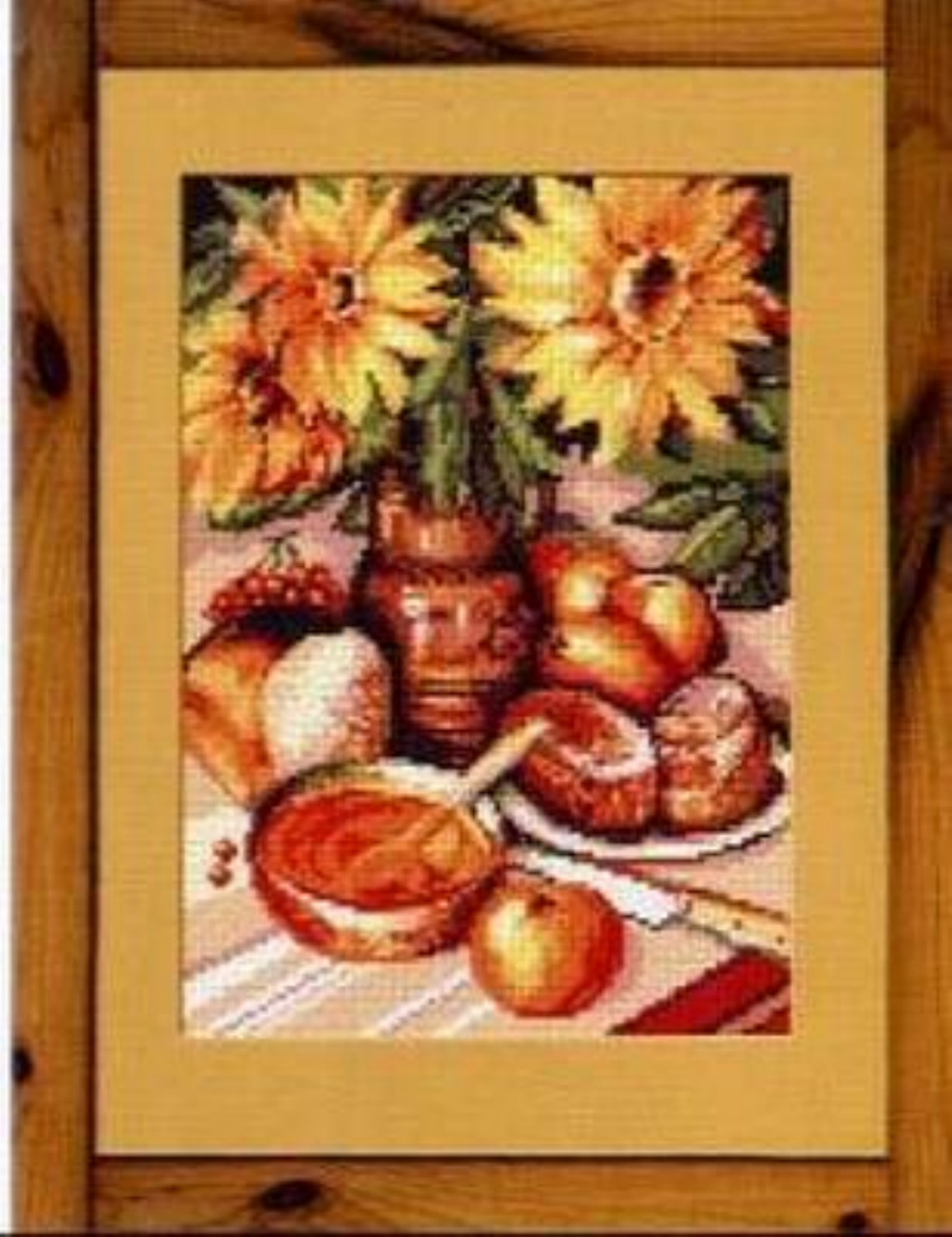| Page 1 C-059 |  |  |  |  |    |  |  |
|--------------|--|--|--|--|----|--|--|
|              |  |  |  |  | 10 |  |  |
|              |  |  |  |  |    |  |  |

|                           |                          |                            |                           |                           |                          |                          |                |                          |                      | 10                   |                                 |                          |                          |                   |                      |                          |                          |                          |                         | 20                        |                           |                            |                          |                           |                           |                            |                            |                          |                           | 30                      |                                     |                                                         |                                |                          |                           |
|---------------------------|--------------------------|----------------------------|---------------------------|---------------------------|--------------------------|--------------------------|----------------|--------------------------|----------------------|----------------------|---------------------------------|--------------------------|--------------------------|-------------------|----------------------|--------------------------|--------------------------|--------------------------|-------------------------|---------------------------|---------------------------|----------------------------|--------------------------|---------------------------|---------------------------|----------------------------|----------------------------|--------------------------|---------------------------|-------------------------|-------------------------------------|---------------------------------------------------------|--------------------------------|--------------------------|---------------------------|
|                           |                          |                            |                           |                           |                          |                          |                |                          |                      |                      |                                 |                          |                          |                   |                      |                          |                          |                          |                         |                           |                           |                            |                          |                           |                           |                            |                            | \$                       |                           |                         |                                     | 3                                                       |                                |                          | Ы                         |
|                           | 4                        |                            |                           |                           |                          |                          |                | 2                        |                      |                      |                                 |                          |                          |                   |                      |                          |                          |                          |                         |                           |                           |                            | 2                        | $\overline{2}$            |                           |                            | \$                         | \$                       |                           |                         | 7                                   |                                                         |                                | 2                        | Ы                         |
|                           |                          |                            |                           |                           |                          |                          |                |                          |                      |                      |                                 |                          |                          |                   |                      |                          |                          |                          |                         |                           |                           |                            |                          |                           |                           |                            |                            |                          |                           |                         |                                     |                                                         |                                |                          |                           |
|                           | 4                        |                            |                           |                           |                          |                          |                |                          |                      |                      |                                 | 4                        |                          |                   |                      |                          | 3                        | 3                        | C                       | \$                        |                           | #                          |                          |                           |                           |                            | \$                         | \$                       |                           |                         | П                                   | 2                                                       |                                | 2                        | \$                        |
|                           | 4                        |                            |                           |                           |                          |                          |                |                          |                      | 1                    | 1                               |                          |                          |                   |                      | 1                        |                          | %                        |                         | $\overline{\mathfrak{s}}$ |                           |                            | \$                       | $\#$                      |                           | 2                          | \$                         | \$                       |                           |                         |                                     |                                                         | 2                              |                          | \$                        |
|                           | 4                        |                            |                           |                           |                          |                          |                |                          |                      |                      |                                 | 1                        | $\overline{c}$           |                   |                      |                          |                          | \$                       |                         | \$                        | \$                        | %                          | ∕∙                       | \$                        | #                         | $\overline{2}$             | \$                         | \$                       |                           |                         |                                     | $\bigcirc$                                              |                                | %                        | \$                        |
|                           | 4                        |                            | 4                         | 4                         |                          |                          |                |                          | 2                    | $\overline{c}$       |                                 |                          |                          | 2                 | 2                    |                          |                          | \$                       |                         |                           | $\overline{\Phi}$         |                            |                          |                           |                           | #                          | ┿                          |                          | $\gamma_{\bullet}$        |                         | H                                   |                                                         | #                              |                          |                           |
|                           |                          |                            |                           |                           |                          |                          |                |                          |                      | $\overline{c}$       |                                 |                          |                          |                   |                      |                          |                          |                          |                         |                           |                           |                            |                          |                           |                           |                            |                            |                          |                           |                         |                                     |                                                         |                                |                          |                           |
|                           | 4                        |                            | 4                         | 4                         |                          |                          |                |                          |                      |                      | 2                               | 1                        | 2                        | 3                 | 2                    |                          |                          |                          | ′∙                      | ℅                         | $\overline{\mathfrak{s}}$ | \$                         | \$                       |                           |                           |                            |                            |                          | ′∙                        |                         | H                                   | $\frac{4}{1}$                                           | #                              | \$                       |                           |
|                           | 4                        |                            | 4                         |                           |                          |                          |                |                          |                      |                      |                                 | 2                        | $\overline{2}$           | 3                 | 2                    |                          |                          | %                        | #                       | %                         |                           | $\overline{\mathfrak{s}}$  | \$                       | $\overline{\mathfrak{s}}$ | \$                        |                            |                            |                          |                           |                         |                                     |                                                         | $\overline{\ddot{\pi}}$        | ℅                        |                           |
|                           | 4                        |                            |                           |                           |                          |                          |                |                          | 2                    | $\ddagger$           | ′∙                              | ℅                        |                          | 3                 |                      |                          | $\gamma_{\bullet}$       |                          | ℅                       | \$                        | Н                         |                            | \$                       | \$                        |                           |                            |                            |                          | ٬                         | H                       |                                     | $\overline{\ddot{\texttt{+}}}$                          |                                | Н                        |                           |
|                           | 4                        |                            |                           | 3                         | 3                        | 3                        |                | 2                        | 2                    | $\ddagger$           |                                 | ٠                        |                          |                   | 3                    |                          | ۰,                       |                          | $\bullet$               | $\gamma_{\bullet}$        |                           | Ы                          | $\bullet$                |                           |                           |                            |                            |                          |                           |                         |                                     | $\#$                                                    |                                |                          |                           |
| ٥Ļ                        |                          |                            | 3                         | 3                         | 3                        | 3                        | 3              | 3                        |                      |                      | ×                               |                          | %                        |                   |                      |                          | %                        |                          |                         |                           |                           |                            |                          |                           |                           |                            |                            |                          |                           |                         |                                     |                                                         |                                |                          |                           |
|                           | 4                        |                            |                           |                           |                          |                          |                |                          | $\ddagger$           | $\ddot{}$            |                                 |                          |                          |                   |                      |                          |                          |                          |                         |                           | Н                         |                            | Н                        |                           |                           |                            |                            | Ы                        | Ы                         | \$                      |                                     |                                                         |                                |                          |                           |
|                           | 4                        | 3                          | 3                         | 3                         |                          |                          | 3              | $\overline{\mathcal{L}}$ |                      |                      | ℅                               |                          | $\bullet$                | ٬                 | ′∙                   |                          | ℅                        |                          | Ы                       |                           | $\bullet$                 |                            | Н                        | Ы                         |                           |                            |                            | Ы                        |                           | %                       | #                                   | Н                                                       | Ы                              |                          | \$                        |
|                           | 4                        |                            | 4                         | 4                         | 2                        | 2                        | 2              | $\overline{c}$           |                      | 2                    | 3                               |                          | Ы                        | ٠                 | ′∙                   |                          | ∕∙                       |                          | Ы                       |                           |                           |                            |                          | Ы                         | Ы                         |                            |                            |                          | <b>⁄`</b>                 | ′∙                      |                                     |                                                         | ℅                              |                          | ℅                         |
|                           | 4                        |                            | 4                         | 4                         |                          |                          | $\overline{5}$ | 4                        | 3                    | 3                    | O                               | Ο                        |                          | 5                 |                      |                          | $\gamma$                 | ℅                        |                         | Ы                         | Ы                         | $\ast$                     |                          |                           |                           | Ы                          | Н                          |                          | ٠<br>∕.                   |                         |                                     |                                                         |                                |                          |                           |
|                           | $\overline{4}$           |                            | 2                         |                           |                          | 3                        | 2              | 3                        | 3                    | 3                    | 2                               | Н                        |                          |                   | 5                    |                          |                          | ℅                        |                         | Н                         | H                         | $\ast$                     | $\ast$                   | $\ast$                    |                           | Н                          |                            |                          | ℅                         | ٠                       | H                                   |                                                         |                                |                          |                           |
|                           |                          |                            |                           |                           |                          |                          |                |                          |                      |                      |                                 |                          |                          |                   |                      |                          |                          |                          |                         |                           |                           |                            |                          |                           |                           |                            |                            |                          |                           |                         |                                     |                                                         |                                |                          |                           |
|                           | 4                        | 2                          | $\overline{c}$            | 2                         | 3                        | 2                        | 3              | 3                        | $\overline{5}$       | $\overline{O}$       |                                 | Ы                        |                          |                   |                      | Ы                        | 5                        |                          | Н                       |                           | Ы                         | Ы                          | $\ast$                   | $\ast$                    | \$                        |                            | ◆◆                         | \$                       |                           |                         |                                     | \$                                                      | \$                             | \$                       | #                         |
|                           | 2                        | 2                          | 2                         | 3                         | 3                        | 1                        | 3              | $\overline{3}$           | 3                    | ٠                    | Ы                               | 53                       | Н                        |                   |                      |                          |                          | Н                        |                         |                           |                           |                            | ⋇                        | $\ast$                    | Ы                         | $\ast$                     |                            | ⋇                        | \$                        |                         |                                     | $\frac{\theta}{\theta}$                                 | #                              |                          | #                         |
|                           | 2                        |                            | 1                         | 3                         |                          | 3                        | 3              | 3                        | $\overline{c}$       |                      | Ы                               | æ                        | Ы                        |                   |                      |                          |                          |                          |                         |                           |                           |                            | \$                       | Ы                         |                           |                            |                            |                          |                           |                         | ′•                                  |                                                         | #                              |                          | $\#$                      |
|                           | 2                        |                            | 1                         | 1                         | 3                        | 3                        | 3              | 3                        |                      |                      |                                 |                          |                          |                   |                      |                          |                          |                          |                         |                           | $\ast$                    | $\ast$                     |                          |                           |                           |                            |                            |                          |                           |                         |                                     | $\overline{\mathbf{e}}$                                 | \$                             | $\#$                     | \$                        |
|                           | $\overline{2}$           | 1                          | 3                         | 3                         | 3                        | 3                        | 3              |                          |                      |                      | $\bullet$                       | ٠                        | 3                        | ⋇                 | 5                    |                          |                          |                          |                         |                           | $\ast$                    | $\ast$                     | \$                       | Н                         |                           |                            | ⋇                          |                          | \$                        |                         |                                     |                                                         | \$                             | #                        | #                         |
| $\boldsymbol{\mathsf{a}}$ |                          |                            |                           |                           |                          |                          |                |                          |                      |                      |                                 |                          |                          |                   |                      |                          |                          |                          |                         |                           |                           |                            |                          |                           |                           |                            |                            |                          |                           | ٠.                      |                                     |                                                         |                                |                          |                           |
|                           | 1                        | 3                          | 3                         | 3                         | 3                        |                          |                |                          | ℅                    |                      |                                 | 4                        | 3                        |                   |                      | $\ast$                   |                          |                          |                         |                           |                           |                            | H                        | Ы                         | ٠                         |                            |                            |                          |                           | $\ast$                  |                                     | Ы                                                       | ℅                              |                          | \$                        |
|                           | 3                        | 3                          | 3                         | 3                         |                          | 1                        |                |                          |                      |                      | 3                               | 3                        | 3                        |                   |                      | 53                       |                          |                          | Н                       |                           |                           |                            |                          |                           |                           |                            |                            | ٬                        | \$                        |                         |                                     |                                                         |                                |                          |                           |
|                           | 3                        | 3                          |                           | 2                         |                          |                          | ٠.             | ′∙                       | %                    |                      | 0                               | 3                        | 3                        |                   |                      |                          | Ы                        | Н                        |                         |                           |                           |                            | ⋇                        | \$                        |                           |                            |                            |                          |                           |                         |                                     |                                                         |                                |                          |                           |
|                           | 1                        | 1                          | $\overline{2}$            | $\overline{2}$            | \$                       | \$                       |                | ั้                       | ℅                    | $\bullet$            | $\bullet$                       | 4                        |                          |                   |                      | Ы                        |                          |                          |                         |                           |                           |                            |                          |                           | \$                        |                            | ٠                          |                          |                           |                         | ′∙                                  | #                                                       | $\bm{\ddagger}$                | $\#$                     | #                         |
|                           | $\overline{c}$           |                            |                           |                           |                          | \$                       |                |                          |                      |                      |                                 | $\ast$                   |                          | 63                | H                    |                          | Н                        |                          |                         |                           |                           |                            |                          |                           | C .                       |                            |                            |                          |                           |                         |                                     |                                                         | #                              |                          | #                         |
|                           |                          |                            |                           |                           |                          |                          |                |                          | ′.                   | ′∙                   |                                 |                          |                          |                   |                      |                          |                          |                          |                         |                           |                           |                            |                          |                           |                           |                            |                            |                          | $\ast$                    |                         | ′∙                                  |                                                         |                                |                          |                           |
|                           | 1                        | ℅                          | ℅                         | ╱•                        |                          |                          | ٬              | \$                       |                      |                      |                                 | $\ast$                   | Ы                        |                   | Ы                    |                          |                          |                          |                         |                           |                           |                            | Ы                        |                           |                           |                            | Ы                          |                          |                           |                         |                                     |                                                         | #                              |                          |                           |
|                           | ℅                        | ╱∙                         | ٠.                        | ╱∙                        |                          | ٠                        | ٠              | ٠.                       |                      | Ы                    |                                 | $\ast$                   |                          |                   |                      | Ы                        |                          |                          |                         |                           |                           | Ы                          |                          |                           |                           |                            |                            |                          | $\mathcal{V}_{\bullet}$   |                         | ٠                                   | \$                                                      | $\#$                           | ♯                        |                           |
|                           | \$                       | \$                         | \$                        | ۰.                        |                          |                          |                |                          |                      |                      | 52                              | Ы                        | $\ast$                   | Ы                 |                      |                          |                          |                          | H                       |                           | Н                         |                            |                          |                           |                           |                            | 62                         |                          |                           |                         | ٠                                   | ℅                                                       | $\overline{\ddot{\texttt{+}}}$ | ♯                        | $\#$                      |
|                           | 2                        | $\overline{\mathfrak{s}}$  | \$                        | \$                        |                          |                          |                |                          |                      |                      |                                 |                          |                          |                   | ′∙                   |                          |                          | $\bullet$                |                         |                           |                           |                            |                          |                           | Н                         |                            |                            |                          | ⁄.                        | #                       | #                                   | $\mathbf{z}$                                            |                                | 3                        |                           |
|                           |                          | 2                          |                           |                           |                          |                          |                |                          |                      |                      |                                 |                          |                          |                   |                      |                          |                          |                          |                         |                           |                           |                            |                          |                           |                           |                            |                            |                          |                           |                         |                                     |                                                         | ٠                              |                          |                           |
| వి                        | 2                        |                            |                           |                           |                          |                          |                |                          |                      |                      |                                 |                          |                          |                   |                      |                          |                          |                          |                         |                           |                           |                            |                          |                           |                           |                            |                            |                          |                           |                         |                                     |                                                         | ٠                              |                          | 3                         |
|                           | $\overline{2}$           |                            | 2                         | 2                         | \$                       | \$                       |                |                          |                      |                      | П                               | $\ast$                   | $\ast$                   |                   |                      |                          |                          |                          |                         |                           |                           |                            |                          |                           |                           |                            |                            |                          | \$                        | #                       |                                     | \$                                                      |                                |                          |                           |
|                           |                          |                            | 2                         | $\#$                      |                          |                          |                |                          |                      |                      |                                 | 4                        |                          |                   |                      |                          | 5                        |                          |                         |                           |                           |                            | ♯                        | Н                         |                           |                            |                            |                          | #                         | $\overline{\ddot{\pi}}$ |                                     | $\#$                                                    | \$                             |                          |                           |
|                           |                          | $\mathsf{S}$               |                           | $\ddot{\phantom{0}}$      | $\bullet$                | $\bullet$<br>$\bullet$   | $\bullet$ .    | $\overline{\phantom{a}}$ |                      |                      |                                 |                          | О                        |                   |                      |                          | Н                        | $\bullet$                | Ы                       | 6   6                     |                           |                            |                          | $\bullet$                 | $\bullet \bullet$         |                            |                            |                          |                           |                         |                                     |                                                         |                                |                          |                           |
|                           | $\mathsf{S}$             |                            | $\frac{1}{2}$             |                           |                          |                          |                |                          |                      |                      | 4                               | $\blacksquare$           |                          |                   | 4                    | $\ast$                   |                          |                          |                         |                           |                           | $\boldsymbol{\mathcal{U}}$ | 井                        |                           |                           | 井                          | $\mathbf{Z}$               | $\frac{1}{2}$            | $\overline{\Phi}$         | <u>井</u>                | 共                                   | <u>井</u>                                                |                                |                          | $\boldsymbol{\mathsf{z}}$ |
|                           | $\ddagger$               | $\frac{1}{2}$              | $\frac{1}{2}$             |                           |                          |                          |                | H                        |                      |                      |                                 |                          | 0                        | $\ast$            | $\ast$               |                          | Ы                        | b.                       | b.                      | $\blacksquare$            | b.                        | $\frac{1}{2}$              | $\boldsymbol{\times}$    | $\times$ E                |                           | $\boldsymbol{\mathcal{V}}$ | #                          | $\frac{1}{2}$            | $\overline{\mathfrak{s}}$ |                         |                                     |                                                         |                                |                          | $\bigoplus$               |
|                           |                          | $\frac{1}{2}$              | $\overline{\mathbf{P}}$   | \$                        | \$                       | \$                       |                | b.                       |                      |                      |                                 | $\bigcirc$               |                          |                   | $\ast$               |                          |                          | Ы                        | $\blacksquare$          | E                         | Ŵ,                        | $\overline{\mathscr{C}}$   | $\vert\mathcal{C}\vert$  | $\boldsymbol{\mathsf{z}}$ | $\cdot$                   | $\overline{\mathbf{X}}$    | #                          | $\overline{\pm}$         |                           |                         |                                     | $\frac{1}{1}$                                           |                                |                          |                           |
|                           |                          |                            |                           | $\overline{\mathfrak{s}}$ | $\frac{2}{3}$            |                          | %              | %                        | ٠                    | $\blacksquare$       | $\frac{1}{2}$                   |                          | $\overline{4}$           | 4                 | $\ast$               |                          |                          | $\bullet$ $\bullet$      |                         |                           | $\bullet$                 | $\bullet$ $\bullet$        | %                        | $\frac{1}{2}$             | $\frac{1}{2}$             | $\bullet$                  | $\boldsymbol{\mathcal{V}}$ | #                        |                           |                         | $\frac{3}{3}$                       | $\overline{4}$                                          | # # # *                        | $\frac{1}{\theta}$       |                           |
|                           |                          |                            |                           | $\boldsymbol{\mathsf{z}}$ | $\overline{\mathscr{C}}$ |                          |                | b.                       | $\ast$               | $\frac{1}{2}$        | $\frac{1}{2}$                   |                          | $\overline{\ast}$        | $\ast$            | $\ast$               |                          |                          | $\bullet$                | b.                      |                           | $\bullet$                 |                            | $\overline{\mathscr{C}}$ | $\frac{1}{2}$             | $\frac{1}{2}$             |                            | $\overline{\mathscr{C}}$   | $\overline{\ddot{\pm}}$  |                           |                         |                                     | $\overline{4}$                                          | $\overline{\mathscr{C}}$       | $\overline{\mathscr{C}}$ |                           |
|                           |                          | $\frac{1}{\theta}$         | $\frac{1}{\theta}$        |                           |                          |                          |                | $\blacksquare$           | ٠                    | $\blacksquare$       |                                 |                          |                          |                   |                      |                          |                          |                          |                         | $\bullet$                 |                           | $\ddot{\phantom{0}}$       |                          |                           |                           | $\frac{1}{2}$              |                            |                          |                           |                         | $\bar{\gamma}$                      |                                                         |                                |                          |                           |
|                           |                          | $\overline{\frac{\Phi}{}}$ | $\overline{\mathscr{C}}$  | $\frac{1}{2}$             |                          | Ы                        |                |                          |                      |                      | $\frac{1}{2}$                   | $\bigcirc$               | $\overline{\mathscr{C}}$ |                   | $\overline{\ast}$    |                          | 4                        |                          |                         |                           | $\frac{1}{2}$             |                            |                          | %                         | $\overline{\mathfrak{s}}$ | $\frac{1}{2}$              | $\overline{\mathscr{C}}$   |                          |                           |                         |                                     |                                                         |                                | $\frac{1}{2}$            | $\frac{1}{10}$            |
|                           | 电电电电                     | $\overline{\mathfrak{s}}$  | $\frac{1}{2}$             | Н                         |                          |                          |                |                          | %                    | ٠                    | $\overline{\mathscr{C}}$        | $\overline{\mathscr{C}}$ | $\mathcal{C}$            | $\ast$            |                      | 4                        | $\ast$                   |                          |                         | $\overline{\Phi}$         | ℅                         | $\bullet$                  | $\ast$                   | $\frac{1}{2}$             | $\frac{1}{2}$             |                            | $\overline{\mathscr{C}}$   |                          |                           |                         |                                     |                                                         |                                | $\overline{\mathscr{C}}$ | $\frac{1}{2}$             |
|                           | $\overline{\mathscr{C}}$ | $\bullet$                  | Ы                         |                           |                          |                          |                | Ы                        |                      | ×                    |                                 |                          | ٠                        |                   | 4                    |                          |                          | $* *$                    | $* *$                   | $\frac{1}{2}$             | $\overline{\mathscr{C}}$  | ↑                          | $\overline{\ast}$        | $\overline{\ast}$         | $\overline{\mathscr{C}}$  | $\frac{1}{3}$              | $\overline{\varkappa}$     | $\frac{1}{4}$            | \$<br>\$<br>#####         | \$######                |                                     |                                                         |                                | $\overline{3}$           | $\frac{1}{2}$             |
|                           |                          | b.                         | $\ddot{\phantom{0}}$      | $\frac{1}{2}$             | %                        | ℅                        |                |                          |                      |                      |                                 | 3                        | 4                        | 4                 | $\ast$               | $\overline{\ast}$        | H                        |                          |                         |                           |                           |                            | $\overline{\ast}$        | $*$                       | $\ddot{}$                 | $\overline{\mathcal{Z}}$   | $\overline{3}$             | #                        | $\pm$                     |                         | $\frac{\frac{11}{2}}{\frac{21}{2}}$ |                                                         | $\frac{3}{3}$ $\frac{3}{2}$    | $\overline{3}$           | $\overline{O}$            |
| $\overline{\mathbf{a}}$   |                          |                            |                           |                           | $\mathbf{\times}$        | Ы                        | Ы              | b.                       |                      | $\blacksquare$       | $\blacksquare$                  | $\overline{4}$           | 4                        | 4                 | $\ddot{\phantom{0}}$ | $\overline{\ast}$        | $\blacksquare$           | b.                       |                         | $\overline{\ast}$         | $\overline{\mathbf{z}}$   |                            | $\overline{\mathcal{L}}$ |                           |                           |                            |                            | $\overline{\mathscr{C}}$ |                           |                         |                                     |                                                         |                                | $\mathbf 1$              | $\overline{1}$            |
|                           |                          |                            | $\overline{\mathfrak{s}}$ | $\overline{\mathbf{B}}$   |                          |                          |                |                          |                      |                      |                                 |                          |                          |                   |                      |                          |                          |                          |                         |                           |                           |                            |                          | $*$                       | $ \divideontimes$         |                            | $\overline{2}$<br>         |                          |                           |                         |                                     |                                                         | $\overline{2}$                 |                          |                           |
|                           |                          |                            | $\frac{1}{2}$             | $\boldsymbol{\mathsf{z}}$ |                          |                          |                | H                        | $\circ$              | Ы                    | b.                              | $\frac{1}{2}$            | 4                        | $\frac{1}{2}$     | Ы                    |                          |                          | Ы                        | b.                      |                           |                           | $\ast$                     |                          |                           | $\overline{\ast}$         | $\frac{*}{*}$              |                            | $\overline{2}$           | $\frac{z}{2}$             | N N N                   | $\frac{2}{2}$                       |                                                         | $\mathbf 1$                    | $\bigcirc$               | $\bigcirc$                |
|                           |                          | 电电电                        | $\frac{1}{2}$             |                           |                          | %                        | ℅              |                          |                      | $\ddot{\phantom{0}}$ | Ы                               | Ы                        | Ы                        | $\ast$            | $\ddot{\phantom{0}}$ | $\frac{1}{2}$            | $\frac{1}{2}$            | b.                       | Ы                       | b.                        |                           | (                          | $\left($                 |                           | $\bullet$                 | $\ast$                     | $\ast$                     | $\bullet$                | $\overline{2}$            | $\overline{1}$          | $\overline{1}$                      | $\frac{3}{2}$ $\frac{2}{2}$ $\frac{2}{2}$ $\frac{2}{2}$ | $\mathbf 1$                    | $\bigcirc$               | $\bigcirc$                |
|                           |                          | $\frac{1}{2}$              |                           | $\bullet$                 | %                        | $\overline{\mathscr{C}}$ |                | $\bullet$                |                      | $\bullet$            | $\blacksquare$                  | b.                       | b.                       | $\ast$            | ℅                    | $\overline{\mathscr{C}}$ | $\overline{\mathscr{C}}$ | $\overline{\mathscr{C}}$ | $\frac{1}{2}$           | Н                         |                           |                            | $\ast$                   |                           | $\bullet$                 | $\bullet$                  | $\overline{\ast}$          | $\bullet$                |                           | 1                       | $\overline{1}$                      | $\overline{1}$                                          | $\mathbf 1$                    | $\bigcirc$               | $\bigcirc$                |
|                           | $\frac{1}{\theta}$       |                            | $\bullet$                 | $\bullet$                 |                          |                          | $\bullet$      | $\bullet$                |                      | $\bullet$            | b.                              | $\bullet$                | $\frac{1}{2}$            |                   |                      | $\overline{\mathscr{C}}$ | $\overline{\mathscr{C}}$ | $\overline{\mathscr{C}}$ | $\overline{\mathbf{z}}$ | b.                        |                           | $\frac{1}{\ast}$           | $\ast$                   |                           | $\ddot{\phantom{0}}$      | $\frac{1}{2}$              | $\overline{*}$             | $\ast$                   | $\frac{2}{2}$             | 1                       | $\overline{5}$                      |                                                         | $\overline{3}$                 | $\circ$                  | $\bigcirc$                |
|                           | 个                        |                            | $\bullet$                 | $\bullet$<br>$\bullet$    | ℅                        |                          |                | Ы                        | $\ddot{\phantom{0}}$ | Ы                    | $\frac{1}{2}$                   | $\frac{1}{2}$            |                          | $\ast$            | $\bullet$            |                          | $\frac{1}{2}$            | $\ddot{\phantom{1}}$     | $\ddot{\phantom{a}}$    | $\ast$                    | $\overline{\mathcal{L}}$  | $\overline{\ast}$          |                          |                           | $\ddot{\phantom{0}}$      | $\frac{1}{2}$              | 4                          | $\ast$                   | 1                         | $\mathbf 1$             | $\overline{\circ}$                  | $\frac{2}{3}$                                           | $\overline{O}$                 | 4                        | $\bigcirc$                |
|                           |                          | Н                          |                           |                           |                          |                          | b.             |                          | $\ddot{\phantom{0}}$ | $\ddot{\phantom{0}}$ |                                 |                          |                          |                   |                      |                          |                          | $\ddot{\phantom{0}}$     |                         |                           |                           | $\ddot{\phantom{0}}$       |                          |                           |                           |                            |                            | 1                        |                           | О                       | $\circ$                             |                                                         |                                |                          |                           |
|                           |                          |                            |                           |                           |                          |                          |                | N                        |                      |                      | $\overline{\tilde{\mathbf{z}}}$ | $\overline{\mathscr{C}}$ |                          | $\overline{\ast}$ | $\frac{1}{2}$        | $\overline{\mathscr{C}}$ | $\overline{\mathscr{C}}$ |                          |                         | $\overline{\ast}$         |                           | $\bullet$                  | $\overline{\mathscr{C}}$ | $*$                       | $\frac{1}{2}$             | $\overline{\mathscr{C}}$   | 4                          |                          | $\mathsf{S}$              |                         |                                     | 4                                                       | $\overline{4}$                 | 4                        | $\overline{4}$            |
|                           |                          | Ы                          |                           | $\frac{1}{2}$             | $\frac{1}{2}$            | Н                        | Н              |                          |                      | ቌ                    |                                 | $\frac{1}{2}$            |                          |                   |                      |                          | $\overline{\mathscr{C}}$ | $\ast$                   | %                       | $\overline{*}$            |                           |                            | $\overline{\mathscr{C}}$ | $\overline{\ast}$         | %                         | 3                          | 4                          | $\mathsf{S}$             | $\overline{2}$            | 4                       | 4                                   |                                                         | 4                              | 4                        |                           |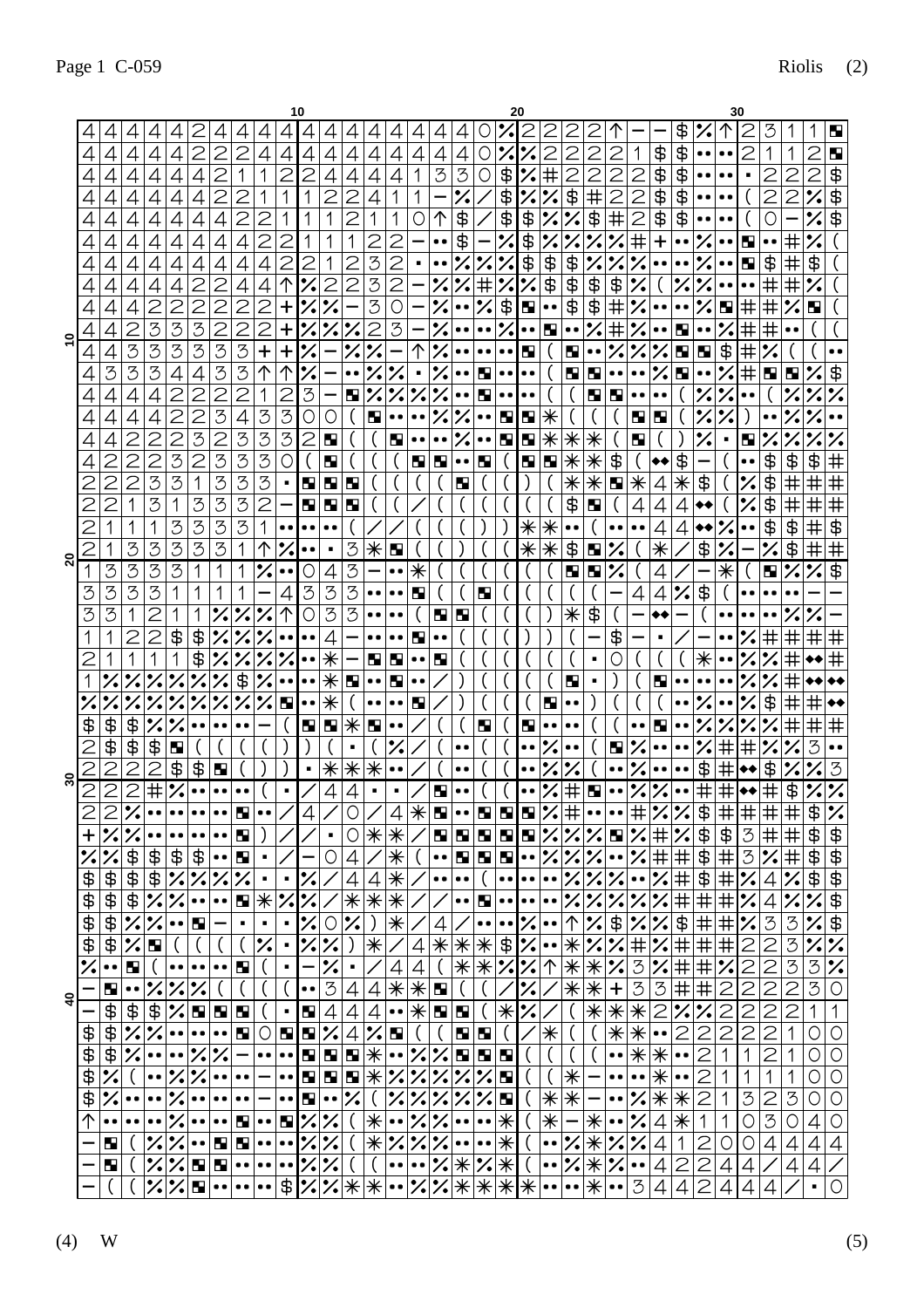|                         |                |                |                        |                          |                  |                |                   | 40                       |                             |                             |                                                |                                                                                                           |                                                                                             |                                                         |                             |                          |                      | 50                        |                             |                                                                       |                                                                       |                                                                       |                                |                |                          |                          |                           | 60                            |                    |                                                                                   |                                |                               |                           |                           |                                           |
|-------------------------|----------------|----------------|------------------------|--------------------------|------------------|----------------|-------------------|--------------------------|-----------------------------|-----------------------------|------------------------------------------------|-----------------------------------------------------------------------------------------------------------|---------------------------------------------------------------------------------------------|---------------------------------------------------------|-----------------------------|--------------------------|----------------------|---------------------------|-----------------------------|-----------------------------------------------------------------------|-----------------------------------------------------------------------|-----------------------------------------------------------------------|--------------------------------|----------------|--------------------------|--------------------------|---------------------------|-------------------------------|--------------------|-----------------------------------------------------------------------------------|--------------------------------|-------------------------------|---------------------------|---------------------------|-------------------------------------------|
|                         |                |                | F                      | Ы                        |                  | 2              | 3                 | 3                        |                             |                             |                                                |                                                                                                           |                                                                                             |                                                         | 3                           | 3                        |                      |                           | 3                           | 3                                                                     | 3                                                                     | 3                                                                     |                                | 4              |                          |                          | $\#$                      | ♯                             |                    |                                                                                   |                                |                               |                           |                           |                                           |
|                         |                |                | F                      | Ы                        | 2                | 3              | 4                 | 4                        | O                           | С                           | 0                                              | 4                                                                                                         | 4                                                                                           | 3                                                       | $\overline{2}$              | 4                        | 4                    | 3                         | 2                           | 3                                                                     | 4                                                                     | 3                                                                     |                                | 4              | 4                        |                          | $\#$                      | $\#$                          | ⋕                  | ℅                                                                                 | ℅                              | $\frac{1}{2}$                 |                           |                           | 4                                         |
|                         |                |                | \$                     | Ы                        | 3                | 4              | 4                 | 4                        | Э                           | С                           | 4                                              | $\overline{4}$                                                                                            | 3                                                                                           | 3                                                       | 4                           | 3                        |                      |                           | 4                           | 4                                                                     | 3                                                                     |                                                                       | 4                              | 4              | 4                        | 3                        | ♯                         | $\#$                          | ⋕                  | $\bm{\ddagger}$                                                                   |                                | Z,                            | ℅                         |                           |                                           |
|                         |                |                | \$                     |                          | 3                |                |                   | 0                        | Ο                           |                             | 4                                              | 3                                                                                                         | 3                                                                                           |                                                         |                             | 4                        |                      |                           | 3                           | 3                                                                     | 1                                                                     | 4                                                                     |                                |                |                          | 3                        | ♯                         | ⋕                             |                    |                                                                                   |                                |                               |                           |                           |                                           |
|                         |                |                | \$                     |                          | 3                |                |                   | 0                        |                             | 3                           | 3                                              | 3                                                                                                         |                                                                                             | 3                                                       | $\overline{2}$              | $\overline{2}$           | 2                    | 3                         | 3                           | 1                                                                     | 4                                                                     | 4                                                                     | 4                              | 4              | 4                        | 3                        | ╱∙                        | #                             |                    | \$                                                                                | \$                             | \$                            | \$                        |                           |                                           |
|                         | #              |                |                        |                          | 3                |                | 4                 | 4                        | 3                           | 3                           | 3                                              | $\overline{4}$                                                                                            | $\overline{c}$                                                                              | 4                                                       | 4                           | 2                        |                      | 1                         |                             | 4                                                                     | Н                                                                     | ℅                                                                     | 4                              | 4              | 4                        | 4                        |                           | #                             | ♯                  |                                                                                   |                                | \$                            | $\overline{\mathfrak{p}}$ | $\overline{\Phi}$         |                                           |
|                         |                |                |                        |                          | 4                | 4              | 3                 | 3                        | 3                           | 3                           | $\overline{4}$                                 | $\overline{c}$                                                                                            | $\overline{2}$                                                                              |                                                         |                             | 2                        | 4                    | 4                         | 4                           | 3                                                                     | Ы                                                                     | ℅                                                                     | $\frac{1}{2}$                  |                | 4                        |                          | $\overline{2}$            |                               | #                  | $\bm{\ddagger}$                                                                   |                                |                               | $\overline{\mathfrak{s}}$ |                           | $\overline{\mathfrak{p}}$                 |
|                         | ₩              | \$             |                        |                          |                  |                | 3                 | $\overline{2}$           |                             | 3                           | $\overline{2}$                                 | $\overline{4}$                                                                                            | $\overline{3}$                                                                              | 3                                                       | $\mathbf 1$                 | 4                        | 3                    | 3                         | 3                           | 3                                                                     | Ы                                                                     |                                                                       | $\overline{\texttt{+}}$        | $\frac{1}{2}$  | ℅                        | 4                        |                           |                               | $\#$               | $\#$                                                                              | $\#$                           |                               |                           |                           | $\overline{\mathfrak{s}}$                 |
|                         |                |                |                        |                          | 4                | 4              |                   |                          |                             |                             |                                                |                                                                                                           |                                                                                             |                                                         |                             |                          |                      |                           |                             |                                                                       |                                                                       |                                                                       |                                |                |                          | С                        |                           |                               |                    |                                                                                   |                                | ◆◆                            |                           | \$                        |                                           |
|                         |                | H              |                        |                          | ٠                |                | ℅                 | ′∙                       | ٠.                          | $\overline{2}$              | $\overline{2}$                                 | $\overline{c}$                                                                                            | 1                                                                                           | $\mathbf 1$                                             | 4                           | 3                        | 3                    | 3                         | $\mathsf{S}$                | 3                                                                     | 3                                                                     | Ы                                                                     | #                              | #              | #                        |                          | ٠                         | ♯                             |                    | ⋕                                                                                 | $\#$                           | ⋕                             | #                         | \$                        | $\frac{1}{\theta}$                        |
| ő                       |                |                |                        | $\bullet$                | \$               | \$             | \$                | \$                       |                             | 1                           | $\overline{1}$                                 | 1                                                                                                         | 4                                                                                           | 4                                                       | 4                           |                          | 2                    | 3                         | $\overline{4}$              | 1                                                                     | 3                                                                     | 3                                                                     | Ы                              | #              | $\#$                     | ♯                        | ♯                         |                               | \$                 | \$                                                                                | \$                             | #                             | \$                        | $\overline{\mathbf{e}}$   | $\overline{\mathfrak{p}}$                 |
|                         |                |                |                        | \$                       | \$               | \$             | #                 | 2                        | 4                           | 3                           | 3                                              | 3                                                                                                         | $\overline{4}$                                                                              | 4                                                       | 4                           | $\overline{2}$           |                      | 3                         | 3                           | 3                                                                     | 3                                                                     | 4                                                                     | 4                              | %              | #                        | ♯                        | #                         |                               |                    | $\overline{\ddot{+}}$                                                             | ℅                              | \$                            | $\overline{\mathbf{B}}$   | $\overline{\mathfrak{s}}$ | $\overline{\mathfrak{s}}$                 |
|                         | 5              |                | \$                     | \$                       | \$               | ℅              | 3                 | 4                        | 3                           | $\frac{3}{3}$               | $rac{3}{5}$                                    | $\frac{3}{3}$                                                                                             | 3                                                                                           | 4                                                       | 4                           | Ы                        | \$                   | ℅                         | $\mathbf +$                 | $\frac{1}{\frac{4}{\sqrt{2}}}$                                        | $\bigcirc$                                                            | —                                                                     | Ы                              | Н              | $\overline{\ddot{+}}$    | #                        | '事                        | #                             | ♯                  | #                                                                                 | $\overline{\ddot{\texttt{+}}}$ | ╱•                            | ℅                         | $\overline{\mathfrak{s}}$ | $\overline{\mathfrak{s}}$                 |
|                         |                |                |                        |                          | $\bullet\bullet$ | Ы              |                   | $\bigcirc$               | $\overline{3}$              |                             |                                                |                                                                                                           | $\mathcal{Z}$                                                                               | 3                                                       | 4                           | Н                        | $\ddot{\phantom{0}}$ | $\bullet$                 | $\#$                        |                                                                       | #                                                                     | $\#$                                                                  | #                              | \$             | \$                       | #                        | $\#$                      | $\#$                          | ♯                  | $\#$                                                                              | #                              | \$                            | ℅                         |                           | $\overline{\mathscr{C}}$                  |
|                         |                |                |                        |                          |                  |                |                   |                          | ℅                           | %                           | $\overline{4}$                                 | $\overline{4}$                                                                                            | $\mathcal{Z}$                                                                               | 3                                                       | 4                           | Ы                        |                      | %                         | \$                          | #                                                                     | #                                                                     | #                                                                     | #                              | #              | #                        | \$                       | \$                        |                               |                    | #                                                                                 | #                              | $\overline{\mathbf{+}}$       | ∕.                        | Н                         |                                           |
|                         |                |                |                        | ℅                        |                  |                | $\bullet$         | Н                        |                             |                             | ℅                                              | $\overline{3}$                                                                                            | $\overline{4}$                                                                              | 4                                                       | 4                           | Н                        | ℅                    | ℅                         | $\overline{\mathfrak{s}}$   | ℅                                                                     | #                                                                     | #                                                                     | $\overline{\ddot{\pm}}$        | #              | #                        |                          |                           | ♯                             |                    | $\#$                                                                              | #                              | #                             | ⋕                         |                           | Н                                         |
|                         | \$             | \$             | ♯                      | #                        | #                | #              | \$                |                          | $\bullet$                   | Н                           | b.                                             | $\frac{1}{2}$                                                                                             | ℅                                                                                           | 4                                                       | 4                           | 3                        | $\cdot$              | $\frac{1}{2}$             |                             | $\overline{\mathfrak{s}}$                                             | %                                                                     | #                                                                     | $\overline{\ddot{+}}$          | #              | #                        | $\#$                     |                           |                               |                    |                                                                                   | #                              | #                             | $\overline{\ddot{\pm}}$   | \$                        | H                                         |
|                         |                |                |                        | $\#$                     | ♯                | #              | $\#$              | $\bm{\#}$                | \$                          |                             |                                                | $\bullet$                                                                                                 | 3                                                                                           | 3                                                       | 3                           | 3                        | Н                    |                           | ℅                           | %                                                                     | $\overline{\mathfrak{s}}$                                             |                                                                       | $\overline{\ddot{\texttt{+}}}$ | #              | #                        | $\#$                     | ⋕                         | ⋕                             |                    |                                                                                   |                                | $\overline{\mathfrak{s}}$     | $\overline{\mathfrak{s}}$ | ℅                         | $\bullet$                                 |
|                         |                |                |                        | ♯                        | ⋕                |                | $\bm{\texttt{+}}$ | $\bm{\texttt{+}}$        | ⋕                           |                             | 4                                              | 3                                                                                                         | 3                                                                                           | 3                                                       | 4                           | 3                        | 3                    | Н                         | $\bullet$                   | $\frac{1}{2}$                                                         | ℅                                                                     | %                                                                     | \$                             | \$             | #                        | ⋕                        | ⋕                         | #                             |                    | ⋕                                                                                 | $\bm{\#}$                      | ╱•                            | ℅                         | ℅                         |                                           |
|                         | \$             |                | \$                     | #                        | #                | 井              | #                 |                          |                             | 4                           | 4                                              | 3                                                                                                         | 3                                                                                           | 4                                                       | 4                           | 3                        | 3                    | 3                         |                             |                                                                       | %                                                                     | ∕∙                                                                    |                                | ℅              | ℅                        | \$                       | \$                        | \$                            | ٬                  | \$                                                                                | ั้                             | %                             |                           |                           | ℅                                         |
|                         | \$             |                |                        | #                        | ♯                |                |                   |                          |                             | ั้                          | $\bullet$                                      | $\overline{4}$                                                                                            | $\overline{4}$                                                                              | 3                                                       | С                           | 3                        | 4                    | 3                         | 3                           |                                                                       | $\bullet$                                                             | \$                                                                    | \$                             | \$             | $\mathbf{R}$             | ٠                        | \$                        |                               | ٠                  | ٠                                                                                 | \$                             | ٠                             |                           |                           | $\bullet$                                 |
| ຊ                       |                |                | \$                     | $\#$                     | #                | ⋕              | $\#$              | \$                       | \$                          | ٬                           | ′∙                                             | ℅                                                                                                         | ℅                                                                                           |                                                         | С                           | 4                        | 3                    | $\overline{\mathfrak{s}}$ | $\overline{\mathfrak{s}}$   | $\overline{\mathfrak{s}}$                                             | \$                                                                    | $\#$                                                                  | #                              | \$             | ♯                        |                          |                           |                               |                    | ⋕                                                                                 | \$                             |                               |                           |                           | $\bullet$                                 |
|                         |                |                |                        | ℅                        | ℅                | \$             | $\frac{1}{2}$     | ℅                        |                             | Н                           | Ы                                              | $\bullet$                                                                                                 | 3                                                                                           | 1                                                       | 1                           | 3                        | 3                    | Ы                         | b.                          | %                                                                     | #                                                                     | #                                                                     | #                              | $\#$           | $\#$                     |                          |                           |                               |                    |                                                                                   |                                | \$                            |                           |                           |                                           |
|                         |                |                |                        |                          |                  |                |                   |                          |                             |                             |                                                | 3                                                                                                         | 3                                                                                           | 1                                                       | 3                           | $\overline{2}$           | 1                    | 1                         |                             | Ы                                                                     | b.                                                                    | ℅                                                                     | $\overline{\ddot{\pm}}$        | #              | #                        | $\#$                     |                           |                               |                    |                                                                                   | $\#$                           | \$                            |                           |                           |                                           |
|                         |                |                |                        | '⁄.                      |                  |                |                   |                          |                             |                             |                                                | 3                                                                                                         |                                                                                             |                                                         | 3                           | 2                        | $\overline{c}$       | 2                         | 3                           |                                                                       |                                                                       |                                                                       |                                |                |                          |                          |                           |                               |                    |                                                                                   |                                | $\blacksquare$                |                           |                           |                                           |
|                         |                |                | $\#$                   |                          | 5                |                |                   |                          |                             |                             | 4                                              |                                                                                                           | 1                                                                                           | 1                                                       |                             |                          |                      |                           |                             | 3                                                                     | 3                                                                     | Ы                                                                     | Ы                              |                | \$                       | #                        | $\bm{\ddagger}$           | $\#$                          |                    |                                                                                   | ٠                              |                               | $\ast$                    | Ы                         | $\ast$                                    |
|                         | ♯              |                |                        | #                        | ♯                | \$             | $\frac{1}{2}$     |                          | 4                           | 4                           | 4                                              | 1                                                                                                         | 1                                                                                           | 1                                                       | 3                           | 3                        | 3                    | 3                         | 3                           | $\overline{c}$                                                        | 3                                                                     | 3                                                                     | 3                              | b.             | Н                        | \$                       | \$                        | \$                            | ⋕                  |                                                                                   | %                              | H                             | H                         |                           | Ы                                         |
|                         |                |                |                        |                          | #                | $\#$           | #                 | #                        |                             | 3                           | 3                                              | 1                                                                                                         | 1                                                                                           | 2                                                       | 3                           | 3                        | 3                    | 3                         | $\mathsf{S}$                | $\frac{2}{2}$                                                         | $\overline{2}$                                                        | $\mathsf{S}$                                                          | 3                              | 3              | 3                        |                          |                           |                               | #                  | #                                                                                 | #                              | #                             | \$                        | \$                        | \$                                        |
|                         | ₩              | ♯              | $\bullet\bullet$       | ◆◆                       | ◆◆               | $\#$           | #                 | $\#$                     |                             |                             | $\overline{\mathcal{Z}}$                       | 3                                                                                                         | $\overline{c}$                                                                              | $\overline{2}$                                          | 3                           | 3                        | 3                    | 2                         | $\overline{c}$              |                                                                       | $\overline{c}$                                                        | $\overline{C}$                                                        |                                |                |                          | ℅                        | Ο                         | $\#$                          | ⋕                  | #                                                                                 | $\#$                           |                               |                           |                           |                                           |
|                         |                | ♯              | ♯                      |                          |                  | $\#$           | ♯                 | $\bm{\#}$                | $\#$                        | ╳                           |                                                | 1                                                                                                         | $\overline{2}$                                                                              | 3                                                       | 3                           | 4                        | 3                    | 2                         | $\overline{2}$              | $\overline{2}$                                                        |                                                                       |                                                                       | ℅                              | ℅              | %                        |                          | \$                        | ♯                             | ⋕                  | $\bm{\ddagger}$                                                                   |                                |                               |                           |                           |                                           |
|                         |                | 3              |                        | $\bullet$                | ♯                | #              | $\#$              | $\bm{\#}$                | \$                          | $\gamma_{\bullet}$          |                                                | 1                                                                                                         | $\overline{c}$                                                                              | 3                                                       | 3                           | 4                        | 4                    |                           | 2                           |                                                                       | ℅                                                                     |                                                                       | ℅                              |                | ٠                        | $\#$                     | #                         |                               |                    |                                                                                   | ⋕                              | ⋕                             |                           |                           | ⋕                                         |
| వి                      |                |                | 3                      | 3                        |                  |                |                   |                          |                             |                             | 1                                              | 1                                                                                                         | $\overline{3}$                                                                              | 3                                                       | 3                           | $\overline{4}$           | 4                    | 2                         |                             |                                                                       | $\frac{1}{2}$                                                         | ٠                                                                     | ↑                              |                | #                        |                          | #                         |                               |                    | $\bm{\#}$                                                                         | #                              | \$                            | $\overline{\ddot{+}}$     | $\#$                      |                                           |
|                         | ቌ              |                |                        | 3                        | 3                | 3              |                   | 3                        |                             | 1                           | 1                                              | 3                                                                                                         | 3                                                                                           | 2                                                       | 3                           | $\overline{\mathcal{A}}$ | 2                    | 1                         |                             |                                                                       | $\overline{\mathbf{z}}$                                               | ℅                                                                     | 个                              | \$             | $\overline{\texttt{+}}$  | $\pm$<br>.,              | 丑<br>ш,                   | 丑                             | ⋕                  | $\pm$                                                                             | #                              | $\overline{\texttt{+}}$<br>щ, | $\overline{\mathfrak{p}}$ |                           |                                           |
|                         | #              | \$             |                        | $\frac{1}{2}$            | 4                | 4              | 4                 | $\overline{2}$           |                             | 1                           | 2                                              | 3                                                                                                         | 3                                                                                           | $\mathsf{S}$                                            | 3                           | 4                        | $\mathbf{Z}$         | 4                         |                             |                                                                       |                                                                       | —                                                                     | #                              | #              | #                        | #                        | $\overline{\mathbf{e}}$   | \$                            | $\overline{\Phi}$  | #                                                                                 |                                |                               | $\overline{\Phi}$         | #                         | $\mathcal{C}$                             |
|                         | $\frac{1}{1}$  | <u>\$</u>      | $\frac{1}{2}$          | ℅                        | 4                | $\overline{4}$ | $\mathsf{S}$      | 1                        |                             | 1                           |                                                |                                                                                                           |                                                                                             |                                                         |                             | $\overline{4}$           | 4                    | $\overline{c}$            | $\overline{3}$              | $\overline{\mathcal{L}}$                                              | $\overline{3}$                                                        |                                                                       |                                |                |                          | $\overline{\mathcal{S}}$ | %                         |                               | $\#$               |                                                                                   |                                |                               | $\bullet\bullet$          | $\frac{1}{2}$             | $\frac{1}{2}$                             |
|                         | $\frac{1}{11}$ |                | $\frac{1}{2}$          | $\overline{\Phi}$        | $\frac{1}{2}$    | $\overline{3}$ |                   | 1                        | 1                           |                             | $\frac{2}{3}$                                  | $3\overline{2}$ $\overline{2}$ $\overline{3}$ $\overline{3}$ $\overline{2}$ $\overline{2}$ $\overline{2}$ | $2\overline{2}$ $2\overline{3}$ $\overline{2}$ $\overline{2}$ $\overline{2}$ $\overline{2}$ | $\frac{2}{2}$ $\frac{2}{3}$ $\frac{5}{3}$ $\frac{5}{3}$ | $rac{3}{3}$                 | $\overline{4}$           | 4                    | $\bigcirc$                |                             | $\overline{O}$                                                        |                                                                       | $\frac{3}{4}$ $\frac{4}{4}$ $\frac{4}{2}$ $\frac{2}{2}$ $\frac{2}{2}$ | $\frac{2}{4}$                  | $\frac{2}{3}$  | $\frac{2}{3}$            | $\overline{2}$           | $\boldsymbol{\mathsf{z}}$ | $\pm$ $\left  \theta \right $ | $\pm$              | $\frac{1}{1}$                                                                     |                                | \$\$\$\$#####\$#              |                           | $\overline{\mathscr{C}}$  |                                           |
|                         |                | $rac{4}{9}$    | $\frac{1}{2}$          | $\frac{1}{2}$            | $\frac{1}{2}$    | $\mathsf{S}$   |                   | $\mathbf 1$              | 1                           | $\frac{2}{3}$               |                                                |                                                                                                           |                                                                                             |                                                         | $\overline{3}$              | $\overline{4}$           | 4                    | О                         |                             | $\overline{2}$                                                        | $\frac{4}{ }$                                                         |                                                                       |                                |                | $\overline{3}$           | $\overline{\mathscr{C}}$ | $\frac{1}{2}$             |                               | #                  |                                                                                   |                                |                               |                           |                           |                                           |
|                         |                | ℅              | $\frac{4}{5}$          | $\frac{1}{2}$            | $\frac{1}{2}$    | $\overline{c}$ | 1                 | $\mathbf 1$              |                             |                             |                                                |                                                                                                           |                                                                                             |                                                         | $\overline{3}$              | $\circ$                  | 4                    | 4                         |                             | 1                                                                     |                                                                       |                                                                       |                                | $\overline{3}$ | $\overline{3}$           | $\frac{1}{2}$            |                           | #                             | $\frac{1}{\theta}$ |                                                                                   |                                |                               |                           | $\frac{1}{4}$             |                                           |
|                         | $\overline{3}$ | $\frac{2}{3}$  | $\overline{\bigoplus}$ | $\frac{1}{2}$            |                  | $\overline{2}$ | $\mathbf 1$       |                          | $\frac{2}{3}$ $\frac{5}{3}$ | $\frac{3}{3}$ $\frac{3}{1}$ | $\frac{3}{3}$ $\frac{3}{3}$ $\frac{3}{3}$      |                                                                                                           |                                                                                             |                                                         |                             | $\bigcirc$               | $\overline{4}$       | $\overline{4}$            | $\frac{2}{2}$ $\frac{2}{3}$ | $\overline{1}$                                                        | $\frac{2}{2}$                                                         |                                                                       | $\frac{3}{2}$ $\frac{3}{2}$    |                | $\overline{\mathscr{C}}$ | $\overline{\mathbf{z}}$  | $\frac{1}{\theta}$        | $\frac{1}{2}$                 |                    | $\frac{1}{9}$<br>$\frac{1}{9}$<br>$\frac{1}{3}$<br>$\frac{1}{2}$<br>$\frac{1}{2}$ | $\overline{\mathscr{C}}$       |                               | #  #  #  #  #  #          |                           | \$#####                                   |
|                         | $\overline{5}$ |                | $\frac{1}{6}$          | $\overline{\mathscr{C}}$ | $\frac{3}{5}$    | $\overline{3}$ | $\overline{2}$    |                          |                             |                             |                                                |                                                                                                           |                                                                                             |                                                         | $\frac{3}{5}$               | $\bigcirc$               | $\overline{4}$       | $\overline{4}$            |                             | $\overline{1}$                                                        |                                                                       |                                                                       |                                | $\frac{3}{1}$  | $\overline{\mathscr{C}}$ | $\overline{\mathscr{C}}$ | $\frac{1}{2}$             | $\overline{2}$                |                    |                                                                                   | $\overline{\mathscr{C}}$       |                               |                           |                           |                                           |
|                         | 3              | $\overline{3}$ | $\frac{1}{2}$          |                          |                  | $\overline{5}$ | $\overline{2}$    | $\frac{2}{3}$            | 1                           | 1                           |                                                |                                                                                                           |                                                                                             |                                                         | $\overline{3}$              | $\bigcirc$               | О                    |                           | $\overline{3}$              | $\overline{2}$                                                        | $\overline{1}$                                                        |                                                                       |                                | $\overline{3}$ | $\mathbf 1$              | $\mathsf{S}$             | $\overline{2}$            |                               |                    |                                                                                   | $\overline{\mathscr{C}}$       |                               |                           | $\frac{1}{1}$             |                                           |
|                         | $\overline{2}$ | 3              |                        | 4                        | 4                |                | $\overline{2}$    |                          |                             | $\overline{1}$              |                                                |                                                                                                           |                                                                                             |                                                         |                             |                          |                      | 4                         |                             |                                                                       |                                                                       | $\overline{2}$                                                        |                                |                |                          |                          |                           |                               |                    |                                                                                   | $\overline{\mathscr{C}}$       |                               |                           | $\overline{\ddagger}$     | $+$                                       |
| $\overline{\mathsf{a}}$ |                |                | $\bigcirc$             | $\overline{4}$           | $\overline{4}$   | 3              |                   | $\overline{3}$           | 1                           |                             |                                                |                                                                                                           | $\overline{2}$                                                                              | $\frac{3}{3}$                                           | $\overline{3}$              | $\bigcirc$               | 4                    | $\overline{4}$            | $\overline{3}$              |                                                                       | $\overline{1}$                                                        |                                                                       | $\overline{\mathbf{1}}$        | $\overline{3}$ | $\mathbf 1$              | $\overline{\mathcal{S}}$ | $\overline{4}$            | 4                             |                    |                                                                                   |                                |                               |                           |                           |                                           |
|                         | $\geq$         |                | $\mathcal{I}$          | $\overline{4}$           | $\overline{4}$   | $\overline{4}$ | $\overline{4}$    | $\overline{\mathcal{Z}}$ | NNNNNN                      | $\overline{1}$              | $\frac{35}{35}$ $\frac{35}{3}$ $\frac{31}{11}$ | $\frac{3}{3}$ $\frac{3}{1}$ $\frac{1}{1}$                                                                 |                                                                                             |                                                         | $\overline{3}$              | $\overline{4}$           |                      |                           | $\overline{4}$              |                                                                       | $\overline{2}$                                                        | $\overline{1}$                                                        | $\overline{1}$                 | $\overline{2}$ | $\overline{\mathcal{S}}$ | $\overline{4}$           | $\overline{4}$            | $\overline{4}$                |                    | $\overline{2}$                                                                    | $\frac{\pm}{\uparrow}$         | $\frac{1}{4}$                 | #                         | $\overline{4}$            | $\overline{4}$                            |
|                         |                |                | 0                      | $\mathcal{Z}$            | $\overline{4}$   | $\overline{4}$ | $\overline{4}$    | $\overline{3}$           |                             | $\mathbf 1$                 |                                                |                                                                                                           |                                                                                             | $\frac{3}{3}$                                           | $\frac{3}{2}$ $\frac{2}{2}$ | $\overline{4}$           |                      |                           | $\frac{4}{2}$               |                                                                       |                                                                       |                                                                       | $\mathbf 1$                    | $\mathbf 1$    | $\overline{2}$           | 4                        |                           |                               |                    | $\overline{\mathscr{C}}$                                                          |                                |                               |                           |                           | $\frac{4}{4}$                             |
|                         |                | $\bigcirc$     | $\bigcirc$             | $\overline{A}$           | 4                | 4              | 4                 | $\overline{3}$           |                             | 1                           |                                                |                                                                                                           |                                                                                             |                                                         |                             | $\overline{4}$           |                      | 4                         |                             |                                                                       |                                                                       |                                                                       | $\overline{1}$                 | $\mathbf 1$    | $\overline{2}$           | $\mathcal{Z}$            | $\overline{4}$            |                               | 4                  | $\overline{4}$                                                                    | $\overline{4}$                 | $\overline{4}$                |                           | $\overline{4}$            |                                           |
|                         |                | $\bigcirc$     | $\bigcirc$             | 4                        | 4                | $\overline{4}$ | $\overline{4}$    |                          |                             | $\mathbf 1$                 |                                                |                                                                                                           |                                                                                             | $\frac{3}{3}$                                           |                             | $\overline{4}$           |                      |                           | $\overline{4}$              |                                                                       |                                                                       |                                                                       | $\overline{1}$                 | $\overline{1}$ |                          | 1                        | 1                         |                               |                    | $\overline{4}$                                                                    | $\overline{4}$                 | $\overline{4}$                |                           | $\overline{4}$            |                                           |
|                         | $\overline{3}$ | $\bigcirc$     | $\bigcirc$             | 4                        | $\overline{4}$   | $\overline{4}$ | $\overline{5}$    |                          |                             | 1                           |                                                |                                                                                                           |                                                                                             |                                                         |                             | $\overline{4}$           |                      |                           |                             |                                                                       |                                                                       |                                                                       |                                | $\mathbf 1$    | $\frac{2}{2}$            | $\mathbf 1$              | 1                         |                               |                    |                                                                                   | $\overline{4}$                 | $\overline{\uparrow}$         |                           |                           |                                           |
|                         |                | 4              |                        | О                        | $\mathcal{Z}$    | $\overline{4}$ | $\overline{3}$    | $\frac{3}{3}$            |                             | $\overline{1}$              |                                                | $\frac{2}{2}$                                                                                             | DIDIDIDIDI                                                                                  | $\overline{2}$                                          | $\overline{2}$              | $\overline{4}$           |                      |                           |                             | $\frac{2}{3}$ $\frac{2}{2}$ $\frac{2}{2}$ $\frac{2}{2}$ $\frac{2}{4}$ | $\frac{3}{3}$ $\frac{3}{2}$ $\frac{2}{2}$ $\frac{2}{2}$ $\frac{2}{2}$ | $\frac{2}{2}$ $\frac{2}{3}$ $\frac{2}{2}$ $\frac{2}{2}$ $\frac{2}{2}$ | $\frac{3}{5}$                  | $\mathbf 1$    | $\overline{c}$           | 1                        | 1                         | $\overline{2}$                | 1                  |                                                                                   | 4                              | $\hat{\uparrow}$              | $\frac{1}{\uparrow}$      | $\frac{4}{4}$             | $\frac{4}{2}$ $\frac{4}{2}$ $\frac{4}{2}$ |
|                         | 4              | 4              | 4                      |                          | $\bigcirc$       | 3              | 4                 | $\frac{2}{2}$            | $\overline{1}$              | 1                           | $\frac{1}{2}$                                  |                                                                                                           | $rac{2}{3}$                                                                                 |                                                         | $\overline{4}$              | $\overline{4}$           | 3                    |                           | 4                           |                                                                       |                                                                       |                                                                       | $\frac{2}{2}$                  | $\overline{3}$ | $\mathbf 1$              | $\overline{2}$           |                           | $\overline{2}$                | 1                  | $\mathbf 1$                                                                       | 个                              | 个                             | $\bar{\Uparrow}$          | $\overline{4}$            |                                           |
|                         |                |                |                        | 4                        |                  | 4              | 4                 |                          | 1                           | 1                           |                                                |                                                                                                           |                                                                                             | $\frac{2}{3}$                                           | $\overline{3}$              | 4                        | 3                    |                           |                             |                                                                       |                                                                       |                                                                       |                                | $\overline{3}$ | 3                        | 3                        |                           | 1                             | 2                  | 1                                                                                 | 1                              | ↑                             | ↑                         | $\overline{\uparrow}$     | ↑                                         |
|                         |                | $\bar{a}$      |                        |                          |                  |                | 3                 | $\overline{2}$           |                             | 1                           | $\overline{2}$                                 | $\overline{3}$                                                                                            | $\overline{3}$                                                                              | $\overline{3}$                                          | 3                           | $\overline{4}$           | 3                    | 3                         | 3                           |                                                                       | $\overline{C}$                                                        | $\overline{C}$                                                        | $\overline{2}$                 | $\overline{3}$ | 3                        | 3                        |                           |                               |                    |                                                                                   |                                |                               |                           |                           |                                           |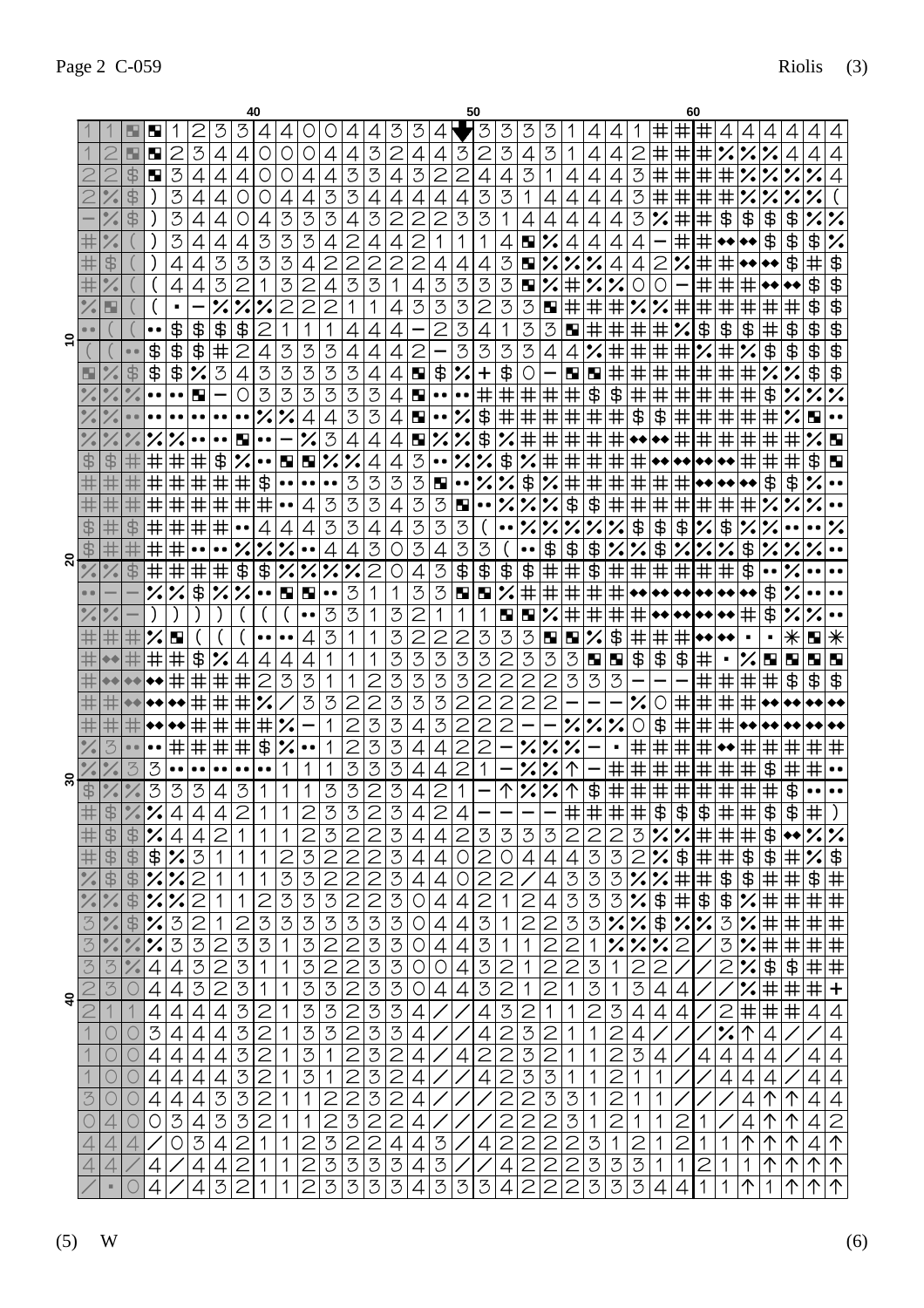|                |        |                       |                |                          |                                                                                                                                                                                                                                                                                                                                                                                                                                                                                   | 70                                      |                                                                                                                                                                                                          |                                                                                                            |                                                |                                                                                            |                          |                    |                          |                             |                           |                                |                                                              |                          |                             |                                                                                                                        |                                                                                                                               |                                                                       |                                               |                                                 |                             | 90                       |                             |                                                                                                                               |                             |                                                                                     |                                                                                     |                                                                                     |                             |                                                                                                                               |                               |
|----------------|--------|-----------------------|----------------|--------------------------|-----------------------------------------------------------------------------------------------------------------------------------------------------------------------------------------------------------------------------------------------------------------------------------------------------------------------------------------------------------------------------------------------------------------------------------------------------------------------------------|-----------------------------------------|----------------------------------------------------------------------------------------------------------------------------------------------------------------------------------------------------------|------------------------------------------------------------------------------------------------------------|------------------------------------------------|--------------------------------------------------------------------------------------------|--------------------------|--------------------|--------------------------|-----------------------------|---------------------------|--------------------------------|--------------------------------------------------------------|--------------------------|-----------------------------|------------------------------------------------------------------------------------------------------------------------|-------------------------------------------------------------------------------------------------------------------------------|-----------------------------------------------------------------------|-----------------------------------------------|-------------------------------------------------|-----------------------------|--------------------------|-----------------------------|-------------------------------------------------------------------------------------------------------------------------------|-----------------------------|-------------------------------------------------------------------------------------|-------------------------------------------------------------------------------------|-------------------------------------------------------------------------------------|-----------------------------|-------------------------------------------------------------------------------------------------------------------------------|-------------------------------|
|                |        |                       |                |                          |                                                                                                                                                                                                                                                                                                                                                                                                                                                                                   |                                         |                                                                                                                                                                                                          |                                                                                                            |                                                |                                                                                            |                          |                    |                          |                             |                           |                                |                                                              |                          |                             | 3                                                                                                                      | 3                                                                                                                             |                                                                       |                                               |                                                 |                             |                          |                             |                                                                                                                               |                             |                                                                                     |                                                                                     |                                                                                     |                             |                                                                                                                               |                               |
|                |        |                       |                | #                        |                                                                                                                                                                                                                                                                                                                                                                                                                                                                                   |                                         |                                                                                                                                                                                                          | ×                                                                                                          |                                                | $\bullet$                                                                                  |                          |                    |                          |                             |                           |                                |                                                              |                          | 3                           |                                                                                                                        |                                                                                                                               |                                                                       | ℅                                             |                                                 |                             |                          |                             |                                                                                                                               |                             |                                                                                     |                                                                                     |                                                                                     |                             |                                                                                                                               |                               |
|                |        |                       |                |                          |                                                                                                                                                                                                                                                                                                                                                                                                                                                                                   |                                         |                                                                                                                                                                                                          |                                                                                                            |                                                |                                                                                            |                          |                    |                          |                             |                           |                                |                                                              |                          |                             |                                                                                                                        |                                                                                                                               |                                                                       |                                               |                                                 |                             |                          |                             |                                                                                                                               |                             |                                                                                     |                                                                                     |                                                                                     |                             |                                                                                                                               |                               |
|                |        |                       |                |                          |                                                                                                                                                                                                                                                                                                                                                                                                                                                                                   |                                         |                                                                                                                                                                                                          |                                                                                                            |                                                |                                                                                            |                          |                    |                          |                             |                           |                                |                                                              |                          |                             |                                                                                                                        | Ы                                                                                                                             |                                                                       |                                               |                                                 | 3                           |                          |                             |                                                                                                                               |                             | $\ast$                                                                              |                                                                                     |                                                                                     | 3                           | 3                                                                                                                             |                               |
|                |        |                       |                |                          |                                                                                                                                                                                                                                                                                                                                                                                                                                                                                   |                                         |                                                                                                                                                                                                          |                                                                                                            |                                                |                                                                                            |                          |                    |                          |                             |                           |                                | 5                                                            |                          |                             | Н                                                                                                                      | Ы                                                                                                                             |                                                                       |                                               |                                                 |                             |                          |                             | ∕∙                                                                                                                            |                             | $\ast$                                                                              | 3                                                                                   | 3                                                                                   | 3                           | 3                                                                                                                             |                               |
|                |        |                       |                |                          | Ы                                                                                                                                                                                                                                                                                                                                                                                                                                                                                 |                                         |                                                                                                                                                                                                          |                                                                                                            |                                                |                                                                                            |                          |                    |                          |                             |                           |                                |                                                              | Н                        | Ы                           |                                                                                                                        |                                                                                                                               |                                                                       |                                               |                                                 |                             |                          |                             |                                                                                                                               | ⋇                           | $\ast$                                                                              | 3                                                                                   | 3                                                                                   | 3                           | 3                                                                                                                             |                               |
|                | \$     |                       |                | %                        |                                                                                                                                                                                                                                                                                                                                                                                                                                                                                   |                                         |                                                                                                                                                                                                          |                                                                                                            |                                                |                                                                                            |                          |                    |                          |                             |                           | Ы                              |                                                              |                          |                             |                                                                                                                        |                                                                                                                               |                                                                       |                                               |                                                 |                             |                          |                             | $\ast$                                                                                                                        |                             | 3                                                                                   | 3                                                                                   | 3                                                                                   | 3                           | 3                                                                                                                             |                               |
|                | \$     |                       |                |                          |                                                                                                                                                                                                                                                                                                                                                                                                                                                                                   | 5                                       |                                                                                                                                                                                                          |                                                                                                            |                                                |                                                                                            |                          |                    |                          | Ы                           |                           |                                |                                                              | Н                        |                             |                                                                                                                        | Ы                                                                                                                             |                                                                       |                                               |                                                 | $\bullet$                   | Ы                        |                             |                                                                                                                               | 3                           | 3                                                                                   | 3                                                                                   | 3                                                                                   | 3                           | 3                                                                                                                             |                               |
|                |        |                       |                |                          |                                                                                                                                                                                                                                                                                                                                                                                                                                                                                   |                                         |                                                                                                                                                                                                          |                                                                                                            |                                                |                                                                                            |                          |                    |                          |                             |                           | Ы                              |                                                              |                          | Ы                           | Н                                                                                                                      |                                                                                                                               |                                                                       |                                               |                                                 |                             |                          |                             |                                                                                                                               |                             |                                                                                     |                                                                                     |                                                                                     |                             |                                                                                                                               |                               |
|                |        |                       |                |                          | Ы                                                                                                                                                                                                                                                                                                                                                                                                                                                                                 | Ы                                       |                                                                                                                                                                                                          |                                                                                                            |                                                |                                                                                            |                          | 5                  |                          |                             |                           | Ы                              | Ы                                                            |                          | Ы                           | H                                                                                                                      |                                                                                                                               |                                                                       |                                               |                                                 | $\bullet$                   |                          |                             | 3                                                                                                                             | 3                           | $\ast$                                                                              | $\overline{\ast}$                                                                   | 3                                                                                   | $\overline{3}$              | 3                                                                                                                             |                               |
|                |        | \$                    |                |                          |                                                                                                                                                                                                                                                                                                                                                                                                                                                                                   |                                         |                                                                                                                                                                                                          |                                                                                                            |                                                |                                                                                            |                          |                    | ⋇                        |                             |                           |                                |                                                              |                          | Ы                           |                                                                                                                        | $\mathcal{V}_{\bullet}$                                                                                                       |                                                                       |                                               |                                                 | $\bullet$                   | $\ast$                   | ⋇                           | 3                                                                                                                             |                             |                                                                                     | $\ast$                                                                              | $\overline{5}$                                                                      | 3                           |                                                                                                                               |                               |
|                | \$     | \$                    |                |                          |                                                                                                                                                                                                                                                                                                                                                                                                                                                                                   | ⋇                                       |                                                                                                                                                                                                          |                                                                                                            |                                                |                                                                                            |                          |                    |                          | Н                           |                           |                                |                                                              | 5                        | Н                           |                                                                                                                        | ∕.                                                                                                                            | ′∙                                                                    | ℅                                             | %                                               | ⋇                           |                          |                             |                                                                                                                               |                             |                                                                                     | $\ast$                                                                              |                                                                                     | 3                           |                                                                                                                               |                               |
| Ş              | \$     | \$                    |                |                          |                                                                                                                                                                                                                                                                                                                                                                                                                                                                                   |                                         |                                                                                                                                                                                                          |                                                                                                            |                                                |                                                                                            |                          |                    |                          | F                           |                           |                                | 5                                                            |                          | Ы                           |                                                                                                                        |                                                                                                                               |                                                                       |                                               |                                                 |                             |                          |                             |                                                                                                                               |                             |                                                                                     |                                                                                     |                                                                                     | 3                           |                                                                                                                               |                               |
|                |        | \$                    | \$             |                          |                                                                                                                                                                                                                                                                                                                                                                                                                                                                                   |                                         |                                                                                                                                                                                                          |                                                                                                            |                                                |                                                                                            |                          |                    |                          |                             |                           |                                |                                                              |                          |                             | ℅                                                                                                                      |                                                                                                                               |                                                                       |                                               |                                                 | %                           |                          |                             |                                                                                                                               |                             |                                                                                     |                                                                                     |                                                                                     |                             |                                                                                                                               |                               |
|                |        |                       |                | 7.                       |                                                                                                                                                                                                                                                                                                                                                                                                                                                                                   |                                         |                                                                                                                                                                                                          | ⋇                                                                                                          |                                                |                                                                                            |                          |                    |                          |                             |                           | '书·                            | Ы                                                            | Ы                        |                             |                                                                                                                        |                                                                                                                               |                                                                       |                                               | $\ast$                                          |                             | 70                       | ∕∙                          |                                                                                                                               | $\ast$                      | $\ast$                                                                              | $\ast$                                                                              |                                                                                     |                             |                                                                                                                               |                               |
|                |        |                       |                |                          |                                                                                                                                                                                                                                                                                                                                                                                                                                                                                   | Ы                                       |                                                                                                                                                                                                          |                                                                                                            |                                                |                                                                                            |                          | ◆◆                 |                          |                             | #                         | ♯                              | ♯                                                            |                          |                             |                                                                                                                        |                                                                                                                               |                                                                       | $\ast$                                        |                                                 | $\mathcal{V}_{\bullet}$     |                          |                             |                                                                                                                               |                             |                                                                                     |                                                                                     |                                                                                     |                             |                                                                                                                               |                               |
|                |        |                       |                |                          |                                                                                                                                                                                                                                                                                                                                                                                                                                                                                   |                                         | 5                                                                                                                                                                                                        | ⋇                                                                                                          |                                                |                                                                                            |                          |                    |                          |                             |                           |                                | ⋕                                                            |                          | ℅                           |                                                                                                                        | Н                                                                                                                             | $\ast$                                                                |                                               | $\mathcal{Z}$                                   |                             |                          | 6                           |                                                                                                                               |                             |                                                                                     |                                                                                     |                                                                                     |                             |                                                                                                                               |                               |
|                |        |                       |                |                          | Ы                                                                                                                                                                                                                                                                                                                                                                                                                                                                                 |                                         | Ы                                                                                                                                                                                                        |                                                                                                            | #                                              | #                                                                                          | ℅                        |                    |                          |                             | 4                         |                                | Н                                                            | Н                        | ℅                           |                                                                                                                        | Ы                                                                                                                             |                                                                       |                                               |                                                 |                             |                          |                             |                                                                                                                               |                             |                                                                                     |                                                                                     |                                                                                     |                             |                                                                                                                               |                               |
|                |        | \$                    |                |                          |                                                                                                                                                                                                                                                                                                                                                                                                                                                                                   |                                         |                                                                                                                                                                                                          | $\#$                                                                                                       |                                                | ٠                                                                                          |                          |                    |                          | 4                           | 4                         |                                |                                                              | ⋕                        | ℅                           | Н                                                                                                                      |                                                                                                                               |                                                                       |                                               | Ы                                               |                             |                          |                             |                                                                                                                               |                             |                                                                                     |                                                                                     |                                                                                     |                             |                                                                                                                               |                               |
|                | \$     |                       |                | Ы                        |                                                                                                                                                                                                                                                                                                                                                                                                                                                                                   |                                         |                                                                                                                                                                                                          |                                                                                                            |                                                |                                                                                            |                          |                    |                          |                             |                           |                                |                                                              | $\#$                     |                             |                                                                                                                        | Ο                                                                                                                             |                                                                       |                                               | $\bullet$                                       | ℅                           |                          |                             |                                                                                                                               |                             |                                                                                     |                                                                                     |                                                                                     |                             |                                                                                                                               |                               |
|                |        |                       |                |                          |                                                                                                                                                                                                                                                                                                                                                                                                                                                                                   |                                         |                                                                                                                                                                                                          |                                                                                                            |                                                |                                                                                            |                          |                    |                          |                             |                           |                                |                                                              |                          | O                           |                                                                                                                        |                                                                                                                               | Ы                                                                     |                                               |                                                 |                             | ╱∙                       | ′∙                          |                                                                                                                               |                             |                                                                                     |                                                                                     |                                                                                     |                             |                                                                                                                               |                               |
|                |        |                       |                |                          |                                                                                                                                                                                                                                                                                                                                                                                                                                                                                   |                                         | $\#$                                                                                                                                                                                                     | #                                                                                                          |                                                |                                                                                            |                          |                    |                          |                             |                           |                                |                                                              | Ы                        | U                           | ٠                                                                                                                      |                                                                                                                               | Н                                                                     | Ы                                             |                                                 |                             |                          |                             |                                                                                                                               |                             |                                                                                     |                                                                                     |                                                                                     |                             |                                                                                                                               |                               |
|                |        |                       |                |                          |                                                                                                                                                                                                                                                                                                                                                                                                                                                                                   |                                         | ♯                                                                                                                                                                                                        |                                                                                                            |                                                |                                                                                            |                          |                    |                          |                             | ٠                         |                                |                                                              |                          |                             |                                                                                                                        |                                                                                                                               | Ы                                                                     | 6                                             |                                                 |                             |                          |                             |                                                                                                                               |                             | ∕.                                                                                  | ٬                                                                                   | 3                                                                                   | 3                           |                                                                                                                               |                               |
|                |        |                       |                |                          |                                                                                                                                                                                                                                                                                                                                                                                                                                                                                   |                                         | ♯                                                                                                                                                                                                        |                                                                                                            |                                                |                                                                                            |                          |                    |                          |                             |                           |                                | 5                                                            | #                        |                             |                                                                                                                        | 5                                                                                                                             |                                                                       |                                               |                                                 | $\bullet$                   | Ы                        |                             |                                                                                                                               |                             |                                                                                     |                                                                                     |                                                                                     | $\overline{\mathcal{Z}}$    | 3                                                                                                                             | 3                             |
| ន              |        |                       |                |                          | ٠                                                                                                                                                                                                                                                                                                                                                                                                                                                                                 |                                         | ♯                                                                                                                                                                                                        |                                                                                                            |                                                |                                                                                            |                          |                    |                          |                             | Ы                         | Ы                              |                                                              | #                        | ♯                           |                                                                                                                        | п                                                                                                                             |                                                                       |                                               |                                                 |                             |                          |                             |                                                                                                                               |                             |                                                                                     |                                                                                     |                                                                                     |                             | 3                                                                                                                             | 3                             |
|                |        |                       |                |                          |                                                                                                                                                                                                                                                                                                                                                                                                                                                                                   |                                         | ♯                                                                                                                                                                                                        | $\#$                                                                                                       |                                                |                                                                                            |                          |                    | O                        |                             | Ы                         | 5                              |                                                              | $\#$                     | $\blacksquare$              |                                                                                                                        |                                                                                                                               |                                                                       | ℅                                             | ℅                                               | %                           |                          |                             |                                                                                                                               |                             |                                                                                     |                                                                                     |                                                                                     |                             |                                                                                                                               | 3                             |
|                |        |                       |                |                          |                                                                                                                                                                                                                                                                                                                                                                                                                                                                                   |                                         |                                                                                                                                                                                                          | #                                                                                                          |                                                |                                                                                            |                          |                    | $\blacksquare$           | $\bullet$                   |                           |                                |                                                              |                          | $\blacksquare$              |                                                                                                                        |                                                                                                                               |                                                                       |                                               |                                                 | $\bullet$                   |                          |                             |                                                                                                                               |                             |                                                                                     |                                                                                     |                                                                                     |                             |                                                                                                                               | $\overline{3}$                |
|                |        |                       |                |                          |                                                                                                                                                                                                                                                                                                                                                                                                                                                                                   |                                         |                                                                                                                                                                                                          |                                                                                                            |                                                |                                                                                            |                          | C                  |                          |                             | Н                         |                                | ∕∙                                                           | Ο                        |                             | 5                                                                                                                      | Ы                                                                                                                             |                                                                       |                                               |                                                 |                             | ∕∙                       | ∕∙                          | ∕∙                                                                                                                            | 7.                          |                                                                                     | $\ast$                                                                              |                                                                                     | ⋇                           |                                                                                                                               |                               |
|                |        |                       |                |                          |                                                                                                                                                                                                                                                                                                                                                                                                                                                                                   | $\ast$                                  |                                                                                                                                                                                                          |                                                                                                            |                                                |                                                                                            |                          |                    |                          | Ы                           |                           |                                | ◆◆                                                           |                          | $\bullet$                   | Ы                                                                                                                      |                                                                                                                               |                                                                       |                                               |                                                 |                             |                          |                             |                                                                                                                               |                             |                                                                                     | $\ast$                                                                              |                                                                                     |                             |                                                                                                                               |                               |
|                |        |                       |                |                          |                                                                                                                                                                                                                                                                                                                                                                                                                                                                                   | $\ast$                                  |                                                                                                                                                                                                          |                                                                                                            |                                                |                                                                                            |                          |                    |                          | Н                           |                           | 井                              | ⋇                                                            |                          | Ы                           |                                                                                                                        |                                                                                                                               |                                                                       | ℅                                             |                                                 |                             |                          |                             |                                                                                                                               |                             |                                                                                     |                                                                                     |                                                                                     |                             |                                                                                                                               |                               |
|                | \$     | \$                    | \$             |                          | ′∙                                                                                                                                                                                                                                                                                                                                                                                                                                                                                |                                         |                                                                                                                                                                                                          | ⋇                                                                                                          |                                                |                                                                                            |                          | Ы                  |                          | #                           | #                         | ⋇                              |                                                              |                          |                             |                                                                                                                        | $\bullet$                                                                                                                     | Ы                                                                     |                                               |                                                 | ℅                           |                          |                             |                                                                                                                               |                             |                                                                                     |                                                                                     |                                                                                     |                             | 3                                                                                                                             |                               |
|                |        |                       |                | \$                       |                                                                                                                                                                                                                                                                                                                                                                                                                                                                                   |                                         |                                                                                                                                                                                                          |                                                                                                            | $\ast$                                         |                                                                                            | $\#$                     |                    | ⋇                        | ⋇                           |                           |                                | Ы                                                            | $\gamma$                 |                             |                                                                                                                        | $\bullet$                                                                                                                     | $\bullet$                                                             | Ы                                             |                                                 |                             |                          |                             |                                                                                                                               |                             |                                                                                     |                                                                                     |                                                                                     |                             |                                                                                                                               |                               |
|                |        |                       |                |                          |                                                                                                                                                                                                                                                                                                                                                                                                                                                                                   |                                         |                                                                                                                                                                                                          | Н                                                                                                          |                                                | $\ast$                                                                                     |                          |                    |                          |                             |                           |                                |                                                              |                          |                             | $\gamma_{\bullet}$                                                                                                     |                                                                                                                               |                                                                       |                                               |                                                 |                             |                          |                             | 3                                                                                                                             |                             |                                                                                     |                                                                                     |                                                                                     |                             |                                                                                                                               |                               |
|                |        |                       |                |                          |                                                                                                                                                                                                                                                                                                                                                                                                                                                                                   |                                         |                                                                                                                                                                                                          |                                                                                                            | ℅                                              | $\ast$                                                                                     |                          |                    |                          |                             |                           |                                |                                                              |                          |                             |                                                                                                                        |                                                                                                                               |                                                                       |                                               |                                                 |                             |                          |                             |                                                                                                                               |                             |                                                                                     |                                                                                     |                                                                                     | 3                           |                                                                                                                               |                               |
|                |        |                       |                |                          |                                                                                                                                                                                                                                                                                                                                                                                                                                                                                   |                                         | Ы                                                                                                                                                                                                        |                                                                                                            |                                                |                                                                                            |                          |                    |                          |                             | Ы                         |                                |                                                              |                          |                             |                                                                                                                        |                                                                                                                               |                                                                       |                                               |                                                 |                             |                          |                             |                                                                                                                               |                             | 3                                                                                   |                                                                                     | 4                                                                                   |                             | 3                                                                                                                             | 3                             |
| న్ల            |        |                       |                |                          |                                                                                                                                                                                                                                                                                                                                                                                                                                                                                   |                                         |                                                                                                                                                                                                          |                                                                                                            |                                                |                                                                                            |                          |                    | Н                        |                             |                           |                                |                                                              |                          |                             |                                                                                                                        |                                                                                                                               |                                                                       |                                               |                                                 |                             |                          |                             | 3                                                                                                                             | 3                           | 3                                                                                   | 3                                                                                   | 3                                                                                   | $\overline{3}$              | 3                                                                                                                             | $\overline{3}$                |
|                | \$     |                       |                |                          |                                                                                                                                                                                                                                                                                                                                                                                                                                                                                   |                                         |                                                                                                                                                                                                          |                                                                                                            |                                                | Ы                                                                                          |                          |                    | H                        |                             |                           |                                |                                                              |                          |                             |                                                                                                                        |                                                                                                                               |                                                                       |                                               |                                                 |                             |                          | 3                           | $\overline{5}$                                                                                                                | $\overline{5}$              | $\overline{3}$                                                                      | $\overline{3}$                                                                      | $\overline{3}$                                                                      | $\overline{\mathcal{Z}}$    | $\overline{\mathcal{Z}}$                                                                                                      | $\overline{3}$                |
|                | \$     |                       |                | $\frac{1}{2}$            | #                                                                                                                                                                                                                                                                                                                                                                                                                                                                                 | $\frac{\gamma}{\gamma}$                 |                                                                                                                                                                                                          | $\frac{1}{2}$                                                                                              | <u>sl., </u>                                   |                                                                                            | $\overline{\mathbf{z}}$  |                    | <u>se i - - </u>         |                             | $\boldsymbol{\mathsf{z}}$ |                                | $\cdot\cdot\cdot$                                            | $\frac{1}{2}$            | —                           | $\overline{\cdots}$ $\overline{\cdots}$                                                                                |                                                                                                                               | $\overline{\mathbf{e}}$                                               | $\overline{\mathscr{C}}$                      | $\overline{\mathscr{C}}$                        | $\bullet$                   |                          |                             | $\overline{4}$                                                                                                                | $\overline{4}$              |                                                                                     | $\overline{3}$                                                                      |                                                                                     |                             |                                                                                                                               |                               |
|                |        |                       |                |                          |                                                                                                                                                                                                                                                                                                                                                                                                                                                                                   | $\frac{2}{\frac{2}{\sqrt{2}}}$          |                                                                                                                                                                                                          | $\ddot{\phantom{0}}$                                                                                       | $\ddotsc$                                      |                                                                                            | $\overline{\mathscr{C}}$ |                    | $\times$ 5 $\cdots$      |                             |                           |                                |                                                              | $\overline{\mathscr{C}}$ | $\overline{\mathscr{C}}$    | $\equiv$                                                                                                               | $\overline{ \bm{\cdots}  \bm{\cdots}}$                                                                                        |                                                                       | $\overline{\cdot}$                            | $\overline{\mathscr{C}}$                        |                             | $\bullet$ $\bullet$      |                             | $\overline{4}$                                                                                                                |                             | $\frac{3}{4}$                                                                       | $\frac{4}{2}$                                                                       | $\frac{3}{5}$ $\frac{3}{1}$                                                         | $\frac{3}{5}$ $\frac{3}{1}$ | $\frac{3}{3}$ $\frac{3}{3}$                                                                                                   |                               |
|                | #      |                       | \$             |                          |                                                                                                                                                                                                                                                                                                                                                                                                                                                                                   | $\mathcal{Z}$                           |                                                                                                                                                                                                          |                                                                                                            | ⊷∣⊷                                            |                                                                                            |                          |                    | $\times$ $\blacksquare$  | $\cdot\cdot\cdot$           |                           |                                |                                                              |                          | $\frac{1}{\sqrt{2}}$        | $\frac{1}{2}$                                                                                                          |                                                                                                                               | $\bullet$ .                                                           | l.                                            | $\ddot{\phantom{0}}$                            |                             | H                        |                             | $\overline{5}$                                                                                                                | $\frac{4}{4}$               |                                                                                     |                                                                                     |                                                                                     |                             |                                                                                                                               |                               |
|                |        |                       | #              |                          |                                                                                                                                                                                                                                                                                                                                                                                                                                                                                   |                                         |                                                                                                                                                                                                          |                                                                                                            |                                                |                                                                                            | $\frac{\gamma}{\gamma}$  |                    |                          | $\bullet$                   |                           |                                |                                                              |                          |                             |                                                                                                                        | $\frac{1}{\gamma}$                                                                                                            |                                                                       |                                               | $\overline{\mathsf{z}}$ $\overline{\mathsf{z}}$ |                             | $\bullet$                |                             | $\overline{3}$                                                                                                                |                             |                                                                                     |                                                                                     |                                                                                     |                             |                                                                                                                               |                               |
|                | #      | $\frac{1}{2}$         |                |                          |                                                                                                                                                                                                                                                                                                                                                                                                                                                                                   |                                         |                                                                                                                                                                                                          |                                                                                                            | $\leftrightarrow \cdot \cdot$                  |                                                                                            |                          | $\bullet$          | Ы                        |                             | ••                        |                                |                                                              |                          |                             | $\overline{\mathscr{C}}$                                                                                               |                                                                                                                               |                                                                       |                                               |                                                 |                             |                          |                             |                                                                                                                               | $\overline{4}$              | $\overline{4}$                                                                      |                                                                                     |                                                                                     |                             |                                                                                                                               |                               |
|                |        |                       |                |                          |                                                                                                                                                                                                                                                                                                                                                                                                                                                                                   |                                         |                                                                                                                                                                                                          |                                                                                                            |                                                |                                                                                            |                          |                    |                          |                             |                           |                                |                                                              |                          |                             |                                                                                                                        |                                                                                                                               |                                                                       |                                               |                                                 |                             |                          |                             |                                                                                                                               |                             |                                                                                     |                                                                                     |                                                                                     |                             |                                                                                                                               |                               |
|                |        |                       |                |                          | $\frac{4}{1}$ + $\frac{4}{1}$ + $\frac{4}{1}$ + $\frac{4}{1}$                                                                                                                                                                                                                                                                                                                                                                                                                     |                                         |                                                                                                                                                                                                          | $\frac{1}{\theta}$                                                                                         | $\bullet\bullet$                               | $\overline{\gamma}$                                                                        |                          | b.                 |                          |                             | .,                        |                                |                                                              |                          |                             |                                                                                                                        |                                                                                                                               | $\frac{1}{2}$                                                         |                                               |                                                 |                             |                          |                             |                                                                                                                               |                             |                                                                                     |                                                                                     |                                                                                     |                             |                                                                                                                               |                               |
|                |        | #                     | #              |                          |                                                                                                                                                                                                                                                                                                                                                                                                                                                                                   |                                         |                                                                                                                                                                                                          | $\bullet\bullet$                                                                                           |                                                |                                                                                            | $\overline{\mathscr{C}}$ | b.                 | $\overline{\mathscr{C}}$ | $\bullet$                   | $\overline{\mathbf{z}}$   |                                |                                                              |                          |                             |                                                                                                                        |                                                                                                                               |                                                                       | $\overline{4}$                                | $\overline{4}$                                  | $\overline{4}$              | $\overline{4}$           | $\overline{3}$              | $\frac{3}{2}$                                                                                                                 |                             |                                                                                     |                                                                                     |                                                                                     |                             |                                                                                                                               |                               |
|                |        |                       |                |                          |                                                                                                                                                                                                                                                                                                                                                                                                                                                                                   |                                         |                                                                                                                                                                                                          |                                                                                                            |                                                |                                                                                            |                          |                    |                          | $\ddot{\phantom{1}}$        |                           |                                |                                                              |                          |                             |                                                                                                                        |                                                                                                                               |                                                                       |                                               |                                                 |                             |                          |                             |                                                                                                                               |                             |                                                                                     |                                                                                     |                                                                                     |                             |                                                                                                                               |                               |
|                |        | $\overline{\ddot{+}}$ |                |                          |                                                                                                                                                                                                                                                                                                                                                                                                                                                                                   |                                         |                                                                                                                                                                                                          |                                                                                                            |                                                |                                                                                            |                          |                    | $\overline{\mathscr{C}}$ |                             | $\overline{\mathbf{z}}$   |                                |                                                              |                          |                             |                                                                                                                        |                                                                                                                               | $\frac{z}{z}$                                                         |                                               |                                                 |                             | $\overline{4}$           | $\overline{3}$              | $\overline{1}$                                                                                                                |                             | $\frac{3}{3}$ $\frac{3}{1}$                                                         |                                                                                     |                                                                                     |                             |                                                                                                                               |                               |
|                |        |                       | #              |                          |                                                                                                                                                                                                                                                                                                                                                                                                                                                                                   |                                         |                                                                                                                                                                                                          | $\frac{4}{1}$                                                                                              |                                                | $\frac{32}{28}$                                                                            | $\frac{1}{\mathbf{E}}$   | $\frac{1}{\gamma}$ | $\ddot{\phantom{0}}$     | l.                          | $\boldsymbol{\mathsf{z}}$ |                                |                                                              |                          | $\frac{1}{2}$               |                                                                                                                        |                                                                                                                               |                                                                       | $\frac{-}{\gamma}$                            | $\frac{4}{0}$                                   | $\frac{4}{4}$               | $\overline{4}$           | $\overline{4}$              | $\overline{3}$                                                                                                                | $\frac{3}{2}$ $\frac{3}{3}$ | $\overline{1}$                                                                      | $\frac{4}{2}$ $\frac{3}{5}$ $\frac{3}{1}$                                           |                                                                                     |                             |                                                                                                                               |                               |
| $\overline{a}$ | ###### | $\frac{1}{1}$         | $\overline{+}$ | 井井中中中中央                  |                                                                                                                                                                                                                                                                                                                                                                                                                                                                                   |                                         | $\frac{1}{2}$<br>$\frac{1}{2}$<br>$\frac{1}{2}$<br>$\frac{1}{2}$<br>$\frac{1}{2}$<br>$\frac{1}{2}$<br>$\frac{1}{2}$<br>$\frac{1}{2}$<br>$\frac{1}{2}$<br>$\frac{1}{2}$<br>$\frac{1}{2}$<br>$\frac{1}{2}$ |                                                                                                            | $\overline{\gamma}$                            |                                                                                            |                          |                    | $\ddot{\phantom{0}}$     | $\bullet$ .                 | $\blacksquare$            |                                | • <del>10 10 ※ ※ ※ ※</del><br>• 10 10 <mark>※ ※ ※ ※</mark> △ |                          | $\overline{\phantom{0}}$    |                                                                                                                        |                                                                                                                               |                                                                       |                                               |                                                 |                             | $\overline{4}$           | $\overline{4}$              | $\overline{\mathcal{Z}}$                                                                                                      |                             | $\overline{1}$                                                                      | $\overline{1}$                                                                      | $\frac{422231}{231}$                                                                |                             |                                                                                                                               |                               |
|                | #      | $\overline{4}$        | $\overline{4}$ | $\overline{4}$           |                                                                                                                                                                                                                                                                                                                                                                                                                                                                                   |                                         | $\overline{\mathscr{C}}$                                                                                                                                                                                 |                                                                                                            |                                                | $\overline{\cdot\cdot\cdot}$                                                               |                          |                    | $\bullet$                | $\blacksquare$              | $\overline{4}$            | $\overline{4}$                 |                                                              |                          |                             |                                                                                                                        |                                                                                                                               |                                                                       |                                               |                                                 |                             | $\overline{4}$           |                             |                                                                                                                               | $\frac{3}{3}$               |                                                                                     |                                                                                     |                                                                                     |                             |                                                                                                                               |                               |
|                |        |                       |                |                          |                                                                                                                                                                                                                                                                                                                                                                                                                                                                                   |                                         | $\overline{\mathscr{C}}$                                                                                                                                                                                 | $\frac{\frac{1}{12}}{\frac{1}{12}}$                                                                        |                                                |                                                                                            |                          |                    | $\ddot{\phantom{0}}$     |                             |                           | $\overline{4}$                 |                                                              |                          | $\frac{1}{1}$               |                                                                                                                        | $\frac{1}{2}$ $\frac{1}{2}$ $\frac{1}{2}$ $\frac{1}{2}$ $\frac{1}{2}$ $\frac{1}{2}$ $\frac{1}{2}$ $\frac{1}{2}$ $\frac{1}{2}$ |                                                                       |                                               |                                                 |                             |                          |                             |                                                                                                                               |                             |                                                                                     |                                                                                     |                                                                                     |                             |                                                                                                                               |                               |
|                |        | $\overline{4}$        | $\overline{4}$ | $\frac{4}{4}$            |                                                                                                                                                                                                                                                                                                                                                                                                                                                                                   |                                         |                                                                                                                                                                                                          |                                                                                                            |                                                |                                                                                            |                          |                    |                          |                             | $\frac{4}{4}$             |                                |                                                              |                          |                             |                                                                                                                        |                                                                                                                               | $\frac{1}{2}$ $\frac{1}{2}$ $\frac{1}{2}$ $\frac{1}{2}$ $\frac{1}{2}$ | $\frac{7771}{11111}$<br>$\frac{1}{2}$         |                                                 |                             |                          |                             |                                                                                                                               |                             |                                                                                     |                                                                                     |                                                                                     |                             |                                                                                                                               |                               |
|                |        | $\overline{4}$        | $\overline{4}$ |                          |                                                                                                                                                                                                                                                                                                                                                                                                                                                                                   |                                         | $\overline{\mathscr{C}}$                                                                                                                                                                                 |                                                                                                            |                                                |                                                                                            |                          |                    |                          |                             |                           |                                |                                                              |                          |                             |                                                                                                                        |                                                                                                                               |                                                                       |                                               |                                                 |                             | $\overline{\phantom{0}}$ |                             |                                                                                                                               | $\frac{4}{4}$               |                                                                                     |                                                                                     |                                                                                     |                             |                                                                                                                               |                               |
|                |        |                       |                |                          | $\frac{1}{4} \theta \frac{1}{4} \theta \frac{1}{4} \theta \frac{1}{4} \theta \frac{1}{4} \theta \frac{1}{4} \theta \frac{1}{4} \theta \frac{1}{4} \theta \frac{1}{4} \theta \frac{1}{4} \theta \frac{1}{4} \theta \frac{1}{4} \theta \frac{1}{4} \theta \frac{1}{4} \theta \frac{1}{4} \theta \frac{1}{4} \theta \frac{1}{4} \theta \frac{1}{4} \theta \frac{1}{4} \theta \frac{1}{4} \theta \frac{1}{4} \theta \frac{1}{4} \theta \frac{1}{4} \theta \frac{1}{4} \theta \frac{1$ |                                         |                                                                                                                                                                                                          |                                                                                                            |                                                |                                                                                            |                          |                    |                          | $\frac{1}{4}$               | $\overline{4}$            | $\frac{4}{3}$                  | $\frac{3}{3}$ $\frac{3}{3}$ $\frac{3}{3}$                    |                          |                             |                                                                                                                        |                                                                                                                               |                                                                       | —                                             |                                                 | $\overline{\phantom{0}}$    |                          | $\frac{4}{4}$ $\frac{4}{2}$ |                                                                                                                               | $\overline{4}$              |                                                                                     |                                                                                     |                                                                                     |                             |                                                                                                                               |                               |
|                |        | $\overline{4}$        |                | $\frac{\overline{4}}{2}$ |                                                                                                                                                                                                                                                                                                                                                                                                                                                                                   | $\frac{1}{\frac{1}{\frac{1}{x}}\times}$ |                                                                                                                                                                                                          |                                                                                                            |                                                |                                                                                            |                          |                    | $\overline{\mathbf{B}}$  |                             | $\overline{4}$            | $\overline{4}$                 | $\overline{5}$                                               |                          |                             |                                                                                                                        |                                                                                                                               |                                                                       |                                               |                                                 |                             |                          |                             |                                                                                                                               |                             |                                                                                     |                                                                                     |                                                                                     |                             |                                                                                                                               |                               |
|                |        | $\overline{4}$        |                | $\bullet\bullet$         | $\begin{array}{c} \pm \ \pm \ \pm \end{array}$                                                                                                                                                                                                                                                                                                                                                                                                                                    | $\overline{\pm}$                        | #                                                                                                                                                                                                        |                                                                                                            |                                                |                                                                                            |                          |                    | $\blacksquare$           |                             | $\overline{4}$            |                                |                                                              |                          | $\frac{2}{3}$ $\frac{3}{3}$ |                                                                                                                        |                                                                                                                               |                                                                       |                                               |                                                 |                             |                          |                             |                                                                                                                               |                             |                                                                                     |                                                                                     |                                                                                     |                             |                                                                                                                               | 3 3 3 4 2 2 2 2 2 2 2 2 2 2 2 |
|                |        |                       |                | $\overline{\pm}$         | $\overline{\pm}$                                                                                                                                                                                                                                                                                                                                                                                                                                                                  | $\pm$                                   |                                                                                                                                                                                                          |                                                                                                            |                                                |                                                                                            |                          |                    |                          |                             |                           | $\frac{4}{2}$                  | $\frac{4}{4}$                                                |                          |                             |                                                                                                                        |                                                                                                                               |                                                                       |                                               |                                                 |                             |                          |                             |                                                                                                                               |                             |                                                                                     |                                                                                     |                                                                                     |                             |                                                                                                                               |                               |
|                |        |                       |                | #<br>个                   | 个                                                                                                                                                                                                                                                                                                                                                                                                                                                                                 | $\uparrow$<br>个                         | $\frac{2}{2}$                                                                                                                                                                                            | $\frac{\mathbf{x}}{\mathbf{x}}\mathbf{x}}\frac{\mathbf{x}}{2}\frac{\mathbf{x}}{2}\frac{\mathbf{x}}{2}}{2}$ | $\sim$    $\sim$    $\sim$    $\sim$    $\sim$ | X<br>B B B B B B C N N N N N B B B<br>N N N N H B B B B X X X<br>N N N H H B B B B X X X X |                          |                    | $\frac{ \mathbf{v} }{2}$ | $\frac{4}{2}$ $\frac{2}{2}$ | $\frac{2}{2}$             | $\overline{2}$<br>$\mathsf{S}$ | $\overline{2}$<br>2                                          |                          | $\frac{4}{2}$               | $ \mathcal{X} $ ୫ $ $ ୫ $ $ # $ $ # $ $ $ $ $ $ $ $ $ $ $\mathcal{X} $ $ $ $ $ $\sim$ $ $ $\sim$ $ $ $\sim$ $ $ $\sim$ | $\frac{1}{2}$ do do do do $\frac{1}{2}$                                                                                       | $\log\log\log\log$                                                    | $\frac{1}{2}$ M $\frac{1}{2}$ M $\frac{1}{2}$ | $\frac{2}{2}$                                   | $\frac{2}{2}$ $\frac{2}{3}$ | $\frac{2}{2}$            | NNNN<br>$\overline{3}$      | $\frac{1}{4}$ $\frac{1}{4}$ $\frac{1}{2}$ $\frac{1}{2}$ $\frac{1}{2}$ $\frac{1}{2}$ $\frac{1}{2}$ $\frac{1}{2}$ $\frac{1}{2}$ | $\frac{2}{2}$               | $\frac{3}{3}$ $\frac{3}{4}$ $\frac{4}{2}$ $\frac{2}{2}$ $\frac{2}{2}$ $\frac{2}{2}$ | $\frac{1}{3}$ $\frac{3}{4}$ $\frac{2}{2}$ $\frac{2}{2}$ $\frac{2}{2}$ $\frac{2}{2}$ | $\frac{1}{4}$ $\frac{1}{3}$ $\frac{1}{4}$ $\frac{1}{2}$ $\frac{2}{2}$ $\frac{2}{3}$ | 422225413442225             | $\frac{4}{2}$ $\frac{2}{2}$ $\frac{2}{2}$ $\frac{2}{2}$ $\frac{3}{2}$ $\frac{3}{2}$ $\frac{4}{2}$ $\frac{2}{2}$ $\frac{2}{2}$ | $\frac{ \overline{2} }{3}$    |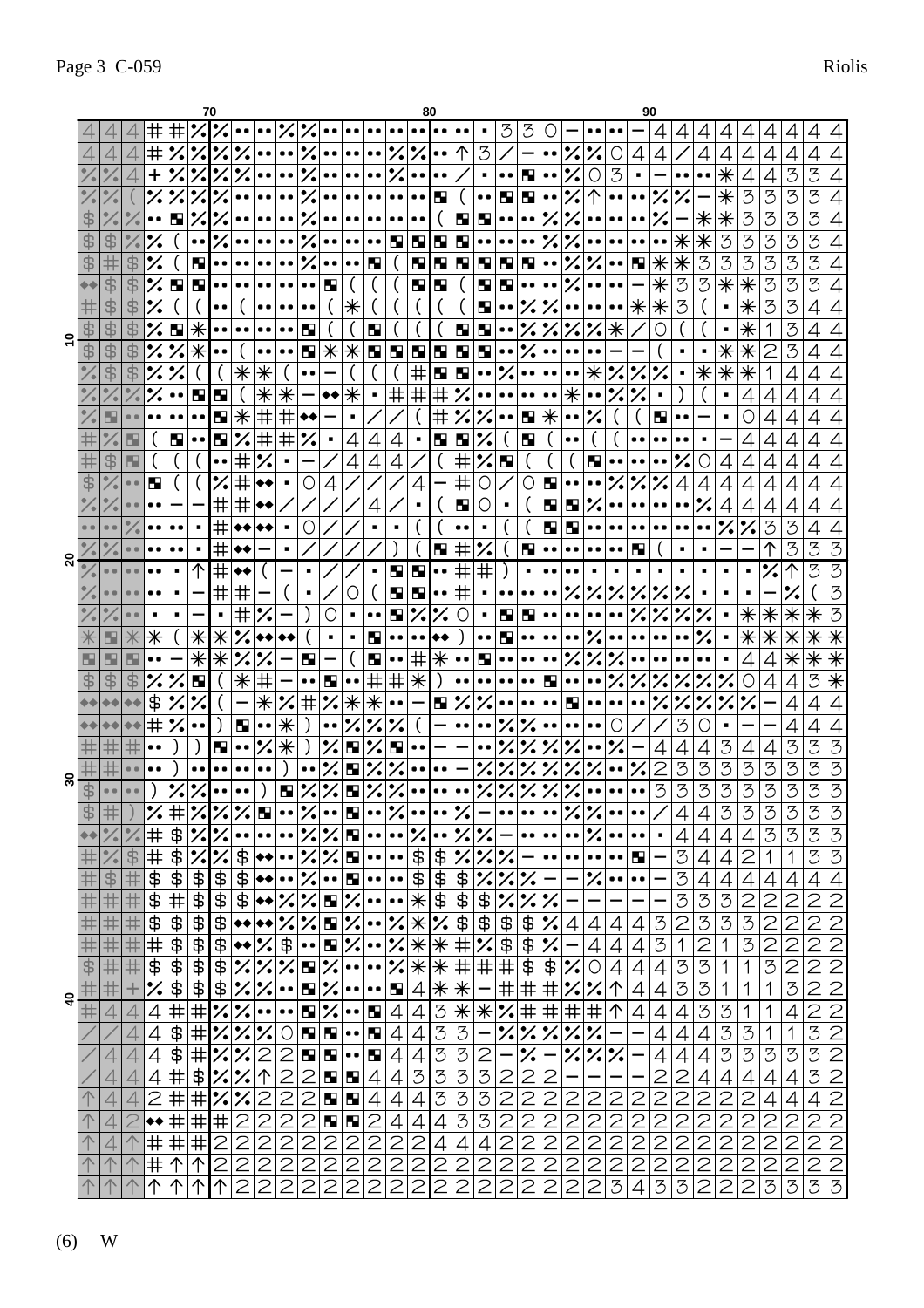|     |                |                          |                   |                           |                            |                            |                                     |                           |                           | 10             |                           |                        |                |                |                      |              |                          |                |                | 20          |                |                |                |                              |             |            |            |             |                | 30             |                |                |                    |                          |                |
|-----|----------------|--------------------------|-------------------|---------------------------|----------------------------|----------------------------|-------------------------------------|---------------------------|---------------------------|----------------|---------------------------|------------------------|----------------|----------------|----------------------|--------------|--------------------------|----------------|----------------|-------------|----------------|----------------|----------------|------------------------------|-------------|------------|------------|-------------|----------------|----------------|----------------|----------------|--------------------|--------------------------|----------------|
|     |                |                          |                   |                           |                            |                            |                                     |                           |                           |                |                           |                        |                |                |                      |              |                          |                |                |             |                |                |                |                              |             |            |            |             |                |                |                |                |                    |                          |                |
|     |                |                          |                   |                           |                            |                            |                                     |                           |                           |                |                           |                        |                |                |                      |              |                          |                |                |             |                |                |                |                              |             |            |            |             |                |                |                |                |                    |                          |                |
|     |                |                          |                   |                           |                            |                            |                                     |                           |                           | \$             |                           |                        |                |                |                      |              |                          |                |                |             |                |                |                |                              |             | 3          |            |             |                |                |                |                |                    | ш                        |                |
|     |                |                          |                   |                           |                            | Н                          |                                     |                           |                           | \$             | ٠                         |                        | $\ast$         |                | $\ddot{\phantom{0}}$ |              |                          | ⋇              | ⋇              | $\ast$      | ⋇              |                | $\ast$         | $\ast$                       | 3           |            | 4          | 4           |                |                |                |                |                    | O                        | Е              |
| ន   |                | Н                        |                   |                           | ′∙                         | Н                          |                                     |                           | \$                        | \$             |                           |                        | $\ast$         |                | $\bullet$            | $\ast$       | $\ast$                   | $\ast$         | $\ast$         |             |                |                | 3              | 3                            | 4           | 4          | 4          | 4           |                |                |                | 4              |                    | О                        | ٠              |
|     |                | 个                        | $\bm{\texttt{+}}$ | $\#$                      | ℅                          |                            | $\bullet$                           | $\bullet$                 | \$                        |                |                           | $\ast$                 | $\overline{*}$ | $\ast$         | $\ast$               | $\ast$       | $\ast$                   | 4              | 2              |             | 3              | $\ast$         | 3              | 4                            | 4           | 4          |            |             | 4              |                |                | 4              | 0                  | О                        | О              |
|     | 1              | ↑                        | #                 |                           | ℅                          |                            |                                     | \$                        | \$                        |                |                           | 2                      | 2              | 3              | 2                    | 1            | 3                        | 3              | 1              | 1           | 3              | $\overline{4}$ | $\overline{4}$ | $\overline{c}$               | 3           | ↑          | 个          | 4           | 4              |                |                |                |                    |                          | ↑              |
|     | 1              | ↑                        | #                 | ℅                         | '⁄.                        | $\bullet$ $\bullet$        | \$                                  | $\overline{\mathfrak{s}}$ | $\overline{\mathfrak{s}}$ | $\overline{c}$ | $\overline{c}$            | $\overline{2}$         | $\mathbf 1$    | $\mathsf{S}$   | 1                    | 4            | 3                        | $\mathsf{S}$   | 1              | 3           | 4              | $\mathsf{S}$   | $\overline{2}$ | $\overline{c}$               | ↑           | ↑          |            |             | 3              | $\overline{c}$ |                |                | $\frac{1}{2}$      | ٠                        |                |
|     | 1              | ↑                        | $\ddag$           |                           | 1                          | \$                         | \$                                  | $\overline{\Phi}$         | $\mathsf{S}$              |                | 1                         | $\mathbf 1$            | 3              | 3              | 4                    | 3            | $\overline{c}$           | $\overline{2}$ | 4              | 3           | $\overline{5}$ | $\overline{5}$ | $\overline{3}$ | ↑                            | ↑           |            |            | 3           | 3              | 2              |                |                | ℅                  | $\ddot{\mathbf{z}}$      | $\frac{1}{2}$  |
|     | 1              | ↑                        | ↑                 |                           | 3                          | \$                         | \$                                  | $\overline{c}$            | 3                         | 1              | 2                         | 3                      | 3              | 4              | 3                    | 3            | 3                        | $\overline{4}$ | 3              | 3           | ↑              | ↑              | 个              | ↑                            | ↑           |            | 3          | 3           | $\overline{2}$ | $\mathbf 1$    |                |                |                    | ℅                        | $\blacksquare$ |
|     | 1              | ↑                        | ↑                 | 1                         | 3                          | 3                          | 1                                   | 3                         | 3                         | 3              | $\overline{4}$            | $\overline{4}$         | $\overline{4}$ | 3              | 3                    |              | 个                        | 个              | 个              | 个           | ↑              | 个              | 个              | 个                            | 个           |            | 3          | 2           | $\overline{2}$ | 1              |                |                |                    | %                        | $\circ$        |
|     | 个              | ↑                        | 个                 | 1                         | 3                          | 3                          | 3                                   | 3                         | $\overline{3}$            | 3              | 4                         | $\overline{4}$         | $\overline{3}$ | 个              | ↑                    |              |                          |                |                | ↑           | ↑              |                | 个              | ↑                            |             | 3          | 3          | 3           | 3              | 3              |                |                |                    | ′∙                       | $\circ$        |
|     | ↑              | ↑                        | ↑                 | 1                         | 1                          | 1                          | 1                                   | 1                         | $\overline{2}$            | 2              | 1                         | ↑                      | ↑              | ↑              | $\uparrow$           |              | 2                        | 3              | 3              |             | $\ddag$        | ↑              | ↑              | ↑                            | ↑           | 个          | 3          | 3           | 3              | 3              | 4              |                |                    | ℅                        | $\bigcirc$     |
|     | <u>个</u>       | 个                        | 个                 | ↑                         |                            |                            |                                     | ↑                         | ↑                         |                |                           | 个                      | ↑              | 2              | $\overline{c}$       | 3            | 3                        | $\pmb{+}$      | $\ddag$        | $\ddag$     | $\mathbf +$    | 个              | 个              | 个                            | 个           | ↑          |            |             |                | ↑              | 4              |                | $\blacksquare$     |                          | Ο              |
| င္စ | 个              | ↑                        | ↑                 |                           |                            |                            |                                     |                           |                           |                |                           | $\ddag$                | $\ddag$        | ↑              |                      | 3            | $\mathbf +$              | 3              | $\mathbf +$    | $\mathbf +$ | $\ddag$        | $\mathbf +$    | $\ddagger$     | 个                            | ↑           |            |            |             |                |                |                | J              | Ο                  | ٠                        | О              |
|     | 个              | ↑                        | 个                 | ↑                         | +                          |                            |                                     |                           |                           |                | $\mathbf +$               | $\ddag$                | $\ddot{}$      | $\ddot{}$      | $\overline{c}$       | $\mathsf{S}$ | $\ddag$                  | 3              | 2              | $\ddag$     | $\ddag$        | $\ddagger$     | $\ddag$        | $\ddot{}$                    | ↑           |            |            |             |                |                | 4              |                |                    | О                        | $\blacksquare$ |
|     | ↑              | 个                        | 个                 | $\ddag$                   | $\ddot{}$                  | $\ddag$                    | $\ddag$                             | $\mathbf +$               | $\pmb{+}$                 | $\ddag$        | $\ddag$                   | $\ddot{}$              | $\ddot{}$      | $\mathsf{S}$   | $\ddot{}$            | $\mathbf{Z}$ | $\ddagger$               | $\ddag$        | 3              | $\ddagger$  | $\ddag$        | $\ddagger$     | 个              | 个                            | $\ddag$     | ↑          |            |             |                | 4              | 4              | 4              |                    | О                        | О              |
|     | ↑              | ↑                        | $\mathbf +$       | $\mathbf +$               | $\mathbf +$                | $\mathbf +$                | +                                   | $\mathbf +$               | $\pmb{+}$                 | $\ddag$        | $\ddagger$                | $\ddagger$             | 3              | $\ddag$        | $\ddagger$           | 3            | $\mathbf +$              |                | $\ast$         | $\ast$      | $\ddag$        | $\blacksquare$ |                | ↑                            | ↑           | ↑          |            |             |                | 4              | 4              | 4              |                    |                          | 4              |
|     | $\ddagger$     | $\ddagger$               | $\mathbf +$       | $\mathbf +$               | $\mathbf +$                | $\mathbf +$                | +                                   | $\mathbf +$               | $\mathbf +$               | $\ddot{}$      |                           | )                      | (              | $\ddagger$     | 3                    | $\ddag$      | $\ddag$                  | $\ast$         | $\frac{1}{2}$  |             | $\ast$         |                | $\ast$         | $\ast$                       | 个           |            |            |             |                | 4              |                |                | 4                  |                          |                |
|     | $\ddot{}$      | $\ddag$                  | $\ddag$           | $\mathbf +$               | $\mathbf +$                | $\mathbf +$                | +                                   | $\mathbf +$               | +                         |                | $\blacksquare$            | $\ast$                 | $\ast$         |                | $\blacksquare$       | $\ast$       |                          |                |                |             |                | $\ast$         | $\bullet$      | $\overline{\ast}$            | ↑           | ↑          |            | C           |                | 4              |                | $\ast$         | $\ast$             |                          | Ο              |
|     | $\ddag$        | $\ddag$                  | $\mathbf +$       | $\ddag$                   | $\ddot{}$                  | $\ddag$                    | $\ddag$                             |                           |                           |                |                           | ℅                      |                | $\ast$         | ℅                    |              | $\ast$                   |                |                |             |                |                |                |                              | )           |            |            |             |                | 4              | ٠              | Ξ              |                    | ٠                        |                |
|     | $\ddag$        | $\ddot{}$                | $\mathbf +$       | $\ddag$                   | $\mathbf +$                | $\mathbf +$                | Н                                   |                           |                           |                |                           |                        |                | $\ast$         |                      |              |                          | $\ast$         | $\ast$         |             | $\ast$         |                |                | $\ast$                       |             | O          |            |             | 4              | 4              | ٠              | $\blacksquare$ | $\blacksquare$     | $\blacksquare$           |                |
|     | +              | $\ddag$                  | $\mathbf +$       | +                         | $\mathbf +$                | ⋇                          | $\ast$                              | $\ast$                    | ٠                         |                |                           | $\ast$                 | $\ast$         |                | $\ast$               |              |                          | $\frac{1}{2}$  | $\ast$         | $\ast$      | ⋇              |                |                |                              | $\ast$      | $\ast$     | ⋇          |             | 4              |                | ٠              | п              | ٠                  | ٠                        | п              |
|     | $\ddagger$     | $\ddot{}$                | $\ddag$           | $\ddag$                   |                            | $\ast$                     |                                     | $\ast$                    |                           |                |                           | $\overline{*}$         | Ы              |                | $\ast$               | $\ast$       |                          |                | $\ast$         |             |                |                |                |                              | $\ast$      |            | $\ast$     |             | 4              |                |                |                |                    | $\blacksquare$           | $\blacksquare$ |
| 5   | Ŧ              | $\ddot{}$                | $\ddot{}$         | $\ddot{}$                 | $\ast$                     | $\ast$                     | $\ast$                              |                           | $\ast$                    |                | $\ast$                    |                        |                | 4              |                      |              | 4                        | 4              |                |             |                |                |                | $\ast$                       |             |            |            |             | 4              |                |                |                | ٠                  |                          | С              |
|     | +              | $\ddag$                  | $\mathbf +$       |                           | Ы                          | п                          |                                     | $\ast$                    | $\ast$                    | ٠              |                           | 4                      | $\overline{4}$ |                |                      | 4            | 4                        | 4              | 4              |             |                |                |                |                              |             |            |            | 4           | 4              |                |                |                |                    | ٠                        | $\circ$        |
|     | $\ddag$        | $\ddag$                  | $\mathbf +$       | $\mathbf +$               |                            |                            |                                     |                           |                           | 4              | 4                         | $\overline{4}$         | 4              | 4              | 4                    | 4            | 4                        | 4              | 4              | 4           | 4              | 4              | 4              | 4                            | 4           |            |            | 4           | 4              | 4              | 4              |                | 4                  |                          | 0              |
|     | $\ddag$        | $\ddot{}$                | $\ddag$           | $\ddag$                   | ┿                          |                            |                                     |                           | O                         | 4              | 4                         | $\overline{4}$         | $\overline{4}$ | 4              | 4                    | 4            | 4                        | 4              | 4              | 4           | 4              | 4              | $\overline{4}$ | $\overline{4}$               | 4           | 4          |            |             | 4              |                | 4              | 4              | 4                  |                          | $\overline{*}$ |
|     | $\ddag$        | $\ddot{}$                | $\ddag$           | ╈                         |                            |                            | O                                   | 0                         | Ο                         |                |                           |                        | $\overline{4}$ | 4              | 4                    | 4            | 4                        | 4              | 4              | 4           | 4              | 4              | 4              | 4                            | 4           |            |            | +           | 0              | 4              | 4              | 4              | 4                  | $\overline{4}$           |                |
|     | +              | $\ddag$                  | +                 |                           |                            | С                          | О                                   |                           |                           |                |                           | $\ast$                 |                |                |                      | 4            | 4                        | 4              | 4              | 4           | +              | $\ddag$        | $\ddag$        | +                            | $\ddag$     | ╈          |            | ┿           | +              |                |                | 4              | 4                  |                          |                |
|     | ╇              | $\ddot{}$                |                   |                           | $\blacksquare$             |                            | $\blacksquare$                      | ∩                         | ()                        |                |                           |                        |                | $\ast$         |                      |              | $\overline{\mathcal{A}}$ |                | $\blacksquare$ | $\ddot{}$   | $\ddot{}$      | $\ddot{}$      | $\ddot{}$      |                              |             |            |            |             | ╋              | ↑              |                |                | 4                  | $\overline{\mathcal{A}}$ | Δ              |
|     | +              |                          |                   |                           |                            |                            |                                     |                           |                           |                |                           |                        |                |                |                      | ⋇            |                          |                | +              | $\mathbf +$ | ╈              | ╈              |                |                              |             |            |            |             | ┿              | $\mathbf +$    |                |                |                    | 4                        | 4              |
|     |                |                          |                   |                           |                            |                            | Ы                                   | Ы                         | H                         |                | H                         |                        |                |                |                      |              |                          | $\mathbf +$    | $\mathbf +$    | $\mathbf +$ | ┿              | ◆◆             |                |                              |             |            |            |             | ┿              |                | ┿              |                |                    | <u>4</u>                 |                |
| 80  |                | Ы                        |                   |                           | $\cdot$                    | Н                          |                                     | Ы                         | Ы                         | $\blacksquare$ |                           |                        |                | Н              | $\ast$               |              | $\ddag$                  | $\mathbf +$    | +              | ◆◆          |                |                |                |                              |             |            |            |             | +              | $\ddag$        |                | +              | ٠                  |                          | $\frac{4}{4}$  |
|     |                | %                        | $\frac{1}{2}$     | $\frac{1}{2}$             | $\boldsymbol{\mathcal{Z}}$ | $\frac{1}{2}$              | $\bullet$                           | $\frac{1}{2}$             | $\bullet$                 |                |                           |                        | Ы              |                | ↑                    | $\ddagger$   | $\ddag$                  | $\pm$          | $\ddot{}$      | $\ddot{}$   |                |                |                |                              |             |            |            | $\ddag$     | $\ddagger$     | 个              |                |                |                    | О                        | $\overline{4}$ |
|     |                |                          |                   | ℅                         | $\varkappa$                |                            | $ \mathcal{X} \mathcal{Y}$          | $\frac{1}{2}$             | $\frac{1}{2}$             |                |                           |                        |                | ٠              | $\ddot{}$            | ◆◆           | $\mathbf +$              |                | $\mathbf +$    |             |                |                |                |                              |             |            |            | ╈           | $\pmb{+}$      |                |                | ٠              | ٠                  | ٠                        |                |
|     |                | Н                        |                   | $\boldsymbol{\mathsf{z}}$ |                            |                            | $\varkappa$ $\varkappa$ $\varkappa$ | $\frac{1}{2}$             | %                         |                | $\blacksquare$            | $\cdot$                | $\bullet$      | ↑              | $\ddot{}$            | $\mathbf +$  | ◆◆                       | $\mathbf +$    | ◆◆             | ◆◆          |                |                |                |                              |             |            |            |             | $\blacksquare$ | ٠              | ٠              |                | ٠                  | ٠                        | $\frac{4}{4}$  |
|     | ٠              | $\overline{\phantom{0}}$ | Ы                 | $\bullet$<br>$\bullet$    | $\boldsymbol{\mathsf{z}}$  | $\boldsymbol{\mathcal{V}}$ | $\mathbf{Z}$                        | $\frac{1}{2}$             | $\mathbf +$               |                | $\frac{1}{2}$             | $\ddot{\phantom{0}}$   |                | $\ddagger$     | $\ddot{}$            | $\ddagger$   | $\ddagger$               | $\ddag$        | $\ddagger$     |             |                |                |                |                              |             | $\div$     | $\ddagger$ | ↑           | $\frac{1}{2}$  | ٠              |                | Ξ              |                    | $\blacksquare$           |                |
|     | ٠              | ×                        | $\mathcal{C}$     | Н                         | $\cdot \cdot$              | $\bullet \bullet$          | ℅                                   |                           | %                         | %              | ℅                         | $\ddot{\phantom{0}}$   | b.             | $\ddot{}$      | $\ddagger$           | $\ddagger$   | ◆◆                       | ┿              |                |             |                |                |                |                              |             |            | $\ddagger$ |             | $\mathbf +$    |                | ٠              | +              | ٠                  | $\blacksquare$           | $\frac{4}{4}$  |
|     | $\blacksquare$ | $\blacksquare$           | $\blacksquare$    |                           |                            | $\bullet$                  |                                     |                           | ℅                         | %              | %                         | $\ddot{\phantom{0}}$   | $\cdot$        | $\overline{+}$ | ◆◆                   | $\ddot{}$    |                          |                |                |             |                |                |                |                              |             |            | $\ddagger$ |             |                | $\pm$          | ٠              | ٠              |                    |                          |                |
|     | )              | $\mathcal{C}^{\prime}$   | $\blacksquare$    | $\blacksquare$            |                            |                            |                                     |                           |                           | ℅              |                           | $\ddot{\phantom{0}}$   | $\frac{1}{2}$  | $\ddag$        | $\ddagger$           | $\mathbf +$  |                          |                |                |             |                |                |                |                              | $\mathbf +$ | $\ddot{}$  | $\ddot{}$  | $\ddot{}$   |                |                |                | Ο              | $\blacksquare$     | $\blacksquare$           | $\frac{4}{4}$  |
|     | Ы              | Н                        |                   | п                         |                            |                            | B)                                  | $\bullet$                 | $\frac{1}{2}$             |                | $\boldsymbol{\mathsf{z}}$ | $\bullet$<br>$\bullet$ | $\bullet$      | $\ddag$        | $\ddot{}$            |              |                          |                |                |             |                |                |                | $\ddot{}$                    | 个           |            | ↑          | 个           |                |                | $\mathbf +$    |                |                    | $\bigcirc$               |                |
|     | b.             | $\blacksquare$           | Е                 | $\blacksquare$            |                            |                            |                                     | $\ddot{\phantom{0}}$      | %                         | ℅              | $\frac{1}{2}$             | $\bullet$              | Ы              | $\ddag$        | ◆◆                   |              |                          |                |                |             |                |                |                |                              | ∤◆          | 个          | 个          | $\mathbf +$ | $\pm$          | ٠              | ٠              |                |                    | О                        | $\overline{4}$ |
| န္တ | $\blacksquare$ | $\mathbf{E}$             |                   |                           |                            |                            |                                     |                           |                           | ℅              | $\boldsymbol{\mathsf{z}}$ | $\blacksquare$         |                | $\ddagger$     | $\mathbf +$          |              |                          |                |                |             |                | ◆◆             | $\mathbf +$    | $\blacklozenge\blacklozenge$ | $\mathbf +$ |            | $\ddagger$ | ٠           |                | $\ddagger$     |                | ٠              | ٠                  | $\overline{\circ}$       | $\overline{4}$ |
|     | —              | b.                       |                   |                           |                            |                            |                                     |                           |                           | $\bullet$      |                           | $\ddot{\phantom{0}}$   |                | $\ddag$        | $\mathbf +$          |              |                          |                |                |             |                | ◆◆             | ◆◆             | 个                            | ◆◆          | $\ddagger$ | $\ddagger$ | ٠           | ٠              | ٠              | $\blacksquare$ |                | $\bigcirc$         | $\blacksquare$           | $\overline{4}$ |
|     |                |                          |                   | $\bullet$                 | Н                          |                            | Н                                   |                           |                           | Н              | $\bullet$                 | b.                     |                | Ы              | $\ddag$              |              |                          |                |                |             | ┿              | %              | $\ddag$        | $\ddot{}$                    | $\ddagger$  | $\ddot{}$  | ℅          | Ы           | $\pmb{+}$      |                | ٠              |                | $\circ$            | $\blacksquare$           |                |
|     |                |                          | Н                 | ℅                         | $\cdot$                    | b.                         | $\bullet$                           | b.                        |                           |                |                           |                        |                | b,             | +                    |              |                          |                |                |             | ┿              | $\ddagger$     | $\ddagger$     | $\pm$                        | $\ddot{}$   | Ы          | Ы          |             |                |                |                | ٠              | $\overline{\circ}$ | $\overline{4}$           | $\frac{4}{4}$  |
|     |                |                          |                   | $\bullet$                 | $\boldsymbol{\mathsf{z}}$  | b.                         | $\bullet$                           | $\bullet$                 | N                         |                |                           |                        |                |                | $\ddag$              | $\mathbf +$  | ᆠ                        | ┿              | ◆◆             | +           | +              | $\ddagger$     | $\mathbf +$    | $\frac{1}{2}$                | ↑           |            |            |             | ℅              |                |                |                | ٠                  | 4                        |                |
|     | $\ddag$        |                          |                   |                           |                            |                            | $\varkappa$ $\varkappa$ $\varkappa$ | $\bullet$                 | $\blacksquare$            |                |                           |                        |                |                |                      | $\ddot{}$    | $\mathbf +$              | $\ddag$        | ◆◆             | $\div$      |                | $\frac{1}{2}$  | $\ddot{}$      | 个                            |             | Ы          | Н          |             | ℅              |                |                | ٠              | ٠                  | $\overline{4}$           | $\overline{4}$ |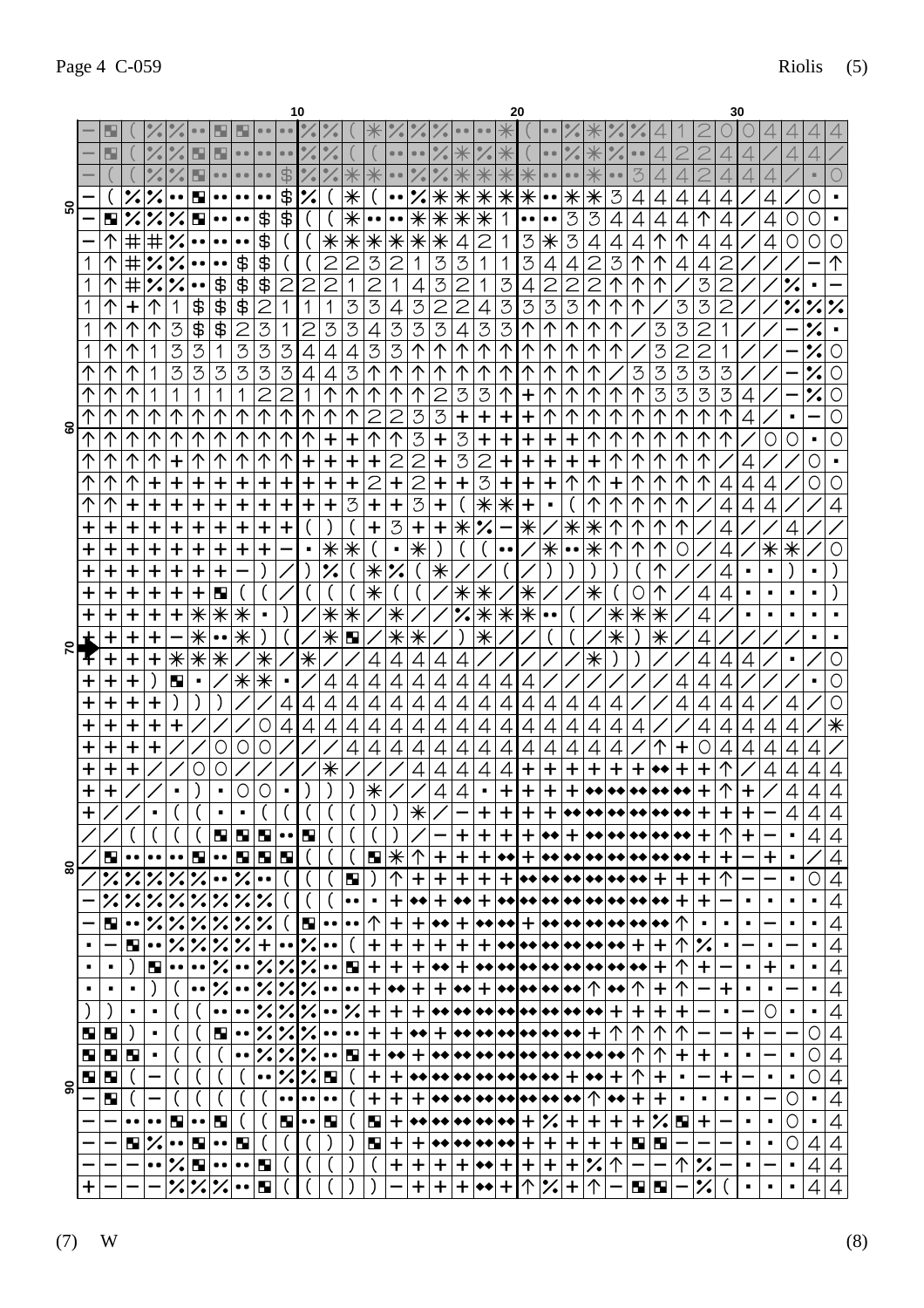|          |                |                |           |                |                |                |                |                | 40             |                |                |                    |               |                |                |                |                | 50             |                |                |                   |                             |                         |                   |                |        |                | 60             |                |                |                         |                   |                                     |                           |                              |
|----------|----------------|----------------|-----------|----------------|----------------|----------------|----------------|----------------|----------------|----------------|----------------|--------------------|---------------|----------------|----------------|----------------|----------------|----------------|----------------|----------------|-------------------|-----------------------------|-------------------------|-------------------|----------------|--------|----------------|----------------|----------------|----------------|-------------------------|-------------------|-------------------------------------|---------------------------|------------------------------|
|          |                |                |           |                |                | 3              |                |                |                |                |                | 3                  |               |                |                |                | 3              |                |                |                |                   |                             |                         | 3                 |                |        |                |                |                |                |                         |                   |                                     |                           |                              |
|          |                |                |           |                |                |                |                |                |                |                |                | 3                  | 3             | 3              | 3              |                | 3              |                |                |                |                   |                             |                         | 3                 | 3              | 3      |                |                |                |                |                         |                   |                                     |                           |                              |
|          |                | ٠              |           |                |                |                | 3              |                |                |                |                | 3                  | 3             | 3              | 3              |                | 3              | 3              | 3              |                |                   |                             |                         | 3                 | 3              | 3      |                |                |                |                |                         |                   |                                     |                           |                              |
|          |                |                | ш         |                |                |                | 3              | 2              |                |                | 2              | 3                  | 2             | 3              | 3              |                | 3              | 3              | 3              |                | 2                 | 2                           | 2                       | 3                 | 3              | О      |                |                |                |                |                         |                   |                                     |                           |                              |
| ន        |                |                |           |                |                |                |                | 3              | 3              |                | $\overline{c}$ | 3                  | 3             |                | 3              | 4              | 3              | 3              | 3              | 3              | 4                 | $\overline{c}$              | $\overline{c}$          | $\overline{3}$    | 3              | 3      |                |                |                |                |                         |                   | $\mathbf +$                         | $\ddagger$                | $\ddot{}$                    |
|          |                |                |           |                |                |                |                |                | 3              | 1              | $\overline{c}$ | 3                  | 3             | 1              | 1              |                |                | 3              | 3              | 3              |                   | $\overline{2}$              | $\overline{c}$          | 3                 | 个              |        |                |                |                |                |                         | $\ddag$           | $\ddag$                             |                           | $\ddag$                      |
|          |                |                |           | U              |                |                |                |                |                |                |                |                    |               |                |                | 4              | 4              |                |                |                | $\overline{4}$    |                             |                         |                   |                |        |                |                |                |                |                         |                   |                                     | $\ddagger$                |                              |
|          |                |                |           | %              |                |                |                |                | 3              | 1              | $\overline{2}$ |                    |               | 1              |                |                | 4              | 3              | 3              | $\mathfrak{Z}$ | 4                 | $\overline{4}$              | $\mathbf{Z}$            | $\overline{3}$    | ↑              |        |                | O              |                |                |                         | 个                 | $\ddagger$                          | $\ddot{}$                 | $\ddot{}$                    |
|          |                | ш              | $\bullet$ |                |                |                |                | $\blacksquare$ | $\overline{5}$ | 1              | $\overline{2}$ | ٠                  |               |                |                | $\blacksquare$ | $\overline{4}$ | 3              | $\overline{5}$ | $\overline{4}$ | $\overline{4}$    | $\overline{3}$              | $\overline{4}$          | $\overline{3}$    | 个              | 1      |                | Ο              |                | ↑              |                         | ↑                 | ↑                                   | $\ddot{}$                 | $\ddot{}$                    |
|          |                |                |           |                |                |                |                | ٠              | 3              | $\overline{2}$ | $\overline{2}$ | О                  | ٠             |                |                | ٠              | 4              | 3              | 3              | 4              | О                 | $\overline{5}$              | 3                       | 4                 |                |        |                |                |                | ↑              |                         | ↑                 | ↑                                   |                           | $\ddot{}$                    |
|          |                |                | ш         | ٠              |                | $\ast$         | $\ast$         | $\circ$        | О              | $\overline{3}$ | $\bigcirc$     | ٠                  | ٠             |                | $\blacksquare$ | ٠              | 4              | 3              | 3              | 4              | $\bigcirc$        |                             | 3                       | $\overline{c}$    | 1              |        |                |                |                | 3              | $\overline{3}$          | $\mathcal{Z}$     | ↑                                   |                           | 个                            |
|          |                |                |           | О              |                |                |                | $\blacksquare$ | ٠              | $\blacksquare$ |                | ٠                  | ↑             | $\circ$        | О              | $\ast$         | $\blacksquare$ | 4              | 4              | О              | $\bigcirc$        |                             | 3                       | $\frac{2}{3}$     | 1              | Ο      |                |                |                | 3              | $\frac{3}{3}$           | $\frac{3}{3}$     | $\overline{3}$                      |                           |                              |
|          |                |                |           | п              |                |                |                |                |                | ℅              | $\bullet$      |                    | 个             | $\blacksquare$ | п              | ٠              | $\blacksquare$ | О              | 4              | О              | $\bigcirc$        | $\overline{4}$              | $\overline{5}$          |                   | $\overline{2}$ |        |                |                | 3              | $\mathfrak{Z}$ |                         |                   | $\overline{3}$                      | 3                         |                              |
|          |                | ۰              |           | ٠              |                | Ы              |                | ◇◇             |                | 个              | Ы              |                    |               |                | п              | ٠              | ٠              | ٠              |                | Ο              | 4                 | $\overline{4}$              | $\overline{3}$          | $\overline{3}$    |                |        |                | 3              | 3              | $\overline{2}$ | $\overline{2}$          | $\overline{2}$    | $\overline{2}$                      | 2                         | $\overline{2}$               |
| 8        |                |                |           | Е              |                | Ы              |                | ◇◇             |                | $\bullet$      | Ы              |                    |               |                | $\blacksquare$ | ٠              | $\blacksquare$ | $\blacksquare$ | Ο              |                | 4                 |                             |                         |                   |                |        | $\ast$         | ٠              |                | ٠              | $\blacksquare$          | $\overline{2}$    | $\overline{2}$                      | $\overline{2}$            | $\overline{2}$               |
|          |                | п              |           | Е              |                |                |                | ◇◇             |                | $\bullet$      | Н              |                    |               |                | $\blacksquare$ | ٠              | ٠              | ٠              | С              |                | 4                 | <u>4</u>                    |                         |                   | $\circ$        | $\ast$ | $\blacksquare$ | $\ast$         | п              | $\ast$         | $\ast$                  | $\ast$            |                                     |                           | $\blacksquare$               |
|          |                |                | ×         | Е              | $\blacksquare$ | Ы              |                | ↑              | Ы              | $\bullet$      |                |                    |               |                | $\blacksquare$ | ٠              | $\blacksquare$ | О              |                |                |                   | 4                           | 4                       |                   |                | $\ast$ |                |                |                |                |                         | $\blacksquare$    | $\blacksquare$                      |                           |                              |
|          |                |                |           |                |                | ()             | П              | ٠              |                |                |                | ٠                  | 0             | Ο              |                |                |                |                |                | 4              | 4                 | 4                           | 4                       |                   | 4              | $\ast$ | $\ast$         |                |                | Н              | ٠                       |                   |                                     |                           | Ы                            |
|          |                |                | 4         | 0              | С              |                |                | ٠              | О              |                |                | ٠                  | $\circ$       |                |                | С              |                |                | 4              | 4              | $\overline{4}$    | 4                           | 4                       | 4                 | 4              | $\ast$ | $\ast$         |                |                | ٠              |                         |                   |                                     |                           | $\bullet$                    |
|          |                |                |           |                |                | 0              | $\blacksquare$ |                |                | О              | $\bigcirc$     |                    |               | $\blacksquare$ | О              |                |                |                | 4              |                | 4                 | 4                           | 4                       | 4                 | 4              | $\ast$ | $\blacksquare$ |                | Н              | ٠              | Ы                       | $\bullet$         | $\bullet$                           | ℅                         | $\frac{1}{2}$                |
|          | ⋇              |                |           | $\ast$         |                |                | 0              | 0              |                |                | Ο              | ٠                  | 0             |                | O              | C              |                | О              |                | 0              |                   | $\blacksquare$              | О                       | 4                 | 4              |        | $\ast$         | п              |                |                | $\mathcal{C}$           | %                 | #                                   | ℅                         |                              |
|          |                | п              |           | $\blacksquare$ | ٠              |                | 0              | $\ast$         | Ы              |                | $\blacksquare$ | ٠                  | ٠             |                | $\blacksquare$ | ٠              | 0              | $\circ$        | ٠              |                | $\blacksquare$    | $\blacksquare$              | $\circ$                 | 4                 | 4              |        | $\ast$         | $\ast$         | $\ast$         | Ы              | ٬                       |                   |                                     |                           | ℅                            |
|          | ш              | ш              |           |                | ◇◇             | Ы              | Ы              | Ы              | Ы              |                | $\bullet$      | Ы                  |               |                |                |                |                |                |                |                |                   |                             | О                       |                   | 4              | 4      |                | $\ast$         | ٠              |                | %                       |                   |                                     |                           | #                            |
|          | ш              | $\blacksquare$ | ш         |                |                | Ы              | Ы              | Ы              | 5              |                | $\bullet$      | Н                  |               |                |                |                |                |                |                |                |                   | $\ast$                      |                         |                   |                |        |                | $\ast$         | $\ast$         |                |                         |                   |                                     |                           | #                            |
|          |                |                |           |                |                |                |                |                |                |                |                |                    |               |                |                |                |                |                |                |                |                   |                             |                         |                   | 4              |        |                |                |                |                |                         | $\bm{\#}$         |                                     |                           |                              |
| 20       |                | ш              | ш         |                | $\diamondsuit$ | $\infty$       | ◇◇             | $\ddagger$     | Н              | Н              | Н              | Н                  |               | ↑              |                |                | ٠              | ٠              | ٠              |                | С                 |                             |                         |                   | 4              | 4      | 4              | $\ast$         | $\ast$         |                | $\frac{1}{2}$           | #                 |                                     |                           | #                            |
|          | ш              |                |           |                | ◇◇             |                | ◆◆             | ╈              | b.             | ٠              |                |                    |               | ◇◇             |                | ٠              | ٠              |                | ٠              |                | ٠                 |                             |                         | O                 | 4              | 4      | 4              | 0              | $\ast$         |                |                         |                   | ℅                                   | $\ddot{}$                 | ℅                            |
|          |                | ٠              |           | O              |                | ◇◇             | ↑              |                |                |                |                | $\blacksquare$     |               | ◇◇             |                | $\blacksquare$ |                |                | ٠              |                | О                 |                             | $\ast$                  | ×                 | ٠              |        |                | 4              | $\ast$         |                | Ы                       | Ы                 |                                     |                           | П                            |
|          |                |                |           | п              | ٠              | Ο              | 个              | ↑              | $\ast$         | ٠              | ٠              | $\blacksquare$     |               | ◇◇             |                |                | ٠              | ٠              | ٠              | ×              |                   | Ο                           |                         |                   | $\ast$         |        | 4              | 4              | 4              | ٠              |                         |                   |                                     |                           |                              |
|          |                |                | $\ast$    | Е              | ⋇              |                | ◇◇             | $\mathbf +$    | Ы              |                |                |                    |               | $\ddot{}$      |                |                |                |                |                | Ο              |                   | 4                           | $\ast$                  | Е                 |                |        | 4              |                | $\ast$         |                |                         |                   |                                     | H                         | b.                           |
|          |                |                |           | Е              | ٠              | H              | ◇◇             | $\mathbf +$    | H              | ٠              |                |                    |               |                |                |                |                |                |                |                |                   |                             | $\blacksquare$          |                   |                | 4      |                |                |                |                | ℅                       |                   | $\varkappa$ $\varkappa$ $\varkappa$ |                           | $\frac{1}{2}$                |
|          |                |                |           | С              | $\ast$         |                |                |                |                |                |                |                    |               |                |                |                |                |                |                |                | $\blacksquare$    | $\blacksquare$              | $\blacksquare$          |                   |                | 4      |                |                |                |                | $\mathcal{V}_{\bullet}$ |                   |                                     |                           | #                            |
|          |                |                |           |                | C              | Ы              |                | 52             |                |                |                |                    |               |                |                |                |                |                | Ξ              |                | $\ast$            |                             |                         | $\blacksquare$    |                | 4      |                | ٠              | 4              | П              |                         |                   |                                     |                           |                              |
|          |                |                |           |                | U              | п              | +              | Н              |                |                |                |                    |               |                | $\blacksquare$ |                | ٠              | ٠              |                | ٠              | ٠                 |                             | ٠                       | ٠                 |                |        |                | п              | 4              |                | #                       | #                 | #                                   | #                         | $\blacklozenge\blacklozenge$ |
|          | ш              |                |           |                | $\ast$         | Ы              | Ы              | Н              |                | ٠              | п              |                    | п             | ٠              |                | П              |                | п              |                |                |                   | Ξ                           |                         |                   |                | 4      | $\ast$         | п              |                |                | Н                       | $\frac{1}{2}$     | $\overline{\mathfrak{s}}$           | $\overline{\mathfrak{s}}$ | $\frac{1}{2}$                |
| 80       | ш              |                |           | 4              | ٠              | $\blacksquare$ | Н              |                |                | ٠              | ٠              | О                  | $\ast$        |                | ٠              | ٠              |                |                |                |                | $\blacksquare$    | ٠                           |                         |                   |                |        |                |                |                |                |                         |                   | $\bullet$                           | $\bullet$                 | $\bullet$                    |
|          | ш              |                |           | 4              | ٠              | Ы              | Ы              | Н              | H              | Ы              |                | b.                 |               |                |                |                |                |                |                |                |                   |                             |                         |                   | 4              |        |                |                |                |                |                         |                   |                                     |                           | $\bullet$                    |
|          | ٠              | п              |           | 4              | $\blacksquare$ | п              | Ы              | Н              | ℅              | ℅              | $\frac{1}{2}$  | $\mathbf{\hat{z}}$ | $\frac{1}{2}$ | $\frac{1}{2}$  |                |                |                |                |                | П              | ٠                 |                             |                         | 4                 | 4              | 4      | 4              | 序              | $\ast$         | $\ast$         |                         |                   |                                     |                           |                              |
|          | ٠              | $\blacksquare$ | △         | 4              |                | $\blacksquare$ | $\bigcirc$     |                |                | О              | О              | О                  | $\circ$       | $\circ$        | О              |                |                |                |                |                |                   |                             |                         | 4                 | $\overline{4}$ | 4      | 4              |                |                |                |                         | $\ast$            | $\frac{1}{\ast}$                    | $\ast$                    | $\overline{\ast}$            |
|          |                | $\blacksquare$ |           | 4              |                | Ο              | $\blacksquare$ | $\blacksquare$ |                |                |                | Ы                  |               |                |                | ٠              | $\blacksquare$ | $\blacksquare$ |                |                |                   |                             | <u>4</u>                | $\overline{4}$    | $\overline{4}$ | 4      |                |                | ٠              | О              |                         |                   | 4                                   |                           |                              |
|          | п              | п              |           | 4              |                | $\ast$         |                |                |                |                |                |                    |               |                |                |                |                |                |                |                |                   |                             | 4                       | 4                 | $\bigcirc$     | ٠      |                |                | ٠              |                |                         |                   | С                                   |                           | $\blacksquare$               |
|          |                | $\blacksquare$ |           |                |                | ٠              | ٠              |                | ╈              | %              | $\frac{1}{2}$  | $\frac{1}{2}$      | '⁄.           |                |                | п              |                |                |                |                | 4                 | 4                           | 4                       | $\blacksquare$    | п              |        |                | $\ast$         |                |                |                         | ٠                 | ٠                                   |                           |                              |
|          | ш              | ш              |           | 4              |                |                |                | $\blacksquare$ | $\blacksquare$ |                |                |                    |               |                | $\blacksquare$ | ٠              |                |                |                |                | 4                 |                             | )                       | $\ast$            | $\blacksquare$ | $\ast$ | $\blacksquare$ | $\blacksquare$ | ٠              | $\ast$         | ×                       |                   | $\ast$                              | ٠                         | $\blacksquare$               |
|          |                |                |           | 4              |                | $\ast$         | п              | п              |                | ٠              | $\ast$         | п                  | $\ast$        | $\ast$         | $\ast$         | $\ast$         | ٠              |                |                | 4              | $\overline{4}$    | $\ast$                      | $\overline{\ast}$       | $\ast$            | $\ast$         | ٠      | ٠              | $\ast$         |                | ٠              | $\overline{\ast}$       | $*$               | ٠                                   |                           |                              |
|          | ш              |                |           | 4              |                | ٠              | ٠              |                |                |                | ٠              | ٠                  | ٠             | ٠              | ٠              | ٠              | ٠              |                |                | 4              | $\overline{\ast}$ | $\mathcal{C}^{\mathcal{C}}$ | $\blacksquare$          | $\blacksquare$    |                |        |                |                | $\ast$         | $\ast$         | $\ast$                  | $\overline{\ast}$ | $\ast$                              | $\ast$                    | ٠                            |
|          | ш              |                |           | $\overline{4}$ | 4              | 4              |                | $\blacksquare$ | ٠              |                | $\frac{1}{2}$  | $\frac{1}{2}$      |               |                | ٠              | $\blacksquare$ | $\ast$         |                |                | 4              | $\blacksquare$    | $\blacksquare$              | ٠                       | $\blacksquare$    | %              |        |                | $\ddag$        | $\blacksquare$ | $\ast$         |                         | $\ast$            | $\blacksquare$                      |                           |                              |
| $\bf{8}$ |                |                |           |                | 4              |                |                |                |                |                |                |                    |               |                |                |                |                |                | 4              |                |                   |                             |                         |                   |                | ◆◆     | ◆◆             |                |                |                |                         |                   |                                     |                           |                              |
|          |                | $\blacksquare$ |           | 4              | $\overline{A}$ | 4              | 4              |                |                |                |                |                    |               |                |                |                |                |                | 4              | 4              | $\blacksquare$    | $\ast$                      |                         |                   | ◆◆             | ◆◆     | $\ddagger$     | 0              | ٠              | О              | Э                       | $\ast$            | $\ast$                              | $\blacksquare$            | $\overline{\ast}$            |
|          |                | ٠              |           | 4              | 4              |                |                | 4              |                |                |                |                    |               | ٠              | п              | ٠              | ٠              | 4              | 4              |                |                   | $\frac{22}{4}$              | $\frac{1}{\frac{1}{x}}$ | $\frac{\pm}{\pm}$ | #              |        | ٠              |                | 0              | О              | $\ast$                  | $\overline{\ast}$ | $\blacksquare$                      | ٠                         | $\mathcal{C}$                |
|          |                |                |           | 4              |                |                |                |                | 4              | 4              |                |                    | ٠             | ٠              | ٠              | ٠              |                |                |                |                | $\frac{1}{2}$     |                             |                         |                   | ↑              | $\ast$ | $\circ$        |                | ٠              | $\blacksquare$ | $\overline{\ast}$       | $\blacksquare$    | $\ast$                              | $\blacksquare$            | $\mathcal{C}$                |
|          | $\blacksquare$ |                |           | 4              |                |                | 4              | 4              |                | 4              | 4              | 4                  | 4             | 4              |                |                |                |                |                |                | $\bullet\bullet$  |                             | $\overline{+}$          | ↑                 | $\circ$        | $\ast$ | С              | О              |                |                | ◇◇                      |                   |                                     | ٠                         |                              |
|          |                |                |           |                |                |                |                |                |                |                | $4^{\circ}$    |                    |               |                |                |                |                |                |                |                |                   | ╋                           |                         |                   | $\ast$         |        |                |                |                |                |                         | ◇◇                |                                     | ◇◇                        |                              |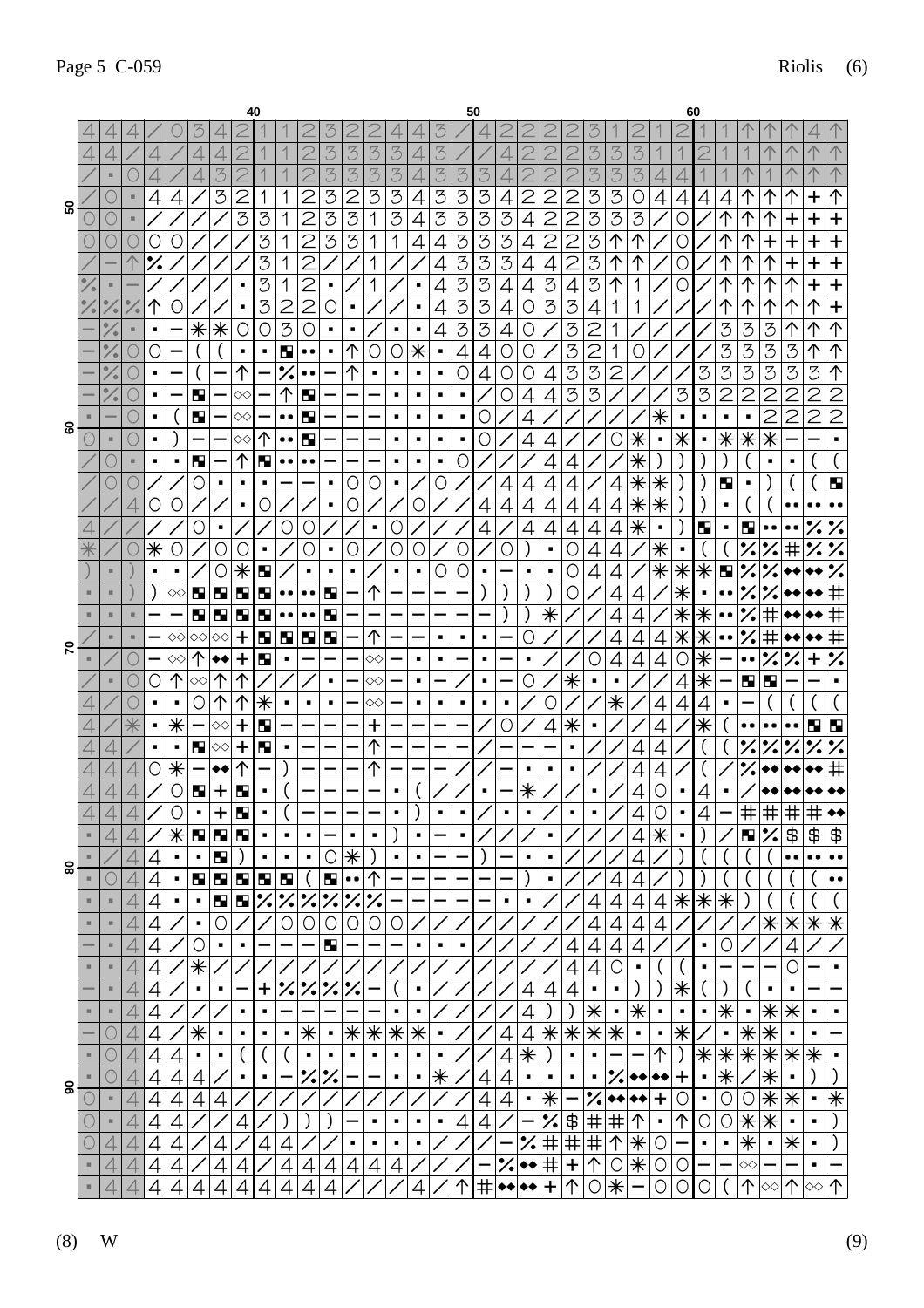|         |        |                  |                |                           |                           | 70            |                |                              |                            |                   |                             |                   |         |           |                   | 80            |                   |                |                |                |                         |                          |                |                              |                | 90             |                |                |                     |                   |                          |                |                |                |                                     |
|---------|--------|------------------|----------------|---------------------------|---------------------------|---------------|----------------|------------------------------|----------------------------|-------------------|-----------------------------|-------------------|---------|-----------|-------------------|---------------|-------------------|----------------|----------------|----------------|-------------------------|--------------------------|----------------|------------------------------|----------------|----------------|----------------|----------------|---------------------|-------------------|--------------------------|----------------|----------------|----------------|-------------------------------------|
|         |        |                  |                |                           |                           |               |                |                              |                            |                   |                             |                   |         |           |                   |               |                   |                |                |                |                         |                          |                |                              |                |                |                |                |                     |                   |                          |                |                |                |                                     |
|         |        |                  |                |                           |                           |               |                |                              |                            |                   |                             |                   |         |           |                   |               |                   |                |                |                |                         |                          |                |                              |                |                |                |                |                     |                   |                          |                |                |                |                                     |
|         |        |                  |                |                           |                           |               |                |                              |                            |                   |                             |                   |         |           |                   |               |                   |                |                |                |                         |                          |                |                              |                |                |                |                |                     |                   |                          |                |                |                |                                     |
|         |        |                  |                |                           |                           |               |                |                              |                            |                   |                             |                   |         |           |                   |               |                   |                |                |                |                         |                          |                |                              | 3              |                | 3              | 3              |                     |                   |                          | 3              | 3              | 3              | 3                                   |
|         |        |                  |                |                           |                           |               |                |                              |                            |                   | 1                           | 2                 | 2       | 2         | $\overline{2}$    | 2             | 2                 | 2              | 2              | 4              | 4                       | 4                        | 3              | 3                            | 3              | 3              |                | 3              | 3                   | 3                 | 3                        | 3              | 3              | 3              |                                     |
| ႙       |        |                  |                |                           |                           |               |                |                              |                            |                   |                             |                   | 2       | 2         |                   |               |                   |                |                | 3              | 3                       |                          |                |                              |                | 2              |                |                |                     | 3                 | 3                        | 3              | 3              |                | 4                                   |
|         |        |                  |                |                           | $\ddag$                   |               |                |                              |                            |                   | ↑                           |                   |         |           | 4                 |               | 4                 | 4              | 4              |                |                         | 4                        | 4              | 4                            | 4              |                |                | 4              | 4                   |                   |                          |                |                | 4              |                                     |
|         |        |                  |                | +                         | $\ddag$                   | ┿             | ╋              |                              | ↑                          |                   | ↑                           | ↑                 |         | 4         | 4                 |               | 4                 | 3              | 3              | 1              | 1                       | 1                        | 4              | 2                            | $\overline{c}$ | 2              |                | 2              | 4                   | 3                 | 3                        | $\overline{3}$ | 3              | 4              |                                     |
|         |        | ÷                | ♦              | $\mathbf +$               | $\ddag$                   | ┿             | $\ddag$        | $\ddot{}$                    | $\ddag$                    | $\ddot{}$         | ↑                           |                   | 3       | 3         | 3                 | 3             |                   |                | 1              | 3              | 3                       | $\overline{c}$           | 4              | $\overline{c}$               | $\overline{c}$ | $\overline{2}$ | $\overline{2}$ | 4              | 4                   | 4                 | 4                        | 4              | $\overline{4}$ | 3              | $\frac{3}{3}$                       |
|         |        |                  | ÷              | ╈                         | ┿                         | ╈             | ╋              | $\ddag$                      | $\ddag$                    | ↑                 | ↑                           | 3                 | 3       | 1         | 1                 | 1             | 1                 | 3              | $\mathsf{S}$   | $\overline{c}$ | $\overline{5}$          | $\overline{5}$           | 3              | 4                            | 4              | 4              | 4              | 3              | 4                   | 3                 | $\overline{5}$           | $\overline{5}$ | $\overline{4}$ | $\overline{4}$ |                                     |
|         |        |                  |                |                           |                           |               |                |                              |                            |                   |                             |                   |         |           |                   |               |                   |                |                |                |                         |                          |                |                              |                |                |                |                |                     |                   |                          |                |                |                |                                     |
|         |        |                  |                | $\ddag$                   | $\ddagger$                | $\ddag$       | +              | $\ddot{}$                    | 3                          | 3                 | 3                           | 1                 | 1       | ×         | ℅                 | 3             | 3                 | $\overline{2}$ | $\overline{2}$ | $\overline{5}$ | $\overline{3}$          | 3                        | $\overline{4}$ | 4                            | 1              | ×              | 3              | $\overline{4}$ | 3                   | 3                 | $\overline{5}$           | $\overline{5}$ | 3              | 4              |                                     |
|         |        |                  |                | $\mathbf +$               | $\ddagger$                | +             | 3              | 3                            | 3                          | $\overline{c}$    | $\overline{c}$              | $\mathbf{Z}$      | 2       | 2         | $\overline{c}$    | 2             | 2                 | 3              | 3              | 3              | $\overline{4}$          |                          | $\mathbf 1$    | 1                            | %              | $\overline{c}$ | 3              | 4              | 3                   | 3                 | 3                        | 3              | $\overline{4}$ | $\overline{4}$ | $\overline{3}$                      |
|         | 3      |                  |                |                           | $\ddag$                   | +             | 4              | 4                            | $\overline{4}$             | $\overline{4}$    | $\overline{4}$              | 3                 | 3       | 3         | 3                 | 3             | 3                 | 3              | 3              | 4              | 1                       | 1                        | 1              | 1                            | 3              | $\overline{3}$ | $\mathbf{Z}$   | $\overline{2}$ | 4                   | 3                 | 4                        | $\mathcal{C}$  |                | $\overline{5}$ |                                     |
|         |        |                  |                |                           |                           |               |                |                              |                            |                   |                             |                   |         |           |                   |               |                   |                |                |                |                         |                          |                |                              |                |                |                |                |                     |                   |                          |                | $\frac{4}{2}$  |                | $\frac{4}{3}$                       |
|         | 3      | 3                |                |                           |                           |               | ╋              | $\ddot{}$                    | $\ddot{}$                  |                   | ↑                           | 4                 | 4       | 4         | 4                 | 4             | 4                 | 4              | 4              | 1              | 1                       | 1                        | 1              | 3                            | 3              | $\overline{c}$ | $\overline{2}$ | $\overline{2}$ | 4                   | 4                 | $\circ$                  | $\overline{2}$ |                |                |                                     |
|         |        |                  |                |                           |                           |               |                |                              | $\ddag$                    | $\ddag$           | $\ddot{}$                   | $\ddag$           | ┿       | $\ddot{}$ |                   |               |                   |                | 2              | 1              | 1                       | 1                        | 3              |                              | 3              | 2              |                | $\overline{2}$ | 4                   | U                 | О                        | 2              | $\overline{2}$ |                | $\overline{\mathcal{Z}}$            |
|         |        |                  |                | 2                         | 2                         |               | 2              |                              | $\ddag$                    | $\ddag$           | $\ddot{}$                   | $\ddag$           | $\ddag$ |           |                   |               |                   | 2              | 1              | 1              | ℅                       | 3                        | $\overline{2}$ | 3                            | $\overline{2}$ | 2              | 2              | $\overline{2}$ | 4                   | 0                 | 2                        | 2              | $\overline{2}$ | 4              | $\overline{\mathcal{Z}}$            |
| င္စ     |        |                  |                |                           |                           |               | $\overline{2}$ |                              |                            |                   |                             |                   |         |           |                   |               |                   | $\overline{2}$ |                |                |                         |                          |                |                              |                |                |                |                |                     |                   | $\overline{\mathcal{C}}$ | $\overline{2}$ |                |                | $\overline{\mathcal{Z}}$            |
|         |        |                  |                |                           |                           | 2             |                | ↑                            | ↑                          | ↑                 | $\ddot{}$                   | $\ddag$           | +       | ┿         |                   |               |                   |                | 1              | %              | $\overline{3}$          | $\mathbf 1$              | 3              | $\overline{2}$               | $\overline{c}$ | $\overline{2}$ | 3              | 3              | 4                   | 0                 |                          |                | $\overline{4}$ | 4              |                                     |
|         |        |                  |                |                           |                           |               |                | $\blacksquare$               | ↑                          |                   | ↑                           | $\ddag$           |         |           |                   |               |                   |                | ℅              | $\overline{5}$ | $\overline{c}$          | 1                        | 3              | $\overline{c}$               | $\overline{2}$ | 3              | 3              | 4              | С                   | 2                 | 4                        | 4              | $\overline{5}$ |                | $\frac{3}{3}$                       |
|         |        |                  |                |                           |                           |               |                |                              | ٠                          | ↑                 | ↑                           | ↑                 |         |           |                   | 2             | 1                 | ℅              | 3              | $\overline{5}$ | $\overline{c}$          | $\mathsf{S}$             | $\overline{2}$ | $\mathcal{Z}_{\mathcal{C}}$  | 3              | 3              | 4              | 4              | 4                   | 4                 | 4                        | 4              | 3              | $\overline{4}$ |                                     |
|         |        |                  |                | ℅                         |                           |               |                |                              | $\ast$                     | ٠                 | ↑                           |                   |         |           | 3                 | 3             | 3                 | 3              | $\overline{2}$ |                | $\overline{c}$          | $\overline{c}$           | $\overline{2}$ | 3                            | 3              |                | 3              | О              | $\overline{c}$      |                   | $\overline{4}$           | 4              | $\mathcal{Z}$  | $\overline{4}$ |                                     |
|         |        |                  |                |                           |                           |               |                |                              |                            |                   |                             |                   |         |           |                   |               |                   |                |                | $\frac{1}{2}$  |                         |                          |                |                              |                | 4              |                |                |                     | 4                 |                          |                |                |                |                                     |
|         |        |                  |                | $\boldsymbol{\mathsf{z}}$ | %                         |               |                |                              | $\blacksquare$             | $\ast$            | 4                           |                   |         |           |                   |               |                   | 3              | $\overline{3}$ |                | $\overline{2}$          | $\overline{5}$           | $\overline{3}$ | $\overline{3}$               | 4              | 3              | 3              | $\overline{2}$ | $\overline{c}$      | 4                 | $\overline{4}$           | $\overline{4}$ | $\overline{5}$ | $\overline{5}$ |                                     |
|         | $\#$   |                  |                |                           |                           | %             | ×              | $\blacksquare$               |                            | Ы                 | $\ddot{}$                   | $\ddag$           | #       | %         | $\ddag$           | ↑             |                   |                | $\overline{5}$ | $\overline{3}$ | $\overline{5}$          | $\overline{5}$           | 4              |                              | ↑              | 3              |                | $\overline{c}$ | 4                   | 4                 | $\overline{3}$           | $\overline{4}$ | $\overline{5}$ | $\overline{5}$ | $\overline{3}$                      |
|         |        |                  |                | <u>%</u>                  |                           |               | $\ast$         |                              | Ы                          | $\ddag$           | $\ddot{}$                   | ↑                 | 2       |           | ٠                 |               | ٬                 |                |                | 4              | 4                       | 4                        | 4              |                              | 4              | 3              | 2              | 4              | 3                   | 4                 | 3                        | $\overline{3}$ | $\overline{4}$ | $\overline{5}$ |                                     |
|         |        |                  |                |                           |                           |               |                |                              |                            |                   |                             |                   |         |           |                   |               |                   |                |                |                |                         |                          |                |                              |                |                |                |                |                     |                   |                          |                |                | $\overline{5}$ | $\frac{3}{5}$                       |
|         |        |                  |                |                           | ′∙                        |               |                |                              |                            |                   |                             | $\bullet$         |         |           | #                 |               | \$                | $\mathcal{C}$  |                |                | 4                       | ↑                        | ↑              |                              | 4              | $\overline{c}$ | 2              | 4              | 3                   | 4                 | 4                        | $\overline{3}$ | $\overline{4}$ |                |                                     |
|         |        | $\bullet\bullet$ |                |                           |                           | $\ast$        |                |                              |                            |                   |                             |                   |         |           | $\#$              | $\bm{\#}$     | ⁄.                | ℅              | Н              |                | $\blacksquare$          | 4                        | ↑              | 4                            | 4              | 3              | 4              | 3              | 3                   | 3                 | 4                        | $\overline{3}$ | 3              | 4              | $\overline{4}$                      |
|         |        |                  |                |                           |                           | $\ast$        |                |                              |                            |                   |                             | Ы                 |         | ♯         | ♯                 | \$            |                   |                |                |                |                         | 4                        | ↑              |                              | 3              | 4              | 3              | 3              | 3                   | 3                 | 4                        | 4              | 4              | 4              | $\ddot{}$                           |
| 20      |        |                  |                |                           |                           | $\ast$        |                |                              |                            |                   |                             |                   |         |           | ♯                 | \$            |                   | Н              | Ы              |                |                         |                          |                | 4                            | 4              |                |                | 4              |                     | 4                 |                          |                | $\mathbf +$    | $\ddot{}$      | +                                   |
|         |        |                  |                |                           |                           |               |                |                              |                            |                   |                             |                   |         |           |                   |               | 4                 |                |                |                |                         | 4                        |                |                              |                | 4              |                |                |                     |                   | 4                        | 4              |                |                |                                     |
|         |        |                  | п              | ٠                         |                           |               | $\ast$         | $\ast$                       |                            |                   |                             | ٪                 |         |           | ♯                 | \$            | $\frac{1}{2}$     | Н              | Ы              |                |                         | $\ast$                   |                | ↑                            |                |                |                |                |                     |                   |                          | $\ddot{}$      | $\ddagger$     | $\ddot{}$      | $\ddot{}$                           |
|         |        |                  |                |                           |                           |               |                | $\ast$                       | $\ast$                     | $\ast$            |                             |                   | 井       |           | $\#$              | \$            | ♯                 | Ы              | Ы              | Ы              |                         |                          |                | O                            |                |                |                |                | $\pmb{+}$           | $\ddag$           | $\ddag$                  | $\ddag$        | $\ddag$        | $\ddot{}$      | $\ddot{}$                           |
|         |        | H                |                | Н                         |                           |               |                |                              |                            |                   | $\ast$                      | $\ast$            | Ы       | %         | ℅                 | \$            | #                 |                | Н              | Ы              |                         |                          |                |                              |                | $\ddag$        | +              | $\ddag$        | $\mathbf +$         | $\ddag$           | $\ddot{}$                | $\ddag$        | +              | +              | +                                   |
|         |        |                  |                |                           |                           |               |                |                              |                            |                   |                             |                   |         |           |                   |               |                   |                |                |                |                         |                          |                |                              |                |                |                |                |                     |                   |                          |                |                |                |                                     |
|         |        |                  |                | ℅                         | Н                         | Н             | H              |                              |                            |                   |                             | $\ast$            | $\ast$  | Ы         | $\bullet$         | $\frac{1}{2}$ | $\frac{1}{2}$     | $\bullet$      |                | Ы              |                         |                          |                |                              | С              |                |                | $\ddag$        | $\mathbf +$         | $\ddag$           | $\ddag$                  | $\ddagger$     | $\ddag$        | $\ddot{}$      | $\ddagger$                          |
|         |        |                  | ♯              |                           |                           | $\frac{1}{2}$ | Ы              |                              |                            |                   |                             |                   |         |           |                   | $\bullet$     |                   | Ы              |                |                |                         |                          | 4              |                              | C              |                |                |                | $\ddagger$          | $\ddag$           | $\ddot{}$                | $\ddot{}$      | $\ddag$        | $\ddot{}$      | $\ddot{}$                           |
|         |        |                  |                | #                         | ♯                         | ╳             | H              | Ы                            |                            |                   |                             |                   | $\ast$  |           |                   | Н             |                   | Ы              |                |                |                         | $\ast$                   |                |                              |                |                |                | ↑              | $\ddag$             | $\ddot{}$         | $\ddot{}$                | $\ddot{}$      | ٠              | $\ddot{}$      | $\ddot{}$                           |
|         |        |                  |                |                           | #                         | %             |                |                              |                            |                   |                             |                   |         |           | $\ast$            |               |                   |                |                |                |                         |                          |                |                              |                |                |                | 个              |                     |                   |                          |                |                | $\ddag$        |                                     |
|         | 井      |                  |                | ◆◆                        |                           |               | ℅              | Ы                            | b.                         | Н                 |                             |                   | $\ast$  |           |                   |               |                   |                |                |                |                         |                          |                |                              |                |                |                |                |                     |                   |                          | $\mathbf +$    | $\mathbf +$    |                | $\ddag$                             |
|         | \$     | \$               | \$             | \$                        | $\overline{\mathfrak{s}}$ | \$            | \$             | %                            | $\boldsymbol{\mathcal{V}}$ | Н                 | b.                          |                   | $\ast$  | $\ast$    |                   | $\ast$        | ٠                 |                |                |                |                         | 4                        |                |                              |                |                |                |                |                     |                   | $\ddag$                  | $\ddag$        | $\ddag$        | +              | $\ddag$                             |
|         |        | $\bullet$        |                | <b>%</b>                  | %                         | \$            | \$             | $\frac{1}{2}$                | $\frac{1}{2}$              | $\bullet$         |                             |                   |         | $\ast$    | $\ast$            |               | $\ast$            | $\frac{*}{*}$  |                |                |                         | 4                        | 4              | 4                            |                |                |                |                |                     |                   |                          | $\ddot{}$      | $\ddot{}$      | $\ddot{}$      | $\ddot{}$                           |
| 80      |        |                  |                |                           |                           | $\bullet$     |                | $\bullet$                    | $\ddot{\phantom{0}}$       | $\bullet$         |                             |                   |         |           | $\ast$            |               | $\overline{\ast}$ | $\frac{*}{*}$  | ٠              | O              |                         | 4                        | $\bigcirc$     | 个                            | ↑              | 个              |                | 个              |                     |                   | 个                        | ↑              | $\ddot{}$      | $\ddot{}$      | $\ddot{}$                           |
|         |        |                  |                |                           |                           |               |                |                              |                            |                   |                             |                   |         |           |                   |               |                   |                |                |                |                         |                          |                |                              |                |                |                |                |                     |                   |                          |                |                |                |                                     |
|         |        |                  |                |                           |                           |               |                |                              |                            |                   |                             |                   |         |           |                   | $\ast$        |                   | $\ast$         |                | $\circ$        | $\bigcirc$              | $\bigcirc$               | $\circ$        | $\circ$                      | $\mathcal{Z}$  | 4              |                |                |                     |                   | 个                        | 个              | ↑              | $\ddagger$     | $\ddot{}$                           |
|         |        |                  | $\ast$         | $\ast$                    |                           |               |                |                              |                            |                   |                             | (                 |         |           | $\ast$            |               |                   |                |                | 个              | ↑                       | 个                        | 个              | 个                            | 个              | ↑              |                |                |                     |                   | ↑                        | 个              | ↑              | ↑              | ↑                                   |
|         |        |                  |                | $\ast$                    | $\ast$                    |               |                |                              |                            |                   |                             |                   |         |           | $\overline{\ast}$ |               |                   |                |                | $\circ$        | 个                       | 个                        | 个              |                              | ◆◆             | $\ddag$        | $\ddag$        | 0              | 4                   |                   | ↑                        | 个              | ↑              | 个              | $\hat{\uparrow}$                    |
|         |        |                  | $\mathbf{u}$   |                           |                           | $\ast$        | $\ast$         | $\ast$                       |                            |                   | )                           | )                 | $\ast$  | $\ast$    |                   |               |                   |                |                | ↑              | 个                       | 个                        | 个              | $\blacklozenge\blacklozenge$ | ◆◆             | $\ddagger$     | ◆◆             | $\blacksquare$ | 4                   |                   | О                        | ↑              | ↑              | ↑              | $\overline{\uparrow}$               |
|         |        |                  |                |                           |                           |               |                |                              |                            |                   |                             |                   |         |           |                   |               |                   |                |                |                |                         |                          |                |                              |                |                |                |                |                     |                   |                          |                |                |                |                                     |
|         |        |                  |                |                           |                           |               |                | $\ast$                       | $\overline{\ast}$          | $\overline{\ast}$ | $\frac{1}{\ast}$            | $\overline{\ast}$ | $\ast$  |           |                   |               |                   | О              |                | ↑              | ↑                       | ↑                        | $\ddag$        | ↑                            |                | $\mathbf +$    | +              | $\ddag$        | $\blacksquare$      | 4                 | $\bigcirc$               | $\bigcirc$     | $\bigcirc$     | $\bigcirc$     | $\overline{\Uparrow}$               |
|         | $\ast$ | п                | $\blacksquare$ | ↑                         | $\ddagger$                |               |                |                              |                            |                   |                             | $\overline{\ast}$ |         |           |                   | 4             | ↑                 | 个              | ↑              | ↑              | ↑                       | ↑                        | $\diamondsuit$ | $\circ$                      | ↑              | ↑              |                | $\blacksquare$ | $\blacksquare$      | 4                 | $\overline{4}$           | $\bigcirc$     | $\overline{O}$ | $\bigcirc$     | $\frac{\overline{O}}{\overline{O}}$ |
|         |        |                  |                |                           | 个                         | $\ddag$       |                |                              |                            |                   |                             |                   |         |           |                   |               |                   |                |                | ↑              | 个                       | ↑                        | ↑              | ↑                            | 个              | ↑              |                | ٠              | ٠                   | $\overline{5}$    | $\overline{4}$           | $\bigcirc$     | $\overline{O}$ | $\bigcirc$     |                                     |
|         |        |                  |                |                           |                           |               |                |                              |                            |                   |                             |                   |         |           |                   |               |                   |                |                |                |                         |                          |                |                              |                |                |                |                |                     |                   |                          |                |                |                |                                     |
|         | $\ast$ | $\ast$           | $\blacksquare$ |                           |                           | $\mathbf +$   |                | $\blacklozenge\blacklozenge$ | 个                          |                   |                             |                   |         |           | %                 | +             | 个                 |                |                | $\ddagger$     | $\ddagger$              | $\cdot + \cdot$          | —              |                              | $\ddag$        | Н              |                | ٠              |                     | $\overline{\ast}$ | $\overline{4}$           | $\overline{A}$ |                | $\overline{O}$ | $\overline{O}$                      |
| $\tt S$ |        |                  |                |                           |                           |               |                | $\blacklozenge\blacklozenge$ | $\ddot{}$                  | $\mathbf +$       |                             |                   |         |           | ↑                 | $\pm$         | $\mathbf +$       | %              |                | $\blacksquare$ | 个                       | $\overline{\mathscr{C}}$ | $\ddot{}$      | Б                            | 个              | ٠              | ٠              | $\frac{1}{2}$  | ٠                   | $\ast$            | $\overline{4}$           | $\overline{4}$ | $\frac{3}{4}$  | $\overline{4}$ | $\overline{3}$                      |
|         | $\ast$ |                  |                |                           | $\ast$                    |               |                | $\ddagger$                   | $\ddot{}$                  | $\ddot{}$         | $\ddot{}$                   | 个                 |         |           |                   | $\times$      | $\frac{1}{2}$     | $\ddot{}$      | ↑              |                | $\overline{\mathbf{z}}$ | $\overline{\mathbf{z}}$  | $\ddagger$     | 个                            | $\blacksquare$ | $\blacksquare$ | $\ddag$        | $\ddot{}$      | $\bullet$ $\bullet$ |                   | $\ast$                   | 4              | $\overline{4}$ | $\overline{4}$ | $\overline{4}$                      |
|         |        |                  |                | —                         | 0                         | 0             |                | 个                            | $\ddagger$                 | $\ddot{}$         | $\ddot{}$                   | $\ddag$           |         |           |                   |               |                   |                |                |                |                         | $\overline{\phantom{m}}$ | $\mathbf +$    | ×                            | 个              | $\ddag$        | $\ddag$        |                | $\blacksquare$      |                   | $\ast$                   |                | 1              | $\overline{4}$ | $\overline{4}$                      |
|         |        |                  |                |                           |                           |               |                |                              |                            |                   |                             |                   |         |           |                   |               |                   |                |                |                |                         |                          |                |                              |                |                |                |                |                     |                   |                          |                |                |                |                                     |
|         |        |                  |                |                           |                           |               |                | ↑                            | 个                          | $\ddag$           | ◆◆                          |                   |         |           | $\ast$            | $\ast$        | $\ast$            | $\blacksquare$ |                | $\blacksquare$ | $\blacksquare$          |                          | 个              | $\ddag$                      | ◆◆             | $\ddag$        |                | $\bullet$      | ٠                   |                   | $\blacksquare$           |                | 1              |                | $\overline{4}$                      |
|         |        |                  |                | ℅                         |                           |               |                | $\ddot{}$                    | $\ddot{}$                  | $\ddag$           | $\diamondsuit \diamondsuit$ | ◇◇                | $\ddag$ |           | $\ddot{}$         | $\pm$         | $\blacksquare$    | $\ddagger$     | ٠              | $\blacksquare$ | $\ddot{}$               | $\ddot{}$                | 个              |                              |                | $\ddagger$     | ℅              |                | ٠                   |                   |                          |                | 1              | $\mathbf 1$    |                                     |
|         |        |                  |                |                           |                           |               |                | H                            |                            | $\pm$             | ∣◇◇                         | ◇◇                |         |           |                   |               |                   | $\ddag$        | $\ddagger$     | $\ddag$        | $\blacksquare$          |                          | ◆◆             | ◇◇                           |                |                |                |                |                     |                   |                          | $\ast$         |                | $\mathbf 1$    | $\diamondsuit$                      |
|         |        |                  |                |                           |                           |               |                |                              |                            |                   |                             |                   |         |           |                   |               |                   |                |                |                |                         |                          |                |                              |                |                |                |                |                     |                   |                          |                |                |                |                                     |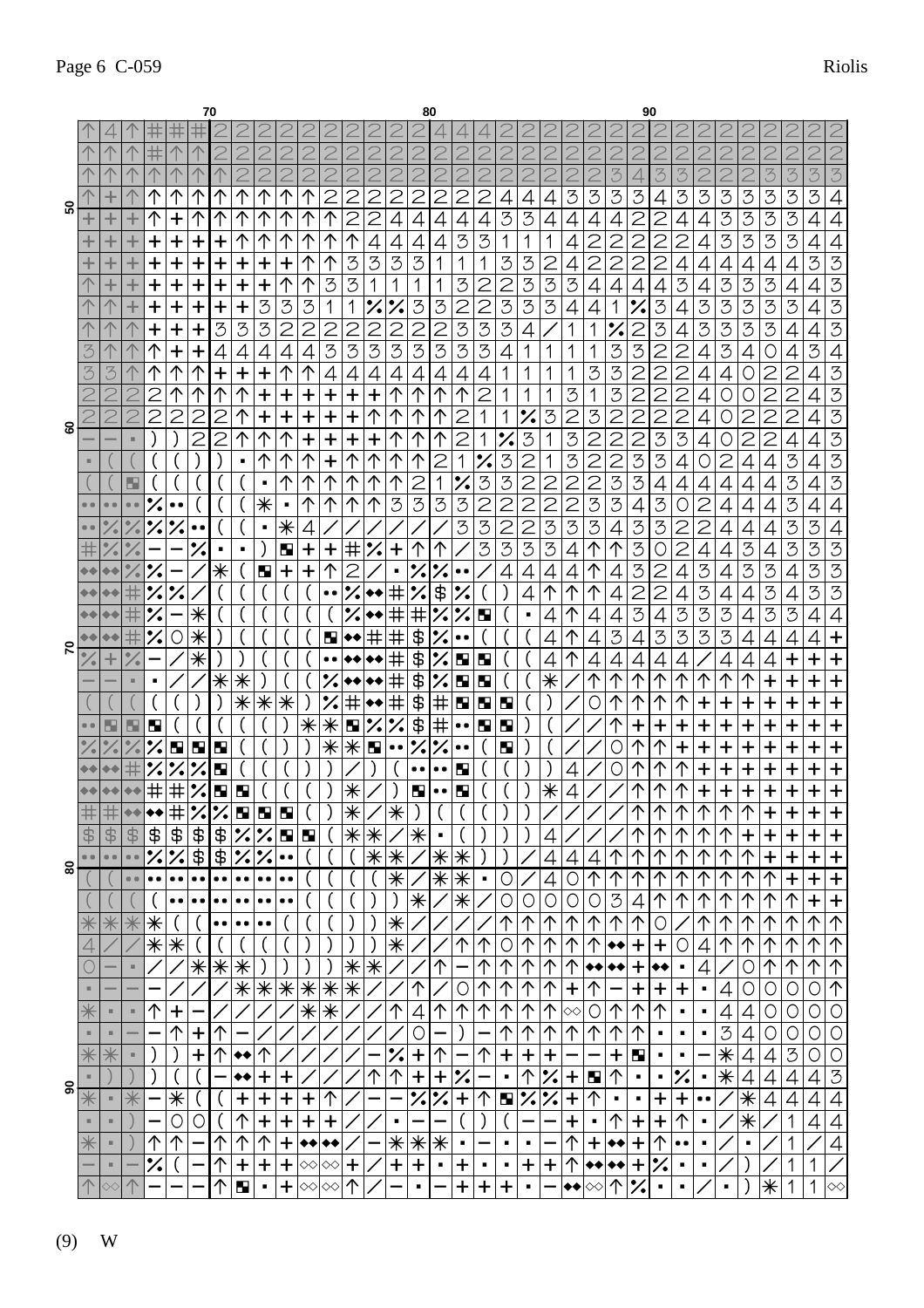|                 |             |             |             |                            |             |                                                     |               |              |           | 10                                                                            |                                                                          |            |                |                     |                           |                           |                       |                                                                                                                                           |                  | 20             |                        |                          |                   |                                                 |                |                           |                                                       |                                                                                                                                                                                                                                                                                                                                                                                                                             |                          | 30                |                           |                   |                       |                            |                          |
|-----------------|-------------|-------------|-------------|----------------------------|-------------|-----------------------------------------------------|---------------|--------------|-----------|-------------------------------------------------------------------------------|--------------------------------------------------------------------------|------------|----------------|---------------------|---------------------------|---------------------------|-----------------------|-------------------------------------------------------------------------------------------------------------------------------------------|------------------|----------------|------------------------|--------------------------|-------------------|-------------------------------------------------|----------------|---------------------------|-------------------------------------------------------|-----------------------------------------------------------------------------------------------------------------------------------------------------------------------------------------------------------------------------------------------------------------------------------------------------------------------------------------------------------------------------------------------------------------------------|--------------------------|-------------------|---------------------------|-------------------|-----------------------|----------------------------|--------------------------|
|                 |             |             | F           |                            |             | ۵                                                   |               | ь            |           |                                                                               |                                                                          |            |                | c                   |                           |                           |                       |                                                                                                                                           |                  |                |                        | ۰                        |                   | $\blacklozenge$                                 |                | ь                         |                                                       |                                                                                                                                                                                                                                                                                                                                                                                                                             |                          |                   |                           |                   |                       |                            |                          |
|                 |             |             |             |                            |             |                                                     |               |              | F         |                                                                               |                                                                          |            |                |                     |                           |                           |                       |                                                                                                                                           | $\bullet\bullet$ |                |                        | ۰                        | ٠                 | ∕•                                              |                |                           |                                                       |                                                                                                                                                                                                                                                                                                                                                                                                                             | ٠o                       |                   |                           |                   |                       |                            |                          |
|                 | ٠           |             |             |                            |             |                                                     |               |              | ш         |                                                                               |                                                                          |            |                |                     |                           | $\ddagger$                |                       |                                                                                                                                           | $\bullet\bullet$ |                |                        |                          |                   |                                                 |                | ь                         | F                                                     |                                                                                                                                                                                                                                                                                                                                                                                                                             |                          |                   |                           |                   | ш                     |                            |                          |
|                 | ╈           | ╈           |             |                            |             | ′∙                                                  | ′∙            | $\bullet$    | Ы         |                                                                               |                                                                          |            |                |                     |                           | ┿                         | ٠                     | ╈                                                                                                                                         |                  | +              | $\bm{+}$               | $\ddag$                  |                   |                                                 | С              | 2                         | 2                                                     | 3                                                                                                                                                                                                                                                                                                                                                                                                                           | 2                        |                   | ٠                         | п                 | $\ddag$               |                            |                          |
|                 | $\mathbf +$ | $\ddag$     | $\mathbf +$ |                            |             | ℅                                                   | $\frac{1}{2}$ | %            |           |                                                                               |                                                                          |            |                |                     |                           | $\ddag$                   |                       | $\ddag$                                                                                                                                   | $\mathbf +$      |                |                        | 3                        | 3                 | 3                                               | 3              | 3                         | 2                                                     |                                                                                                                                                                                                                                                                                                                                                                                                                             | 1                        | 1                 | ◇◇                        | ◇◇                | ◇◇                    | ◇◇                         | ◇◇                       |
|                 | +           | $\ddag$     | ┿           | ╈                          |             | Н                                                   | ٠.            | 4            |           |                                                                               |                                                                          |            |                | Ы                   |                           | $\ddag$                   |                       | ↑                                                                                                                                         |                  | 3              |                        | 3                        | $\overline{c}$    | 3                                               | 3              | $\overline{c}$            | $\overline{c}$                                        | $\overline{2}$                                                                                                                                                                                                                                                                                                                                                                                                              | 1                        | 1                 |                           | 2                 | 1                     | ◇◇                         | ◇◇                       |
|                 | ┿           | ┿           | ┿           | ┿                          | ┿           |                                                     | ℅             | ℅            | ℅         |                                                                               |                                                                          |            | $\bullet$      |                     |                           |                           |                       |                                                                                                                                           | 4                | 3              | $\mathsf{S}$           | $\overline{c}$           | $\overline{2}$    | 1                                               | О              |                           |                                                       |                                                                                                                                                                                                                                                                                                                                                                                                                             | Н                        | Ы                 | Н                         | Н                 |                       | ℅                          | +                        |
|                 | $\ddot{}$   | $\ddag$     | $\ddag$     | $\ddag$                    | ┿           | $\ddag$                                             |               | $\mathbf{z}$ | $\ddot{}$ | ٪                                                                             | Ы                                                                        |            | $\bullet$      |                     | ×                         | ◯                         |                       |                                                                                                                                           | 3                | $\overline{3}$ | 2                      | $\blacksquare$           | Ξ                 | $\bullet$                                       | $\bullet$      | Ы                         | Ы                                                     |                                                                                                                                                                                                                                                                                                                                                                                                                             | ℅                        | ℅                 | $\#$                      | #                 | \$                    | \$                         | \$                       |
| $\frac{8}{100}$ | $\ddot{}$   | ┿           | ┿           | ┿                          | ┿           | $\ddag$                                             | $\ddag$       |              | $\ddag$   | $\ddot{}$                                                                     | ℅                                                                        | Е          |                | Е                   |                           | 4                         | 4                     | 3                                                                                                                                         | 0                | ٠              |                        | $\bullet$                | Ы                 | Н                                               | Ы              | Ы                         | $\ast$                                                | $\ast$                                                                                                                                                                                                                                                                                                                                                                                                                      | $\ast$                   | $\ast$            | Ы                         | $\overline{\ast}$ |                       |                            | %                        |
|                 | ╈           | ┿           | $\ddot{}$   | ┿                          | $\mathbf +$ | $\mathbf +$                                         | $\mathbf +$   | $\ddag$      |           | $\ddot{}$                                                                     | П                                                                        | ٠          | ٠              | 3                   |                           | 4                         |                       | $\blacksquare$                                                                                                                            |                  |                | Н                      | Н                        | $\ast$            | $\ast$                                          | $\ast$         | $\ast$                    | $\ast$                                                |                                                                                                                                                                                                                                                                                                                                                                                                                             |                          |                   |                           |                   |                       |                            |                          |
|                 |             |             |             |                            |             |                                                     |               |              | $\ddag$   |                                                                               |                                                                          | п          | ٠              |                     |                           | 4                         |                       |                                                                                                                                           |                  |                |                        |                          |                   |                                                 |                |                           |                                                       |                                                                                                                                                                                                                                                                                                                                                                                                                             |                          |                   |                           |                   |                       |                            |                          |
|                 | ┿           | ╈           | $\ddot{}$   | ┿                          | ┿           | $\mathbf +$                                         | $\mathbf +$   | +            |           |                                                                               |                                                                          |            |                | 4                   | 4                         |                           |                       |                                                                                                                                           | Н                | Ы              |                        |                          |                   |                                                 |                |                           |                                                       |                                                                                                                                                                                                                                                                                                                                                                                                                             |                          |                   |                           |                   |                       |                            |                          |
|                 | ٠           | +           | $\ddot{}$   | ┿                          | ┿           | ┿                                                   |               |              |           | <b>+</b>                                                                      | ٠                                                                        | п          |                | 4                   | 4                         |                           | $\ast$                |                                                                                                                                           |                  |                |                        |                          |                   |                                                 |                |                           |                                                       |                                                                                                                                                                                                                                                                                                                                                                                                                             |                          |                   |                           |                   |                       |                            |                          |
|                 | ┿           | ᆠ           | ╈           | ╈                          |             |                                                     |               |              |           |                                                                               | ◆◆                                                                       | Е          | 4              |                     | $\ast$                    | $\ast$                    |                       |                                                                                                                                           |                  |                |                        |                          |                   |                                                 |                |                           |                                                       |                                                                                                                                                                                                                                                                                                                                                                                                                             |                          |                   |                           |                   |                       |                            |                          |
|                 | ◆◆          |             |             |                            |             |                                                     |               |              |           | ◆◆                                                                            | ◆◆                                                                       |            |                |                     | $\ast$                    |                           |                       |                                                                                                                                           |                  |                |                        |                          |                   |                                                 |                |                           |                                                       |                                                                                                                                                                                                                                                                                                                                                                                                                             |                          |                   |                           |                   |                       |                            |                          |
|                 |             |             |             |                            |             |                                                     |               |              |           |                                                                               |                                                                          |            |                | $\ast$              |                           |                           |                       |                                                                                                                                           |                  |                |                        |                          |                   |                                                 |                |                           |                                                       |                                                                                                                                                                                                                                                                                                                                                                                                                             |                          |                   |                           |                   |                       |                            |                          |
|                 |             |             |             |                            |             |                                                     |               |              |           |                                                                               | $\ast$                                                                   |            |                |                     |                           |                           |                       |                                                                                                                                           |                  |                |                        |                          |                   |                                                 |                |                           |                                                       |                                                                                                                                                                                                                                                                                                                                                                                                                             |                          |                   |                           |                   |                       |                            |                          |
|                 |             |             |             |                            |             |                                                     |               |              |           |                                                                               | $\ast$                                                                   |            |                |                     |                           |                           |                       |                                                                                                                                           |                  |                |                        |                          |                   |                                                 |                |                           |                                                       |                                                                                                                                                                                                                                                                                                                                                                                                                             |                          |                   |                           |                   |                       | Ы                          | $\frac{1}{2}$            |
| 110             |             |             |             |                            |             |                                                     | \$            | $\ast$       |           |                                                                               | $\ast$                                                                   |            |                |                     |                           |                           |                       |                                                                                                                                           |                  |                |                        |                          |                   |                                                 |                |                           |                                                       |                                                                                                                                                                                                                                                                                                                                                                                                                             |                          |                   |                           | $\bullet$         |                       |                            | Ы                        |
|                 | ◆◀          |             |             |                            |             |                                                     | $\ast$        | $\ast$       |           | ◆◆                                                                            | $\ast$                                                                   |            | ٠              |                     |                           |                           |                       |                                                                                                                                           |                  |                |                        |                          |                   |                                                 |                |                           |                                                       |                                                                                                                                                                                                                                                                                                                                                                                                                             |                          | . .               | $\bullet$                 |                   |                       |                            |                          |
|                 |             |             |             |                            |             |                                                     | $\ast$        | $\ast$       |           | ◆◆                                                                            | $\ast$                                                                   | $\ast$     | Ы              |                     |                           |                           |                       |                                                                                                                                           |                  |                |                        |                          |                   |                                                 |                |                           |                                                       |                                                                                                                                                                                                                                                                                                                                                                                                                             | $\cdot$                  |                   |                           |                   |                       |                            |                          |
|                 |             |             |             |                            |             |                                                     |               |              |           | ◆◆                                                                            | ◆◆                                                                       | $\ast$     |                | $\bullet$ $\bullet$ |                           |                           |                       |                                                                                                                                           |                  |                |                        |                          |                   |                                                 |                |                           |                                                       | Н                                                                                                                                                                                                                                                                                                                                                                                                                           |                          |                   |                           |                   |                       | Ы                          | Ы                        |
|                 |             |             |             |                            |             | \$                                                  |               | ⋇            |           | ◆◆                                                                            |                                                                          | $\ast$     | $\ast$         | $\ast$              |                           |                           |                       |                                                                                                                                           |                  |                |                        |                          |                   |                                                 |                |                           |                                                       | Ы                                                                                                                                                                                                                                                                                                                                                                                                                           |                          |                   |                           |                   | Ы                     | Н                          | Ы                        |
|                 |             |             |             |                            | ⋇           |                                                     |               | ⋇            |           | ◆◆                                                                            | ◆◆                                                                       |            | $\ast$         | $\ast$              |                           | $\bullet$                 |                       |                                                                                                                                           |                  |                |                        |                          |                   |                                                 |                |                           | Ы                                                     |                                                                                                                                                                                                                                                                                                                                                                                                                             |                          |                   |                           |                   | Н                     | Н                          |                          |
|                 |             |             |             |                            |             | ⋇                                                   | ⋇             |              |           |                                                                               | ┿                                                                        |            | $\ast$         | $\ast$              | $\ast$                    | Ы                         | ◇◇                    |                                                                                                                                           |                  |                |                        |                          |                   |                                                 |                |                           | Ы                                                     |                                                                                                                                                                                                                                                                                                                                                                                                                             |                          |                   |                           |                   |                       | $\ast$                     | $\ast$                   |
|                 |             |             |             | ◆◆                         | ◆◆          | ◆◆                                                  | ◆◆            | ◆◆           | ┿         | $\ddot{}$                                                                     | $\mathbf +$                                                              | $\ddagger$ | $\ast$         | $\ast$              |                           |                           |                       | ◇◇                                                                                                                                        |                  | $\ast$         | $\ast$                 | $\ast$                   |                   |                                                 |                |                           |                                                       | Н                                                                                                                                                                                                                                                                                                                                                                                                                           |                          |                   | $\ast$                    | $\ast$            | $\ast$                | $\overline{\ast}$          | $\ast$                   |
|                 |             |             |             |                            |             | ╈                                                   | ┿             | ┿            | $\ddag$   | $\ddot{}$                                                                     | $\ddag$                                                                  | $\ddag$    |                | $\ast$              | $\ast$                    | $\ast$                    |                       |                                                                                                                                           | Ы                | ◇◇             | ◇◇                     | $\ast$                   | $\ast$            | $\ast$                                          |                |                           |                                                       |                                                                                                                                                                                                                                                                                                                                                                                                                             |                          |                   |                           |                   |                       | $\ast$                     |                          |
|                 | ◆◀          |             | ┿           | +                          | +           | $\mathbf +$                                         | $\ddag$       | $\ddot{}$    | $\ddag$   | $\ddot{}$                                                                     | +                                                                        | $\ddag$    | +              |                     | $\ast$                    | $\ast$                    | $\ast$                |                                                                                                                                           |                  | Ы              |                        | ◇◇                       | ◇◇                | ◇◇                                              |                | $\ast$                    | $\ast$                                                | $\ast$                                                                                                                                                                                                                                                                                                                                                                                                                      | $\ast$                   |                   |                           |                   | $\ast$                | $\ast$                     | $\ast$                   |
|                 | ٠           | ┿           | $\ddag$     | $\mathbf +$                | $\ddag$     | $\ddag$                                             | $\ddag$       | +            | $\ddot{}$ | $\ddot{}$                                                                     | $\ddot{}$                                                                | $\ddot{}$  | $\ddag$        |                     |                           | $\ast$                    | $\ast$                | $\ast$                                                                                                                                    |                  |                |                        | $\bullet$                | ◇◇                | ◆◆                                              | ◇◇             | ◇◇                        | ◇◇                                                    | ◇◇                                                                                                                                                                                                                                                                                                                                                                                                                          | $\ast$                   | $\ast$            | ⋇                         | $\ast$            |                       |                            |                          |
| 120             | $\ddag$     | $\ddag$     | $\ddot{}$   | ┿                          | $\ddag$     | $\mathbf +$                                         | $\ddag$       | +            | $\ddag$   | $\mathbf +$                                                                   | $\ddag$                                                                  | $\ddot{}$  | $\ddot{}$      | ┿                   |                           |                           | $\ast$                | $\ast$                                                                                                                                    |                  |                |                        |                          |                   | ◇◇                                              | ◇◇             |                           |                                                       |                                                                                                                                                                                                                                                                                                                                                                                                                             |                          | ◇◇                | ◇◇                        | ◇◇                | ◇◇                    | #                          | #                        |
|                 | $\ddag$     | $\ddag$     | $\ddot{}$   | $\ddag$                    | $\mathbf +$ | $\ddag$                                             | $\ddag$       | $\ddag$      | $\ddag$   | $\ddot{}$                                                                     | $\ddot{}$                                                                | $\ddag$    | $\ddagger$     | $\ddag$             | $\ddag$                   |                           |                       | $\ast$                                                                                                                                    | $\ast$           |                |                        | $\blacksquare$           | ٠                 |                                                 | ◇◇             | ◇◇                        |                                                       |                                                                                                                                                                                                                                                                                                                                                                                                                             | ◆◆                       | ◇◇∣               | ◇◇                        | ◇◇                | ◇◇                    | $\overline{\ddot{\ast}}$   | $\overline{\ddot{\ast}}$ |
|                 | ┯           | +           | +           | $\mathbf +$                |             | $+ + $                                              | ┭.            | T            | Ŧ         | ᅕ                                                                             |                                                                          |            | $+ + + $       | $\ddagger$          | ↑                         |                           | V                     | $\big)$                                                                                                                                   |                  |                | $* * * $               | $\mathcal{L}$            |                   | $\left( \begin{array}{c} 1 \end{array} \right)$ |                | $\boldsymbol{\mathsf{z}}$ |                                                       | $\frac{1}{2} \times 1 \times 1 + 1 \times 1 + 1 \times 1 + 1 \times 1 + 1 \times 1 + 1 \times 1 + 1 \times 1 + 1 \times 1 + 1 \times 1 + 1 \times 1 + 1 \times 1 + 1 \times 1 + 1 \times 1 + 1 \times 1 + 1 \times 1 + 1 \times 1 + 1 \times 1 + 1 \times 1 + 1 \times 1 + 1 \times 1 + 1 \times 1 + 1 \times 1 + 1 \times 1 + 1 \times 1 + 1 \times 1 + 1 \times 1 + 1 \times 1 + 1 \times 1 + 1 \times 1 + 1 \times 1 + $ |                          |                   |                           | $\perp$           | $+$<br>$ \mathbf{H} $ | $T$   $T$                  | $\mathbf{I}$             |
|                 | +           | ÷           | $\mathbf +$ | $+$                        | $+ $        | $\pm$                                               | ÷,            | $\pm$        | $\pm$     | $+$                                                                           |                                                                          | $+ +$      | 个              | 个                   | 个                         | ↑                         | $ \diamond \diamond $ |                                                                                                                                           |                  |                | ∦                      | $\overline{\phantom{a}}$ |                   |                                                 | $\blacksquare$ | $\qquad \qquad$           | $\varkappa$                                           |                                                                                                                                                                                                                                                                                                                                                                                                                             | Н                        | $+ $              | $\pm$                     | $\ddot{}$         | $\pm$                 | ↑                          | $\big)$                  |
|                 | +           | $\mathbf +$ | $\mathbf +$ | $\pm$                      | $\pm$       | $+ $                                                | $\pm$         | $\ddot{}$    |           | $+ + $                                                                        | 个                                                                        | $\uparrow$ | $\uparrow$     |                     |                           |                           |                       | $\left \uparrow\right \infty \infty \infty \infty $                                                                                       | $\left($         |                |                        | $\ast$                   | $\mathcal{L}$     | $\left($                                        |                |                           |                                                       |                                                                                                                                                                                                                                                                                                                                                                                                                             |                          |                   | $\boldsymbol{\mathsf{z}}$ | $\frac{1}{2}$     | ↑                     | $\boldsymbol{\mathcal{V}}$ |                          |
|                 | +           | $\mathbf +$ | $\mathbf +$ | $\mathbf +$                | $\pm$       | $+ $                                                | $\pm$         | $\ddot{}$    | 个         | $\uparrow$                                                                    | $\uparrow$                                                               |            |                |                     |                           |                           |                       | $\hat{\mathcal{L}}$ $\infty$ $\infty$ $\infty$ $\infty$ $\infty$ $\infty$ $\infty$                                                        |                  | $\ddagger$     |                        |                          |                   |                                                 | Ы              |                           | $\bullet \bullet$                                     | $\bullet \bullet$                                                                                                                                                                                                                                                                                                                                                                                                           | $\overline{\phantom{0}}$ |                   | Ы                         |                   |                       | $\varkappa\times\varkappa$ |                          |
|                 | $\pm$       | $\mathbf +$ | $\mathbf +$ | $+$                        | $+ $        | $\pm$                                               | ↑             | 个            | 个         |                                                                               | $ \mathbf{\Lambda} $ ∞ $ \infty $ ∞ $ \infty $ ∞ $ \infty $ ∞ $ \infty $ |            |                |                     |                           |                           |                       | $\pm$                                                                                                                                     | $\pm$            |                | $+ + +$                |                          |                   |                                                 |                |                           |                                                       |                                                                                                                                                                                                                                                                                                                                                                                                                             |                          |                   |                           |                   | $( \times /\sqrt{2})$ |                            |                          |
|                 | +           | $\mathbf +$ | $\ddot{}$   | ↑                          |             | ↑                                                   | ↑             | ↑            |           | ∞ ∞ ∞ ∞ ∞ ∞ ∞ ∞ ∞ ≁  +                                                        |                                                                          |            |                |                     |                           |                           |                       |                                                                                                                                           | $\pm$            |                |                        |                          | + + + ∞ ∞         |                                                 | $\left($       |                           |                                                       |                                                                                                                                                                                                                                                                                                                                                                                                                             |                          |                   |                           |                   |                       |                            |                          |
|                 | +           | ↑           | 个           | ↑                          | ↑           |                                                     |               |              |           | ↑  ∞ ∞ ∞ ∞ ∞ ∞ ∞ ∞ ∞ ∞  +   +                                                 |                                                                          |            |                |                     |                           |                           | $\pm$ <sup>1</sup>    | $+$                                                                                                                                       | $+$              |                |                        |                          |                   |                                                 | ↑              | $\infty$                  |                                                       | $\infty$ l $\infty$ l                                                                                                                                                                                                                                                                                                                                                                                                       | $\pm$                    |                   | +  ∞∣∞                    |                   | $+$                   | $\ddagger$                 | $\ddag$                  |
|                 | ↑           |             |             | ↑                          |             |                                                     |               |              |           | ∞ ∞ ∞ ∞ ∞ ∞ ∞ ∞ ∞ ∞                                                           |                                                                          |            | $\ddot{}$      | $\ddot{}$           | $\pm$                     | $\pm$                     | $+$                   | $\pm$                                                                                                                                     |                  |                |                        |                          | + ∞ ∞ ∞ ∧ ↑ ↑ ∞ ∞ |                                                 |                |                           | $\pm$                                                 |                                                                                                                                                                                                                                                                                                                                                                                                                             |                          | $+ \infty \infty$ | $\pm$                     | $\mathbf +$       | $\mathbf +$           | $\ddag$                    | $\ddagger$               |
| 130             | 个           |             |             |                            |             |                                                     |               |              |           | ∞ ∞ ∞ ∞ ∞ ∞ ∞ ∞ ∞ ∞ ∞                                                         |                                                                          |            | $\pm$          | $\ddot{}$           |                           |                           |                       | $ \!+\! \!+\! \!+\! \infty\! \infty\! \infty$                                                                                             |                  |                | $ \!\!\Uparrow\rangle$ |                          | ∣↑∣∞∣∞∣∞          |                                                 |                | $\ddot{}$                 |                                                       | $+ \otimes + + $                                                                                                                                                                                                                                                                                                                                                                                                            |                          |                   | $\mathbf +$               | $\pm$             | $\ddot{}$             | $\ddot{}$                  | $\overline{+}$           |
|                 |             |             |             |                            |             |                                                     |               |              |           | ◇◇ ◇◇ ◇◇ ◇◇ ◇◇ ◇◇ ◇◇  <b>→ </b>                                               |                                                                          |            | $+ + +$        | $\mathbf +$         |                           |                           |                       | │╋│◇◇│◇◇│◇◇│个│◇◇│◇◇│◆◇│ ╋│ ╋                                                                                                              |                  |                |                        |                          |                   |                                                 |                |                           | $ \!\!\rightsquigarrow\!\! \!\!\rightsquigarrow\!\! $ | $\pm$                                                                                                                                                                                                                                                                                                                                                                                                                       | $+ $                     | $+ $              | $\pm$                     | $\mathbf +$       | $\pm$                 | $\mathbf +$                | $\ddag$                  |
|                 |             |             |             |                            |             | ∞ ∞ ∞ ∞ ∞ ∞ ∞ ∞ ∞                                   |               | $\ddot{}$    | $+$       |                                                                               | $+ + + $                                                                 |            | $\ddot{}$      |                     | $+ \infty \infty \infty $ |                           |                       | ↑                                                                                                                                         |                  |                |                        |                          | ↑  ∞ ∞ + +   →  ∞ |                                                 |                | $\mathbf +$               | $\pm$                                                 | $\pm$                                                                                                                                                                                                                                                                                                                                                                                                                       | $+ $                     | $+$               | $\pm$                     | $\pm$             | $\mathbf +$           | $\ddagger$                 | $\ddot{}$                |
|                 |             |             |             |                            |             | ◇◇ ◇◇ ◇◇ ◇◇ ◇◇                                      |               | $\ddot{}$    | $+$       |                                                                               |                                                                          |            |                |                     |                           |                           |                       | + + + ∞ ∞ ∞ ↑ ↑ ∞ ∞ ∞ + + ∞                                                                                                               |                  |                |                        |                          |                   |                                                 |                |                           |                                                       |                                                                                                                                                                                                                                                                                                                                                                                                                             |                          |                   |                           | $\ddagger$        |                       |                            | $\ddag$                  |
|                 |             |             |             |                            |             |                                                     | $\pm$         |              |           |                                                                               |                                                                          |            |                |                     |                           |                           |                       |                                                                                                                                           |                  |                |                        |                          |                   | $\pm$                                           | $\mathbf +$    | $\mathbf +$               | $\mathbf +$                                           | $\mathbf +$                                                                                                                                                                                                                                                                                                                                                                                                                 | $\pm$                    | $\pm$             | $\mathbf +$               |                   | $\ddot{}$             | $\ddagger$                 |                          |
|                 |             |             |             |                            |             | $\otimes$ $\otimes$ $\otimes$ $\otimes$ $\pm$ $\pm$ | $\pm$         | $\pm$        |           |                                                                               |                                                                          |            |                |                     |                           |                           |                       | +   +  ∞ ∞ ∞ ∞ ∞ ↑  ∞ ∞ ∞  +   +  ∞ ∞  +                                                                                                  |                  |                |                        |                          |                   | ╎┿                                              | $\mathbf +$    | $\ddot{}$                 | $\ddot{}$                                             | $\mathbf +$                                                                                                                                                                                                                                                                                                                                                                                                                 | $+ $                     | $\pm$             | $\ddot{}$                 | $\mathbf +$       | $\mathbf +$           | $\mathbf +$                | $\mathbf +$              |
|                 |             | ≪∣⇔ା        | $\pm$       | $ + $                      | $+$         | $\pm$                                               | $\ddot{}$     | $\ddot{}$    |           | + ∞ ∞ ∞                                                                       |                                                                          |            | $\uparrow$     |                     |                           |                           |                       | $ \!\! \uparrow\!  \!\! \infty\!  \!\! \infty\!  \! \leftarrow\!  \! \leftarrow\!  \!\! \infty\!  \!\! \infty\!  \! \infty\!  \! \right.$ |                  |                | $\left  + \right $     | $\ddot{}$                | $\ddot{}$         | $\pm$                                           | $\ddot{}$      | $\mathbf +$               | $\ddot{}$                                             | $\mathbf +$                                                                                                                                                                                                                                                                                                                                                                                                                 | $\pm$                    | $\pm$             | $\ddot{}$                 | $\pm$             | $\ddot{}$             | $\ddot{}$                  | $\ddot{}$                |
|                 | ◇◇          | $\mathbf +$ | $\ddot{}$   | $\mathbf +$                | $\pm$       | $\pm$                                               | $\pm$         |              |           | ∞ ∞ ∞ ∧ ↑ ↑ ∞ ∞ ∞ ≁                                                           |                                                                          |            |                |                     |                           |                           |                       | $+ \otimes$                                                                                                                               | $\pm$            | $\ddot{}$      | $\mathbf +$            | $\mathbf +$              | $\mathbf +$       | $\mathbf +$                                     | $\mathbf +$    | $\mathbf +$               | $\mathbf +$                                           | +                                                                                                                                                                                                                                                                                                                                                                                                                           | $\mathbf +$              | $\pm$             | $\mathbf +$               | $\mathbf +$       | $\mathbf +$           | $\mathbf +$                | ∣∞                       |
|                 | $\pm$       | $\mathbf +$ | $\pm$       | $+$                        |             |                                                     |               |              |           | $+$ $\infty$ $\infty$ $\infty$ $\infty$ $\uparrow$ $\infty$ $\infty$ $\infty$ |                                                                          |            |                | $\ddot{}$           |                           | $ \!+\! \infty\! \infty $ |                       | $\pm$                                                                                                                                     | $\pm$            | $\ddot{}$      | $\pm$                  | $\ddot{}$                | $\pm$             | $\pm$                                           | $\mathbf +$    | $\mathbf +$               | $\mathbf +$                                           | $\mathbf +$                                                                                                                                                                                                                                                                                                                                                                                                                 | $+$                      | $\pm$             | $\pm$                     | $\ddot{}$         |                       | ∣∞∣∞∣∞                     |                          |
|                 | +           | $\mathbf +$ | $\mathbf +$ |                            |             | $+$ $\otimes$ $\otimes$ $\otimes$                   |               |              | 个         |                                                                               | ∞ ∞∣+                                                                    |            | $\ddot{}$      |                     | ∞∣∞∣ +                    |                           | $\pm$                 | $\mathbf +$                                                                                                                               | $\mathbf +$      | $\ddot{}$      | $\ddot{}$              | $\mathbf +$              | $\mathbf +$       | $\pm$                                           | $\ddot{}$      | $\mathbf +$               | $\ddot{}$                                             | $\mathbf +$                                                                                                                                                                                                                                                                                                                                                                                                                 | $\mathbf +$              |                   |                           |                   | +  ∞ ∞ ∞ ∞            |                            | 个                        |
| $\frac{40}{5}$  | $\ddag$     | $\ddag$     |             | $\infty$ $\infty$ $\infty$ |             |                                                     |               |              |           | ।◇◇।◇◇।◇◇।                                                                    |                                                                          |            | $ + + \infty $ | $\ddot{}$           | ╟╋                        | $\ddot{}$                 | $\pm$                 | $\pm$                                                                                                                                     | $\ddot{}$        | $\ddot{}$      | $\ddot{}$              | $\ddagger$               | $\ddagger$        | $\pm$                                           | $\mathbf +$    | $\mathbf +$               | $\ddot{}$                                             | $\pm$                                                                                                                                                                                                                                                                                                                                                                                                                       |                          | +  ∞ ∞ ∞          |                           |                   |                       | 个                          | $\ddot{}$                |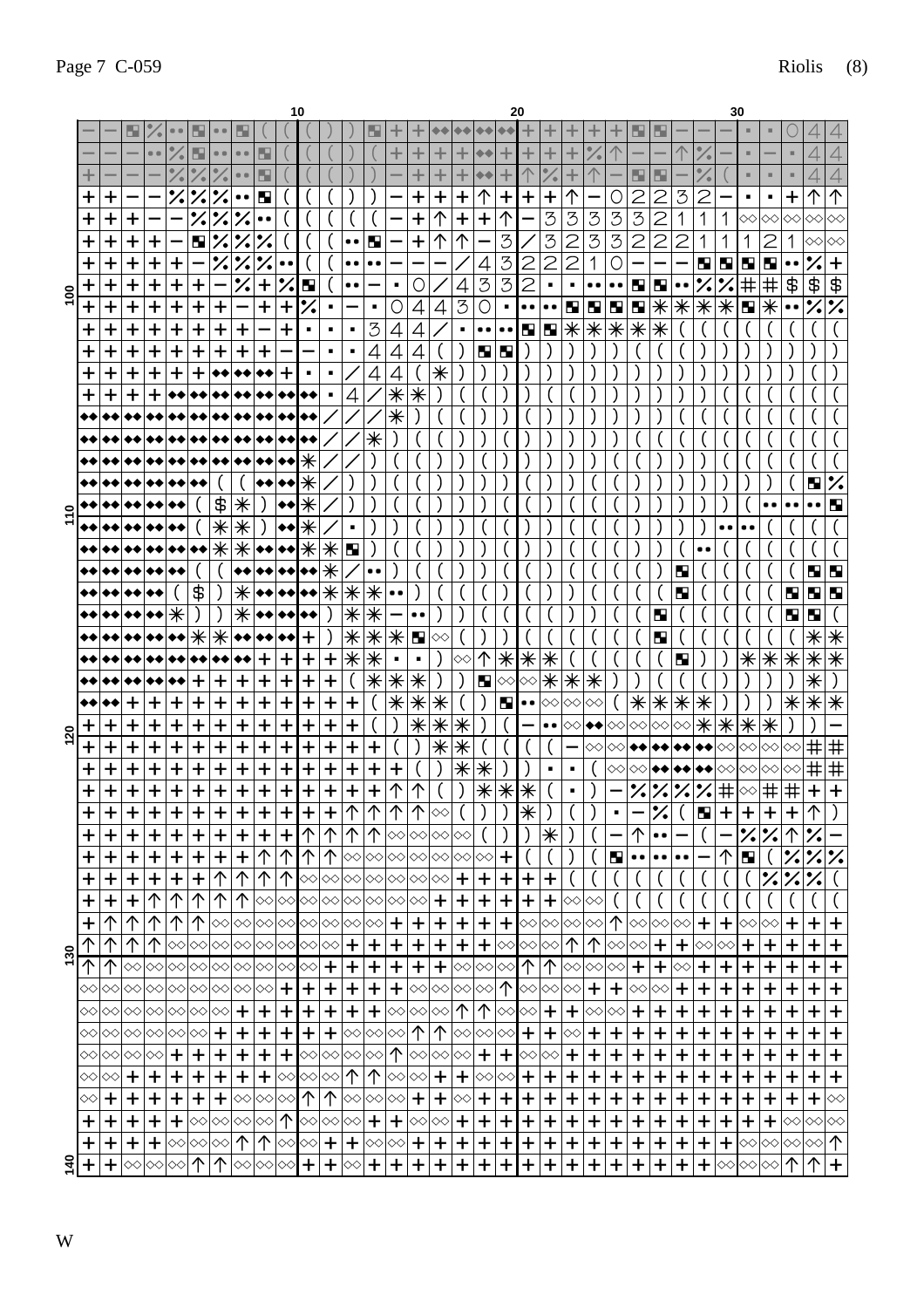|                |                |           |                |               |             |                                     |               |                | 40             |                      |                         |                   |                             |                   |             |             |             | 50               |                  |                |                   |                |                        |                      |               |                            |                                | 60                       |                            |                      |                   |                |                       |                   |                |
|----------------|----------------|-----------|----------------|---------------|-------------|-------------------------------------|---------------|----------------|----------------|----------------------|-------------------------|-------------------|-----------------------------|-------------------|-------------|-------------|-------------|------------------|------------------|----------------|-------------------|----------------|------------------------|----------------------|---------------|----------------------------|--------------------------------|--------------------------|----------------------------|----------------------|-------------------|----------------|-----------------------|-------------------|----------------|
|                |                |           |                |               |             |                                     |               |                |                |                      |                         |                   |                             |                   |             |             |             |                  |                  |                |                   | ਜ              |                        |                      |               |                            |                                |                          |                            |                      |                   |                |                       |                   |                |
|                |                |           |                |               |             |                                     |               |                |                |                      |                         |                   |                             |                   |             |             |             |                  |                  |                |                   |                |                        |                      |               |                            |                                |                          |                            |                      |                   |                |                       |                   |                |
|                |                |           |                |               |             |                                     |               |                |                |                      |                         |                   |                             |                   |             |             |             |                  |                  |                |                   |                |                        |                      |               |                            |                                |                          |                            |                      |                   |                |                       |                   |                |
|                | п              |           |                |               |             |                                     |               |                |                |                      |                         |                   |                             |                   |             |             |             |                  | ⊞                |                |                   |                |                        |                      |               |                            |                                |                          |                            |                      |                   | $\infty$       |                       | $\infty$          |                |
|                | ٠              |           |                |               |             | 4                                   | 4             |                | 4              | 4                    |                         |                   | п                           |                   |             |             | $\mathbf +$ | #                |                  | ◆◆             | ┿                 | ↑              | О                      | $\ast$               | $\ast$        |                            |                                | Ы                        | $\ast$                     | $\ast$               |                   |                | ◇◇                    |                   | ┿              |
|                | $\infty$       |           |                | ◇◇            | ◇◇          | ◇◇                                  | ┿             | $\ddot{}$      | $\ddot{}$      | 4                    | 4                       |                   |                             |                   |             | $\ddag$     | $\bm{\#}$   |                  | ╈                | ┿              |                   | О              | 4                      |                      | $\ast$        | $\ast$                     |                                |                          |                            |                      | $\ast$            | $\ast$         |                       |                   | $\ddot{}$      |
|                |                |           |                | ◇◇            | ◇◇          | ◇◇                                  | ◇◇            | ◇◇             | ◇◇             | $\ddot{}$            | $\ddot{}$               | $\mathbf +$       | ┿                           |                   |             | #           | ◆◆          | $\ddag$          | ┿                |                |                   | 4              | 4                      |                      | $\ast$        | $\ast$                     | $\ast$                         |                          | ٠                          |                      |                   |                | $\ast$                |                   |                |
|                |                |           |                |               |             |                                     |               |                |                |                      |                         |                   |                             |                   |             |             |             |                  |                  |                | 4                 |                |                        |                      |               |                            |                                |                          |                            |                      |                   |                |                       |                   |                |
|                |                |           |                | ╈             | ◇◇          | ◇◇                                  | ◇◇            | ◇◇             | ◇◇             | $\infty$             | ◇◇                      | ◇◇                | ◇◇                          |                   | ♯           |             | ┿           |                  |                  | 4              | 4                 | 4              | 4                      |                      | $\ast$        | ⋇                          | 米                              | $\ast$                   |                            | Н                    |                   |                |                       | $\ast$            |                |
|                | \$             | \$        | \$             | \$            | ∞           | ╈                                   | ╈             |                | ◇◇             | ◇◇                   | ◇◇                      | ◇◇                |                             | ♯                 |             |             |             |                  |                  |                | $\overline{2}$    | $\overline{c}$ |                        |                      |               | $\ast$                     | $\ast$                         | $\ast$                   |                            |                      | $\ast$            | $\ast$         |                       |                   |                |
| $\overline{5}$ |                |           |                | \$            | \$          | $\#$                                | $\#$          | \$             | ♯              | ⋕                    | $\ddag$                 | ٠                 | $\bm{\ddagger}$             |                   |             |             |             | 4                | 4                | $\overline{2}$ | $\overline{c}$    | ↑              | $\overline{2}$         | 4                    | 4             | 4                          |                                | $\ast$                   | $\ast$                     | $\ast$               | Ξ                 |                |                       |                   | $\blacksquare$ |
|                |                |           |                |               |             |                                     |               |                | #              | #                    | ℅                       |                   |                             |                   |             |             |             | $\mathbf +$      | 4                | 2              | ↑                 | ↑              | ↑                      | ↑                    | 4             |                            | 4                              | $\ast$                   | $\ast$                     | $\ast$               | $\ast$            |                |                       |                   |                |
|                |                |           |                |               |             |                                     |               |                |                |                      |                         |                   |                             |                   |             |             |             |                  |                  |                |                   |                |                        |                      |               |                            |                                |                          |                            |                      |                   |                |                       |                   |                |
|                |                |           |                |               |             |                                     |               |                |                |                      | ٪                       |                   |                             |                   |             | 2           | ◇◇          | $\mathbf +$      | $\ddag$          | 4              | 个                 | $\ddag$        | $\mathbf +$            | $\ddagger$           |               |                            |                                | 4                        | 4                          | $\ast$               | $\ast$            | ٠              | $\ast$                |                   | $\ast$         |
|                |                |           |                |               |             |                                     |               |                | Ы              |                      | Ы                       | п                 |                             | $\ddag$           |             | 4           | ◇◇          | ◇◇               | $\ddag$          | 4              | 个                 | $\ddag$        | ◇◇                     | ◇◇                   | $\ddag$       |                            |                                |                          |                            | 4                    | 4                 | ٠              |                       |                   |                |
|                |                |           |                |               |             |                                     |               |                | Ы              | Н                    |                         |                   | $\ddot{\phantom{0}}$        | ۰,<br>٬           | \$          |             | ◇◇          | ◇◇               | ◇◇               | $\ddot{}$      | 4                 | ↑              | $\ddagger$             | ◇◇                   | ◇◇            | $\mathbf +$                |                                |                          |                            |                      |                   | 4              | $\ast$                |                   | $\ast$         |
|                |                |           |                |               |             |                                     | ℅             |                | Ы              |                      |                         |                   |                             |                   | \$          | \$          | ⋇           | ◇◇               | ◇◇               |                | 4                 | 4              | 个                      | $\ddag$              | $\ddot{}$     | ◇◇                         | +                              |                          |                            |                      | 4                 | 4              |                       |                   | $\blacksquare$ |
|                |                |           |                |               |             |                                     |               |                |                |                      |                         |                   |                             |                   |             |             |             |                  |                  |                |                   |                |                        |                      |               |                            |                                |                          |                            |                      |                   |                |                       |                   |                |
|                |                |           |                |               |             | ┿                                   |               | b.             |                |                      | '⁄.                     | <b>٪</b>          |                             |                   |             | $\#$        | \$          | $\ast$           | ◇◇               |                | 4                 | 4              | 4                      |                      | $\ddag$       | $\mathbf +$                | ◇◇                             | ◇◇                       |                            |                      |                   |                |                       |                   |                |
|                |                |           |                |               | $\ddag$     |                                     | Ы             |                |                | $\ddot{\mathscr{C}}$ | '⁄.                     |                   |                             |                   |             | $\bullet$   | \$          | O                | 3                |                | $\ast$            | 4              | 4                      | 4                    | 4             |                            | ┿                              |                          | ◇◇                         | ◇◇                   | $\ddot{}$         | +              | ┿                     |                   |                |
|                |                | H         |                | ×             |             | Н                                   |               |                |                | ′∙                   | $\mathcal{V}_{\bullet}$ |                   |                             |                   |             | H           | \$          | \$               | $\ast$           |                | $\overline{\ast}$ | 4              | 4                      |                      | 4             | 4                          |                                |                          | ╈                          | ◇◇                   | ◇◇                | ◇◇             | ◇◇                    | $\ddag$           |                |
|                |                |           |                |               | 6           |                                     |               | ٠.             | ٠              | ٠.                   | ∕∙                      | ∕∙                | Ы                           |                   | Ы           | Ы           |             | #                | $\ast$           | С              | $\ast$            | О              | 2                      | 2                    | 2             | 2                          | 2                              |                          |                            |                      |                   |                | ◇◇                    | ◇◇                | ∝              |
| 110            |                |           |                |               |             |                                     |               |                |                |                      |                         |                   |                             |                   | $\bullet$   | Ы           |             |                  |                  |                | $\ast$            |                | ↑                      |                      |               | ◇◇                         | 2                              |                          |                            |                      |                   |                |                       |                   |                |
|                |                |           |                |               |             | Ы                                   |               |                |                | ٠.                   |                         |                   |                             |                   |             |             |             |                  | $\ast$           |                |                   | ↑              |                        |                      |               |                            |                                |                          |                            |                      |                   |                | О                     | C                 |                |
|                |                |           |                |               |             |                                     |               |                |                |                      | $\bullet$               | Ы                 |                             |                   | Ы           | Ы           |             |                  |                  |                | $\blacksquare$    | ↑              | ↑                      | $\ddot{}$            | $\ddot{}$     | ◇◇                         | ◇◇∣                            | ◇◇                       | ◇◇                         | ◇◇                   | ◇◇                | 2              | 2                     | Ξ                 |                |
|                |                |           |                |               |             |                                     | Ы             | $\ast$         | $\ast$         | H                    | Н                       |                   |                             | $\bullet$         | Ы           | Ы           |             |                  |                  |                | 3                 | 3              | 3                      | 3                    | $\mathbf +$   | ╈                          | +                              | ┿                        | ◇◇                         | ◇◇                   | ◇◇                | ◇◇             | ◇◇                    | ◇◇                | ∝              |
|                | E              | F         |                |               |             |                                     | Ы             |                | $\ast$         | $\ast$               |                         | $\ast$            | Н                           |                   | $\bullet$   |             |             |                  |                  |                | $\ast$            | ↑              | ↑                      |                      | 3             | 3                          | 3                              | ◇◇                       | ◇◇                         | ◇◇                   | ◇◇                | ◇◇             | ◇◇                    | ◇◇                | ◇◇             |
|                | E              | Б         |                |               |             |                                     | Ы             |                | $\ast$         | $\ast$               | $\ast$                  |                   | æ                           | Ы                 |             |             |             |                  |                  | $\ast$         | $\ast$            | ↑              | ↑                      |                      |               |                            |                                | 3                        | 3                          | ◇◇                   | ◇◇                | ◇◇             | ◇◇                    | ◇◇                | ◇◇             |
|                |                |           |                | $\ast$        |             | Ы                                   |               | $\ast$         | $\ast$         |                      |                         |                   |                             |                   | $\ast$      |             |             |                  |                  | $\ast$         | $\overline{\ast}$ |                |                        |                      |               |                            |                                |                          |                            | Н                    |                   |                |                       |                   | ◇◇             |
|                |                |           |                |               |             |                                     |               |                |                |                      |                         |                   |                             |                   |             |             |             |                  |                  |                |                   |                |                        |                      |               |                            |                                |                          |                            |                      |                   |                |                       |                   |                |
|                | $\ast$         |           |                | $\ast$        | $\ast$      |                                     |               |                |                |                      | $\ast$                  | $\ast$            | $\ast$                      | П                 |             | $\ast$      |             |                  |                  |                |                   |                |                        |                      |               |                            | $\bullet$                      |                          |                            |                      |                   |                |                       |                   |                |
|                |                | $\ast$    |                |               |             |                                     | $\ast$        | $\ast$         | $\ast$         | $\ast$               | Е                       | ٠                 |                             | Е                 |             | $\ast$      |             |                  |                  |                |                   | Ы              | Ы                      | Ы                    | Н             | $\ast$                     |                                |                          |                            |                      | 5                 |                |                       |                   |                |
|                |                |           |                | $\ast$        | 米           | $\ast$                              | $\ast$        | $\ast$         |                |                      | \$                      |                   |                             | $\ast$            |             | $\ast$      |             |                  |                  |                | $\bullet$         | #              | #                      | #                    |               |                            |                                |                          | ⋇                          | Ы                    | 63                |                |                       |                   | $\ast$         |
|                |                |           |                |               | 个           | ↑                                   | $\mathcal{Z}$ | \$             |                |                      |                         |                   |                             | $\ast$            |             |             | $\ast$      |                  |                  |                |                   |                |                        | ♯                    |               | $\ast$                     | $\ast$                         | Ы                        |                            |                      |                   |                |                       |                   |                |
| 120            | $\infty$       |           |                | ┿             | $\ddag$     | $\mathbf +$                         | $\ddag$       | F              |                |                      |                         |                   |                             |                   |             | $\ast$      |             | Ы                |                  |                |                   |                |                        |                      | Ы             |                            |                                |                          |                            |                      | Н                 |                |                       |                   |                |
|                |                |           |                |               |             |                                     |               |                |                |                      |                         | п                 |                             | $\ast$            |             | $\ast$      |             | Ы                | ⋕                |                |                   |                |                        |                      |               |                            |                                | Ы                        |                            |                      | Н                 |                |                       |                   |                |
|                |                |           |                | ┿             | ╈           | $\mathbf +$                         |               |                |                |                      |                         |                   |                             |                   |             |             |             |                  |                  |                |                   |                |                        |                      |               |                            |                                |                          |                            |                      |                   |                |                       |                   |                |
|                | $\#$           |           |                | $\ddot{}$     | $\ddag$     | ↑                                   |               |                |                |                      | Ė                       |                   | $\ast$                      |                   |             |             |             | Ы                |                  |                |                   |                | ℅                      | 井                    | #             | ╱∙                         |                                |                          |                            |                      |                   |                |                       |                   |                |
|                | ÷              |           |                |               |             |                                     |               |                |                |                      |                         | $\ast$            |                             |                   | $\ast$      |             |             | Н                | #                |                |                   |                |                        |                      |               |                            | $\varkappa$ $\varkappa$        | $\frac{1}{2}$            |                            | b.                   |                   |                |                       |                   |                |
|                |                |           |                |               | ٠           | ٠                                   |               |                |                |                      |                         |                   |                             | $\ast$            | $\ast$      |             |             | Ы                | #                |                |                   |                |                        |                      |               |                            | $\mathbb{Z} \times \mathbb{Z}$ |                          |                            | Ы                    |                   |                |                       |                   |                |
|                |                |           | $\bullet$      | $\frac{1}{2}$ |             |                                     |               |                |                |                      |                         |                   | $\frac{*}{*}$               | 个                 |             |             |             | b.               | $\frac{1}{2}$    |                |                   |                |                        |                      |               | #                          | $\boldsymbol{\mathsf{z}}$      |                          | $\cdot\cdot\mid\cdot\cdot$ | b.                   |                   |                |                       |                   |                |
|                |                |           |                |               |             |                                     |               |                |                | ↑                    | ↑                       | $*$               | ↑                           | $\ddag$           | $\ddag$     |             |             |                  | b.               |                |                   |                |                        |                      |               | #                          | $\boldsymbol{\mathsf{z}}$      |                          |                            | $\ddot{\phantom{0}}$ |                   |                |                       |                   |                |
|                |                | $\bullet$ |                |               |             |                                     |               |                |                |                      |                         |                   |                             |                   |             |             |             |                  |                  |                |                   |                |                        |                      |               |                            |                                |                          |                            |                      |                   |                |                       |                   |                |
|                |                |           |                |               |             |                                     |               |                |                | $\overline{+}$       | $\ddot{}$               | $\ddot{}$         | $\ddagger$                  | $\ddagger$        | $\mathbf +$ |             |             |                  | b.               |                |                   |                |                        |                      |               | #                          | $\boldsymbol{\mathsf{z}}$      | $\overline{\phantom{a}}$ |                            | H                    |                   |                |                       |                   |                |
|                | $\pm$          |           |                | $\ddag$       | $\ddag$     | $\ddag$                             | $\ddag$       | $\ddot{}$      | $\ddagger$     | $\ddot{}$            | $\ddagger$              | $\ddot{}$         | $\ddagger$                  | $\ddot{}$         | $\ddagger$  |             |             | $\left($         | b.               |                |                   |                |                        |                      |               | $\boldsymbol{\mathcal{Z}}$ | $\frac{1}{2}$                  |                          |                            |                      |                   |                |                       |                   |                |
| 130            | $\ddot{}$      |           |                | $\ddot{}$     | $\mathbf +$ | $\ddag$                             | $\ddot{}$     | $\ddot{}$      | $\ddot{}$      | $\ddot{}$            | $\ddot{}$               | $\ddot{}$         | $\ddagger$                  | $\infty$ $\infty$ |             |             |             |                  | H.               |                |                   |                |                        |                      |               | $\bar{ \mathbf{Z} }$       | Ы                              |                          |                            |                      |                   |                |                       |                   |                |
|                | $\pm$          |           |                | $\ddag$       | $\ddot{}$   | $\ddot{}$                           | $\ddot{}$     | $\ddot{}$      | $\ddot{}$      | $\ddot{}$            | $\overline{+}$          | $\ddagger$        | $\Diamond \Diamond$         | $\infty$          | ∣∞          | 个           |             | $\left($         |                  | $\blacksquare$ |                   |                |                        |                      |               |                            | $\bullet$                      |                          |                            |                      |                   |                |                       |                   |                |
|                | $\pm$          | $\pm$     | $\pm$          | $\mathbf +$   | $\ddag$     | $\ddagger$                          | $\ddot{}$     | $+$            | $+$            |                      |                         | $+ \infty \infty$ | ∣∞                          | 个                 | ↑           | $\ddag$     |             | $\overline{(\ }$ |                  | $\left($       | Ы                 | l.             | $\vert\mathbf{z}\vert$ | $ \mathcal{X} $      | $\frac{1}{2}$ | $\mathbf{Z}$               | $\bullet$                      |                          |                            |                      |                   |                |                       |                   |                |
|                | $\ddot{}$      |           | $\ddot{}$      | $\ddag$       | $\mathbf +$ | $\ddot{}$                           | $\ddot{}$     | $\ddot{}$      | $\infty$       | ∞∣∞                  |                         | ↑                 | 个                           | $\ddag$           | $\ddot{}$   | $\ddagger$  | $\ddagger$  |                  |                  |                | b.                | $\bullet$      | $\ddot{\phantom{0}}$   | $\ddot{\phantom{a}}$ | $\frac{1}{2}$ |                            |                                |                          |                            |                      |                   |                |                       | $* * $            |                |
|                | $\ddot{}$      |           |                |               |             |                                     |               |                |                |                      |                         |                   |                             |                   |             |             |             | $\ddag$          |                  |                |                   |                |                        | $\bullet$            |               |                            |                                |                          |                            |                      |                   |                |                       |                   |                |
|                |                |           | $\ddot{}$      | $\ddag$       | $\ddag$     | $\ddag$                             | $\ddagger$    | $\diamondsuit$ | $\diamondsuit$ | $ \diamond \diamond$ | 个                       | ↑                 | $\ddagger$                  | $\ddagger$        | $\ddagger$  | $\ddagger$  | $\pmb{+}$   |                  |                  |                |                   | Ы              |                        |                      |               |                            |                                |                          |                            |                      |                   | $\frac{1}{*}$  | $\frac{*}{*}$         |                   | *******(*)     |
|                | $\pm$          | ÷         | ┿              | $\mathbf +$   | $\pm$       | $\infty$                            | ∞∣∞           |                | ↑              | 个                    | $\ddagger$              | $\ddot{}$         | $\ddagger$                  | $\ddagger$        | $\ddag$     | $\ddagger$  | $\ddot{}$   | $\infty$         |                  |                |                   |                | Ы                      | b.                   |               |                            |                                |                          |                            |                      | $\overline{\ast}$ |                |                       | $\overline{\ast}$ |                |
|                | $\ddot{}$      |           | $\ddot{}$      |               |             | $\infty$ $\infty$ $\infty$ $\infty$ |               | ↑              | $\ddagger$     | $\mathbf +$          | $\ddagger$              | $\ddag$           | $\mathbf +$                 | $\ddag$           | $\mathbf +$ |             | ∞ ∞ ∞ ∞∞    |                  |                  | $\ddot{}$      |                   |                |                        |                      |               |                            |                                |                          |                            |                      |                   |                | $\overline{\ast}$     |                   | ↑              |
|                | $\ddot{}$      |           | $\diamondsuit$ | ∞∣∞∣          |             | ↑                                   | 个             | $\bar{+}'$     | $\overline{+}$ | $\ddot{}$            | $\ddot{}$               | $\ddagger$        | $\ddag$                     | $\ddagger$        |             | ∞ ∞ ∞       |             | $\ddot{}$        | $\color{red}{+}$ | $\overline{+}$ | $\overline{+}$    | $\overline{+}$ | $\mathcal{C}^{\prime}$ | $\mathcal{C}$        |               |                            | $\ast$                         | $*$                      |                            | $\frac{*}{*}$        | $+$ $*$ $*$       |                | $\overline{\uparrow}$ | $\ddot{}$         | $\overline{+}$ |
|                | $\diamondsuit$ | $\infty$  | $\diamondsuit$ | ↑             | ↑           | $\ddag$                             | $\ddag$       | $\ddot{}$      | $\ddagger$     | $\ddot{}$            | $\ddagger$              | $\ddagger$        | $\diamondsuit \diamondsuit$ | $\diamondsuit$    | ◇◇          | $\ddag$     | $\mathbf +$ | $\ddagger$       | $\ddagger$       | $\ddot{}$      | $\ddot{}$         | $\ddot{}$      | $\ddot{}$              | $\ddot{}$            | $\ddot{}$     | $\ddag$                    | $\ddag$                        | $\ddot{}$                | $*$ $*$                    | $\ddot{}$            |                   | $\frac{1}{1}$  | $\ddot{}$             | $\ddag$           | $\ddot{}$      |
|                | $\diamondsuit$ | $\infty$  |                | $\ddot{}$     | $\ddag$     | $\mathbf +$                         | $\ddag$       | $\ddagger$     | $\ddagger$     | $\mathbf +$          | $\infty$                | ∣◇◇               | $\infty$                    | $\infty$          | $\ddot{}$   | $\mathbf +$ | $\mathbf +$ | $\ddag$          | $\ddagger$       | $\ddot{}$      | $\ddot{}$         | $\ddot{}$      | $\ddag$                | $\ddagger$           | $\ddagger$    | $\ddagger$                 | $\mathbf +$                    | $\ddot{}$                | $\mathbf +$                | $\ddot{}$            | $\overline{+}$    | $\ddot{}$      | $\ddot{}$             | $\ddag$           | $\ddot{}$      |
| $\frac{40}{5}$ |                |           |                | $\ddot{}$     | $\ddot{}$   | $\ddot{}$                           | $\ddot{}$     | $\ddot{}$      | $\ddot{}$      | ା∞∣∞ା                |                         | ∣◇◇               | $\ddot{}$                   | $\ddot{}$         | $\ddot{}$   | $\ddag$     | $\ddag$     | $\ddag$          | $\ddot{}$        | $\ddot{}$      | $\ddot{}$         | $\ddot{}$      | $\ddagger$             | $\ddot{}$            | $\ddot{}$     | $\ddagger$                 | $\ddot{}$                      | $\ddagger$               | $\ddag$                    | $\ddot{}$            | $\overline{+}$    | $\overline{+}$ | $\ddot{}$             | $\ddot{}$         | $\ddot{}$      |
|                |                |           |                |               |             |                                     |               |                |                |                      |                         |                   |                             |                   |             |             |             |                  |                  |                |                   |                |                        |                      |               |                            |                                |                          |                            |                      |                   |                |                       |                   |                |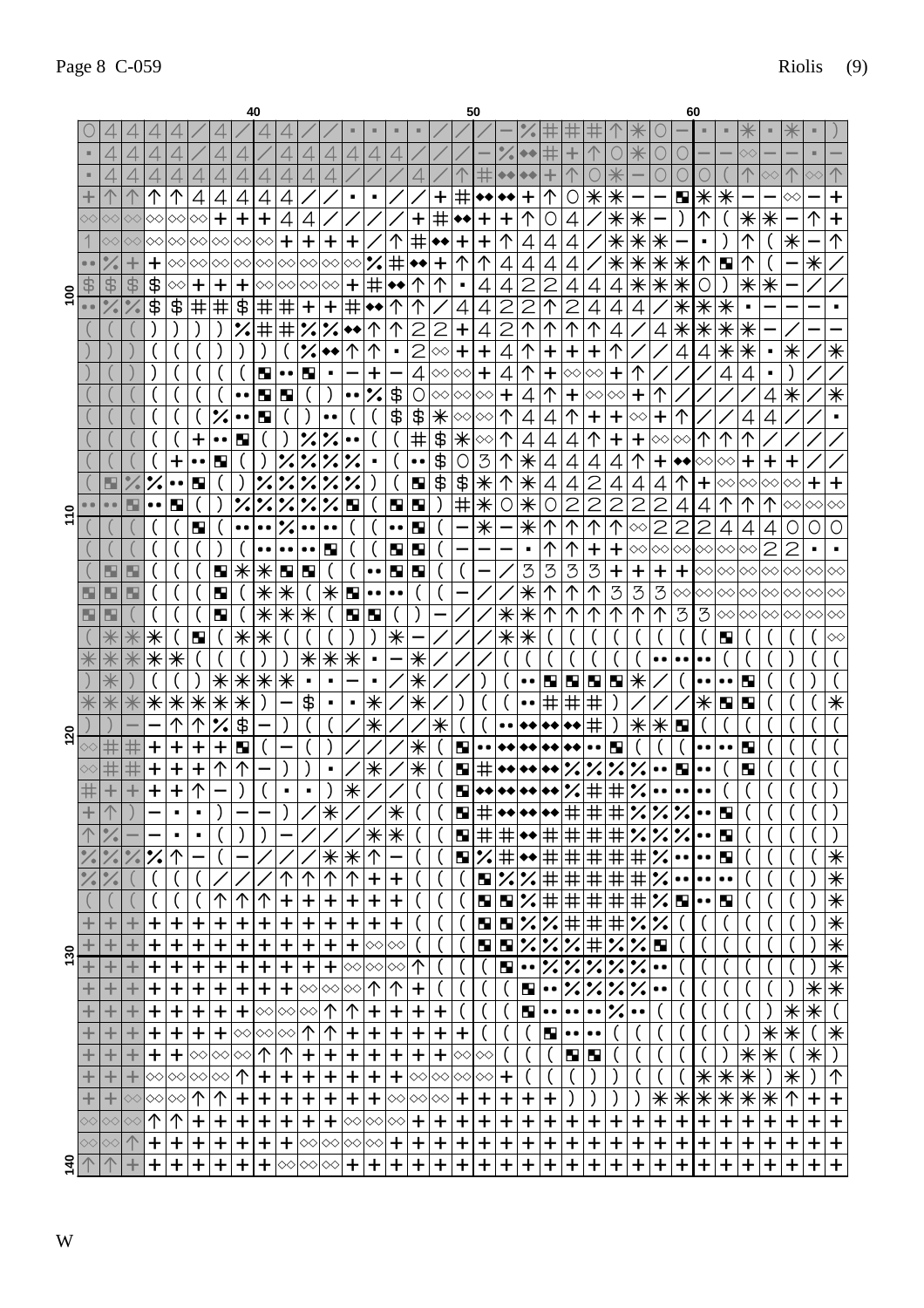|                  |        |          |          |                   |                  | 70                |                       |                       |                             |                       |                         |                    |                   |                   |                       | 80                |                   |                   |                   |                   |                  |                          |                  |                   |                   | 90                |                    |                   |                   |                              |                   |                   |                       |                          |                   |
|------------------|--------|----------|----------|-------------------|------------------|-------------------|-----------------------|-----------------------|-----------------------------|-----------------------|-------------------------|--------------------|-------------------|-------------------|-----------------------|-------------------|-------------------|-------------------|-------------------|-------------------|------------------|--------------------------|------------------|-------------------|-------------------|-------------------|--------------------|-------------------|-------------------|------------------------------|-------------------|-------------------|-----------------------|--------------------------|-------------------|
|                  |        |          |          |                   |                  |                   |                       |                       |                             |                       |                         |                    |                   |                   |                       |                   |                   |                   |                   |                   |                  |                          |                  |                   |                   |                   |                    |                   |                   |                              |                   |                   |                       |                          |                   |
|                  |        |          |          |                   |                  |                   |                       |                       |                             |                       | $\infty$                | $\curvearrowright$ |                   |                   |                       |                   |                   |                   |                   | п                 |                  |                          |                  |                   |                   |                   |                    |                   |                   |                              |                   |                   |                       |                          |                   |
|                  |        | $\infty$ |          |                   |                  |                   |                       | H                     |                             | ╅                     | $\diamondsuit \diamond$ | $\diamondsuit$     |                   |                   |                       |                   |                   |                   |                   | ÷                 | ш                |                          | $\bullet\bullet$ | $\infty$          |                   |                   |                    |                   |                   |                              |                   |                   |                       |                          |                   |
|                  |        |          |          |                   |                  |                   |                       |                       | ଚଚା                         | $\infty$              | ◇◇                      | ◇◇                 |                   |                   | $\ast$                |                   |                   |                   |                   |                   | ٠                |                          | ٠                | ◇◇                | <u>%</u>          |                   |                    |                   |                   |                              |                   |                   |                       | ◇◇                       | ∝                 |
|                  |        |          |          |                   | ÷.               | ◇◇                | ◇◇                    | ◇◇                    | ◇◇                          | ◇◇                    | ◇◇                      |                    |                   |                   | $\ast$                |                   | $\blacksquare$    | ٠                 |                   | ٠                 | ٠                | п                        | ↑                | ×                 |                   |                   |                    |                   | O                 |                              | п                 | $\ast$            |                       |                          |                   |
|                  |        |          |          |                   |                  |                   |                       |                       | $\ddag$                     |                       |                         |                    |                   |                   |                       |                   |                   | Ы                 |                   |                   | ٠                | п                        | ℅                | ℅                 |                   |                   |                    |                   | ٠                 |                              | О                 | С                 |                       |                          |                   |
|                  |        |          |          | $\mathbf +$       | ╈                | ◇◇                |                       | $\ddag$               |                             |                       |                         |                    |                   |                   |                       |                   |                   |                   |                   |                   |                  |                          |                  |                   | $\mathbf +$       |                   |                    | 0                 |                   |                              |                   |                   |                       |                          |                   |
|                  |        | $\ast$   |          |                   |                  |                   |                       | $\ast$                | $\ast$                      | Н                     |                         |                    |                   |                   |                       |                   |                   |                   |                   | ∧                 |                  | $\blacksquare$           |                  |                   |                   | $\ast$            | п                  | ٠                 | Ο                 | ٠                            | C                 |                   |                       |                          |                   |
| $\frac{8}{2}$    |        |          |          |                   | ⋇                | $\ast$            | ⋇                     | $\ast$                |                             | 53                    |                         |                    |                   |                   |                       |                   |                   |                   |                   |                   | ٠                |                          | ↑                |                   | $\ast$            | C                 |                    | Е                 | ٠                 | ٠                            |                   |                   |                       |                          |                   |
|                  |        |          | п        |                   |                  | $\ast$            |                       |                       |                             | Ы                     |                         |                    | ↑                 | 4                 |                       |                   | $\pmb{+}$         | ◆◆                | ◆◆                | $\ddag$           | $\ddag$          | ℅                        |                  | $\ast$            |                   | п                 | п                  | ٠                 | ٠                 | U                            |                   |                   |                       |                          |                   |
|                  |        |          |          |                   |                  | $\ast$            | ┿                     | ٠                     | п                           | J                     |                         | $\blacksquare$     | п                 |                   |                       | Ы                 | ⁄.                | ╈                 | $\bullet$         | Ы                 | Н                | $\bullet$                | $\ast$           |                   |                   |                   | ٠                  | п                 | С                 |                              |                   |                   |                       | ╈                        | ╈                 |
|                  |        |          | ⋇        |                   |                  |                   |                       |                       |                             |                       |                         | ٠                  | п                 | 4                 |                       |                   | $\ddot{}$         | $\blacksquare$    | Ы                 | $\boldsymbol{\%}$ | $\bullet$        | ×                        |                  | $\blacksquare$    |                   | $\blacksquare$    |                    |                   | С                 |                              | 4                 |                   |                       | ╇                        |                   |
|                  |        |          |          |                   | ٠                |                   | п                     | Н                     |                             | п                     | $\ddag$                 | п                  |                   | 4                 | $\ast$                |                   | %                 | ℅                 |                   |                   | $\bullet$        | \$                       |                  |                   | п                 | C                 |                    | 0                 |                   |                              |                   |                   | +                     |                          |                   |
|                  |        |          | ⋇        | П                 |                  |                   | $\ast$                |                       |                             | $\blacksquare$        | ↑                       | $\ast$             |                   |                   |                       | $\blacksquare$    |                   | ′•                |                   |                   | Ы                |                          | $\ast$           | Ο                 | С                 | С                 |                    |                   | ٠                 | O                            |                   | $\mathbf +$       | ◆◆                    | ╅                        |                   |
|                  |        |          |          |                   |                  |                   | $\ast$                | $\blacksquare$        | $\ast$                      | О                     | О                       | 4                  | 4                 | 4                 | 4                     | 4                 | Ο                 | $\ast$            |                   | $\blacksquare$    | $\blacksquare$   | О                        | 0                | Ο                 |                   |                   |                    |                   |                   | $\mathbf +$                  | $\ddot{}$         | $\ddot{}$         | ◇◇                    | ┿                        |                   |
|                  |        |          |          | 4                 | 4                | 4                 |                       | 4                     | 4                           | 4                     | 4                       | 4                  |                   |                   |                       |                   |                   |                   |                   |                   |                  |                          |                  |                   |                   |                   |                    | $\#$              | ◆◆                | ◇◇                           | ◇◇                | ◇◇                | 3                     |                          |                   |
|                  |        |          |          |                   |                  |                   |                       |                       | 4                           |                       |                         |                    |                   |                   |                       |                   |                   |                   |                   |                   |                  | ↑                        | ↑                | $\ddag$           | $\mathbf +$       | ┿                 |                    | ◇◇                | ◇◇                |                              |                   | 4                 |                       |                          |                   |
|                  |        |          |          |                   |                  |                   |                       |                       |                             |                       |                         | $\mathbf +$        |                   |                   |                       |                   |                   |                   |                   | ↑                 |                  | $\ddagger$               | $\mathbf +$      | ◇◇                | $\ddagger$        | ◇◇                | ◇◇                 |                   |                   |                              |                   |                   |                       |                          |                   |
|                  |        |          |          | ◇◇                | ╈                | ╈                 | ╈                     | $\mathbf +$           | ┿                           | $\ddag$               | $\mathbf +$             | $\ddag$            | ◇◇                | ◇◇                | $\infty$ i $\infty$ i |                   | ◇◇                | ◇◇∣◇◇             |                   | ◇◇                |                  | ◇◇∣◇◇                    | ◇◇               | ◇◇                | 4                 |                   |                    |                   |                   |                              |                   |                   |                       | ┿                        |                   |
| 110              |        |          |          | ◇◇                | ◇◇               | ◇◇                | ◇◇                    | ◇◇                    | ◇◇                          | $\diamondsuit$        | ◇◇                      | ◇◇                 | $\diamondsuit$    | ◇◇                |                       | ◇◇∣◇◇∣            | ◇◇                | ◇◇                | ◇◇                | ◇◇                | Ο                | О                        | 3                | 2                 | 2                 |                   |                    |                   |                   |                              |                   | +                 | $\mathbf +$           | $\ddag$                  |                   |
|                  |        |          | ш        | O                 | 0                | 0                 | O                     | С                     | ٠                           | О                     | O                       | Ο                  | O                 | C                 | 0                     | 0                 | U                 | O                 | О                 | С                 | Ο                | ↑                        |                  |                   |                   |                   |                    |                   | $\mathbf +$       | +                            | $\ddot{}$         | $\ddag$           | $\ddag$               | ╈                        |                   |
|                  |        |          |          | Е                 | $\bigcirc$       | Ο                 | O                     | С                     | Ο                           |                       | ↑                       |                    |                   |                   |                       |                   |                   |                   |                   | 个                 | ↑                | ↑                        |                  |                   |                   | ┿                 | ╈                  | ┿                 | ┿                 | ┿                            | $\ddag$           | $\ddag$           | +                     | ╈                        | ٠                 |
|                  |        |          |          | ◇◇                | ◇◇               | ◇◇                | $\blacksquare$        | $\blacksquare$        | $\blacksquare$              | О                     | 0                       |                    |                   | $\ddag$           | $\ddag$               | $\ddag$           | $\mathbf +$       | $\mathbf +$       | $\ddagger$        | $\ddag$           | $\ddag$          | $\ddag$                  | $\ddag$          | $\ddagger$        | $\ddot{}$         | $\ddag$           | $\mathbf +$        | $\ddagger$        | $\mathbf +$       | $\ddag$                      | $\ddag$           | $\ddag$           | $\mathbf +$           | +                        | ٠                 |
|                  |        |          |          |                   |                  |                   |                       |                       |                             |                       |                         |                    |                   |                   |                       |                   |                   |                   |                   |                   |                  |                          |                  |                   |                   |                   |                    |                   |                   |                              |                   |                   |                       |                          |                   |
|                  |        |          | $\infty$ | ◇◇                | ◇◇               | ◇◇                | ◇◇                    | $\Diamond \Diamond$   | ◇◇                          |                       | O                       |                    |                   |                   |                       |                   | $\mathbf +$       | $\mathbf +$       | $\ddot{}$         | $\ddag$           | $\ddag$          | $\ddagger$               | $\mathbf +$      | $\mathbf +$       | $\mathbf +$       | ┿                 | ╈                  | $\mathbf +$       | ┿                 | ╈                            | +                 | $\ddag$           | +                     | ┿                        |                   |
|                  |        |          | $\infty$ | ◇◇                | ◇◇               | ◇◇                | ◇◇                    | ◇◇                    | $\infty$ $\infty$           |                       | $\diamondsuit$          | ∣◇◇                | O                 | С                 | 0                     | 0                 |                   | Ο                 | 个                 | $\ddagger$        | $\ddag$          | $\ddag$                  | $\mathbf +$      | $\mathbf +$       | +                 | $\mathbf +$       | ┿                  | $\mathbf +$       | ┿                 | $\mathbf +$                  | +                 | $\ddag$           | +                     | ┿                        |                   |
|                  |        |          |          |                   | ◇◇               | $\infty$          | ∣◇◇                   | ◇◇                    |                             | $\infty$ l $\infty$   | ♦                       | ∣◇◇                | ∣◇◇               | ◇◇                | 0                     | 0                 | Ο                 |                   |                   |                   | Ο                | О                        |                  |                   | $\ddag$           | $\mathbf +$       | $\mathbf +$        | $\ddag$           | $\mathbf +$       | ┿                            | $\ddot{}$         | $\ddag$           | ╋                     | ┿                        |                   |
|                  |        |          |          | ⋇                 |                  | ◇◇                | ◇◇                    | ◇◇                    |                             | ◇◇∣◇◇                 | ◇◇                      | ◇◇                 | ◇◇                | ◇◇                | ⇔ା                    | ◇◇                |                   | #                 | %                 |                   | $\blacksquare$   | $\ast$                   | O                |                   | U                 | $\mathbf +$       | ┿                  | $\ddag$           | +                 | +                            | $\mathbf +$       | +                 | ╋                     | ╈                        |                   |
|                  |        |          |          |                   | ⋇                | п                 | ◇◇                    | ◇◇                    |                             | ◇◇∣◇◇                 | ◇◇                      | ◇◇                 | ♦                 | ◇◇                | ◇◇∣◇◇                 |                   |                   | $\mathbf +$       | $\blacksquare$    | $\ddagger$        |                  | $\mathcal{V}_{\bullet}$  |                  |                   | ٠                 | п                 |                    | 0                 |                   | $\ddag$                      | +                 | $\ddag$           | ┿                     | ┿                        |                   |
| $\boldsymbol{S}$ |        |          |          | $\ast$            |                  | ⋇                 |                       | ◇◇                    | ◇◇∣                         | ◇◇                    | ◇◇                      | ◇◇                 | ∾                 | ◇◇                | ◇◇∣◇◇                 |                   | ┿                 |                   | $\blacksquare$    | $\ddag$           | $\#$             | #                        | $\#$             | #                 |                   |                   |                    |                   |                   | ٠                            | С                 |                   |                       | ┿                        |                   |
|                  |        |          |          |                   | $\ast$           |                   |                       | 3                     | 3                           | 3                     | ◇◇                      | ◇◇                 | ∣◇◇               | ◇◇                | ◇◇                    | 3                 |                   |                   |                   | ◆◆                | $\ddag$          | $\ddot{}$                | $\ddag$          | ♯                 | ♯                 | ♯                 | #                  |                   |                   |                              |                   |                   | ٠                     |                          |                   |
|                  |        |          |          |                   | $\ast$           | $\ast$            | ⋇                     |                       | +                           | +                     | 3                       | 3                  | ◇◇                | ◇◇                | 3                     |                   |                   | 2                 |                   |                   |                  |                          | +                | $\mathbf +$       | $\ddot{}$         | ┿                 |                    | $\bm{\texttt{+}}$ | ♯                 | $\bm{\ddagger}$              |                   |                   |                       |                          |                   |
|                  |        |          |          |                   | $\ast$           | $\ast$            | ⋇                     |                       |                             | $\ddot{}$             | $\mathbf +$             | $\mathbf +$        | 3                 | 3                 |                       | ↑                 |                   |                   | $\overline{c}$    | 2                 | $\overline{2}$   | $\overline{c}$           |                  |                   | ◆◆                | ٠                 |                    | $\ddag$           | $\ddag$           | #                            | #                 | #                 | $\overline{\ddagger}$ | $\overline{\ddot{\ast}}$ |                   |
|                  |        |          |          |                   | $\ast$           | $\overline{\ast}$ | $\ast$                |                       | ↑                           | ↑                     | $\mathbf +$             | ┿                  | $\ddag$           | $\mathbf +$       | +                     | $\ddag$           | $\pmb{+}$         | $\ddag$           | ↑                 | 个                 | ↑                | $\overline{2}$           | $\overline{2}$   | $\overline{2}$    |                   |                   |                    |                   | +                 | +                            | $\ddag$           | +                 | $\ddag$               | #                        | $\frac{1}{2}$     |
|                  |        |          |          |                   |                  | $\overline{\ast}$ | $\ast$                |                       | ↑                           | ↑                     | ↑                       | $\ddot{}$          | $\ddagger$        | $\ddagger$        | $\ddag$               | $\ddag$           | $\ddag$           | $\ddag$           | $\ddagger$        | $\ddagger$        | $\ddag$          | $\ddot{}$                | $\hat{\uparrow}$ | $\overline{2}$    | $\mathbf{Z}$      |                   | $\ddot{}$          | $\ddag$           |                   | $\blacklozenge\blacklozenge$ | $\ddag$           | $\ddagger$        | $\ddag$               | $\blacksquare$           | $\ddag$           |
|                  |        |          |          |                   |                  | $\overline{\ast}$ | $\overline{\ast}$     |                       | $\hat{\uparrow}$            | 个                     | 个                       | $\ddot{}$          | $\ddag$           | $\ddag$           | $\ddag$               | $\ddot{}$         | $\ddagger$        | $\ddag$           | $\overline{+}$    | $\ddot{}$         | $\ddot{}$        | $\ddot{}$                | $\ddot{}$        | 个                 | 个                 | $\overline{2}$    | 2                  | $\mathbf{Z}$      | $\mathsf{S}$      | $\overline{2}$               | $\overline{+}$    | $\ddot{}$         |                       | $\ddot{}$                | $\ddagger$        |
|                  |        |          |          |                   |                  | $\ast$            | $\ast$                |                       | ↑                           | ↑                     | ↑                       | $\ddot{}$          | $\ddot{}$         | $\ddag$           | $\ddag$               | $\ddag$           | $\ddag$           | $\mathbf +$       | $\ddot{}$         | $\ddot{}$         | $\ddagger$       | $\ddot{}$                | $\ddot{}$        | $\ddagger$        | $\ddagger$        | 个                 |                    |                   |                   |                              | $\overline{2}$    | $\overline{2}$    | $rac{+}{2}$           | $\overline{+}$           |                   |
|                  |        |          | $\ast$   |                   |                  | $\ast$            |                       |                       | $\overline{\phantom{a}}$    | $\hat{\uparrow}$      | ↑                       | $\ddot{}$          | $\ddag$           | $\ddagger$        | $\ddagger$            | $\ddag$           | $\ddagger$        | $\ddag$           | $\ddot{}$         | $\ddot{}$         | $\ddot{}$        | $\ddot{}$                | $\ddot{}$        | $\ddot{}$         | $\ddot{}$         | $\ast$            | $\ast$             |                   | $\ast$            | $\overline{\ast}$            |                   | $* * $            |                       | $\frac{1}{\sqrt{2}}$     | $\frac{1}{2}$     |
|                  |        |          | $\ast$   | $\ast$            | $\ast$           | $\overline{\ast}$ |                       |                       | $\hat{\uparrow}$            | $\hat{\uparrow}$      | $\hat{\uparrow}$        | $\ddot{}$          | $\ddag$           | $\ddag$           | $\ddag$               | $\ddag$           | $\ddag$           | $\ddagger$        | $\ddot{}$         | $\ddot{}$         | $\ddot{}$        | $\ddot{}$                | $\ddagger$       | $\ast$            | $\overline{\ast}$ |                   |                    | $\overline{\ast}$ | $\overline{\ast}$ | $*$                          | $\frac{*}{*}$     |                   | $* k $                |                          |                   |
|                  |        |          | $\ast$   | $\ast$            | $\ast$           | $\ast$            |                       | 个                     | ↑                           | 个                     | 个                       | $\ddot{}$          | $\ddagger$        | $\ddag$           | $\ddag$               | $\ddot{}$         | $\ddot{}$         | $\ddot{}$         | $\ddot{}$         | $\overline{+}$    | $\ddot{}$        | $\overline{\ast}$        | $ \ast $         |                   |                   | $\ast$            | $\ast$             | $\overline{\ast}$ | $\overline{\ast}$ | $\overline{\ast}$            | $\overline{\ast}$ | $\overline{\ast}$ |                       | $\overline{\ast}$        | $\overline{\ast}$ |
| 130              |        |          | $\ast$   | $\overline{\ast}$ | $\frac{\ast}{ }$ | $\big)$           | $\overline{\uparrow}$ | $\overline{\Uparrow}$ | $\overline{\uparrow}$       | $\overline{\uparrow}$ | $\overline{+}$          | $\ddot{}$          | $\ddot{}$         | $\ddag$           | $\ddot{}$             | $\overline{+}$    | $\ddot{}$         | $\ddot{}$         | $+$               | $\overline{+}$    | $\divideontimes$ | $\overline{\phantom{a}}$ |                  | $\overline{\ast}$ | $\ast$            | $\overline{\ast}$ | $\overline{\ast}$  | $\overline{\ast}$ | $\overline{\ast}$ |                              |                   |                   |                       | $\overline{\ast}$        |                   |
|                  |        | $\ast$   | $\ast$   |                   | $\ast$           |                   | ↑                     | $\hat{\uparrow}$      |                             | $\overline{\uparrow}$ | $\ddagger$              | $\ddot{}$          | $\ddag$           | $\ddagger$        | $\ddot{}$             | $\ddagger$        | $\ddot{}$         | $\ddot{}$         | $\overline{\ast}$ | $\overline{\ast}$ |                  | $\overline{\ast}$        |                  | $\overline{\ast}$ | $\ast$            | $\overline{\ast}$ | $*$                | $\overline{\ast}$ | $\overline{\ast}$ | $\frac{1}{*}$                |                   | $\frac{1}{*}$     | $\frac{*}{*}$         |                          |                   |
|                  |        |          |          | $\overline{\ast}$ |                  | ↑                 | ↑                     | $\hat{\uparrow}$      | $\rightarrow$ $\rightarrow$ | $\ddagger$            | $\ddot{}$               | $\ddot{}$          | $\ddot{}$         | $\ddag$           | $\ddot{}$             | $\ddot{}$         | $\ast$            | $\overline{\ast}$ | $\bar{Z}$         |                   |                  |                          | $\frac{*}{*}$    | $*$               | $\overline{\ast}$ | $\ast$            | $\bar{\mathbf{F}}$ | $\overline{\ast}$ | $\overline{\ast}$ | $\overline{\ast}$            | ***               |                   | $\overline{4}$        |                          |                   |
|                  |        |          | $\ast$   | )                 | 个                | ↑                 | ↑                     | 个                     | $\ddot{}$                   | $\ddot{}$             |                         |                    | $\ddag$           |                   |                       | $\overline{\ast}$ |                   |                   |                   |                   |                  |                          |                  |                   |                   |                   | $\bar{\mathbf{t}}$ |                   | $\overline{\ast}$ |                              |                   |                   |                       |                          |                   |
|                  | $\ast$ |          |          |                   |                  |                   | $\overline{+}$        |                       | $\overline{+}$              | $\overline{+}$        | $\ddot{}$               | $\ddag$            |                   | $\ddot{}$         | $\ddot{}$             |                   |                   |                   |                   |                   |                  |                          |                  | $\frac{1}{*}$     | $\frac{*}{*}$     | $\frac{*}{*}$     | $\overline{\ast}$  | $\frac{1}{*}$     |                   |                              |                   |                   |                       |                          |                   |
|                  |        | $\ast$   |          | 个                 | ↑                | 个                 |                       | $\overline{+}$        |                             |                       | $\ddot{}$               | $\ddot{}$          | $\ddot{}$         | $\overline{\ast}$ | $\overline{\ast}$     |                   | $\ast$            | $\frac{*}{\ast}$  | ******            | ******            | ********         | ******                   | $* *$            |                   |                   |                   |                    |                   |                   |                              |                   |                   |                       |                          |                   |
|                  | $\ast$ |          |          | ↑                 | $\mathbf +$      | $\ddag$           | $\ddot{}$             | $\ddot{}$             | $\ddot{}$                   | $\ddot{}$             | $\ddot{}$               | $\ast$             | $\overline{\ast}$ |                   |                       | $ \divideontimes$ | $\overline{\ast}$ | $\overline{\ast}$ |                   |                   |                  |                          |                  | $\overline{\ast}$ | $\ast$            | $\overline{\ast}$ |                    |                   |                   |                              |                   |                   |                       |                          |                   |
|                  |        | $\,{}^+$ | $\ddag$  | $\ddagger$        | $\ddagger$       | $\ddot{}$         | $\overline{+}$        | $\overline{+}$        | $\overline{+}$              | $+\frac{1}{*}$        | $\overline{\ast}$       |                    |                   | $\ast$            | $\overline{\ast}$     | $\overline{\ast}$ | $\overline{\ast}$ | $\overline{\ast}$ |                   |                   |                  |                          | $\frac{*}{*}$    | $\overline{\ast}$ |                   |                   |                    |                   |                   |                              |                   |                   |                       |                          | 米米米米米             |
|                  |        | $\pm$    | $\ddag$  | $\ddag$           | $\mathbf +$      | $\ddagger$        | $\ddot{}$             | $\ddagger$            | $\overline{\ast}$           |                       |                         | $\overline{\ast}$  | $\frac{1}{*}$     | $\overline{\ast}$ | $ \bar{\mathbf{X}} $  | $\overline{\ast}$ | $\overline{\ast}$ | $*$               |                   |                   |                  |                          |                  |                   |                   |                   |                    |                   |                   |                              |                   |                   | $* * *$               | $ \ast $ $\neq$          |                   |
|                  |        | $\pm$    | ÷        | $\ddagger$        | $\ddagger$       | $\ddagger$        | $\overline{\ast}$     | $\overline{\ast}$     |                             |                       | $*$                     | $\frac{*}{*}$      |                   | $\overline{\ast}$ | $\bar{\mathbf{F}}$    | $*$               | $\overline{\ast}$ | $\overline{\ast}$ |                   |                   |                  |                          |                  |                   |                   |                   |                    |                   |                   |                              |                   | $*$               |                       |                          |                   |
| 140              |        |          |          | $\ddag$           | $\ddag$          | $\ast$            | $\overline{\ast}$     |                       | $\ast$                      | $\overline{\ast}$     |                         |                    |                   | $\ast$            | $\overline{\ast}$     | $\ast$            | $\overline{\ast}$ | $\ast$            | $\overline{\ast}$ |                   |                  |                          |                  |                   |                   |                   |                    |                   |                   | $\ast$                       | $\ast$            |                   |                       |                          |                   |

Riolis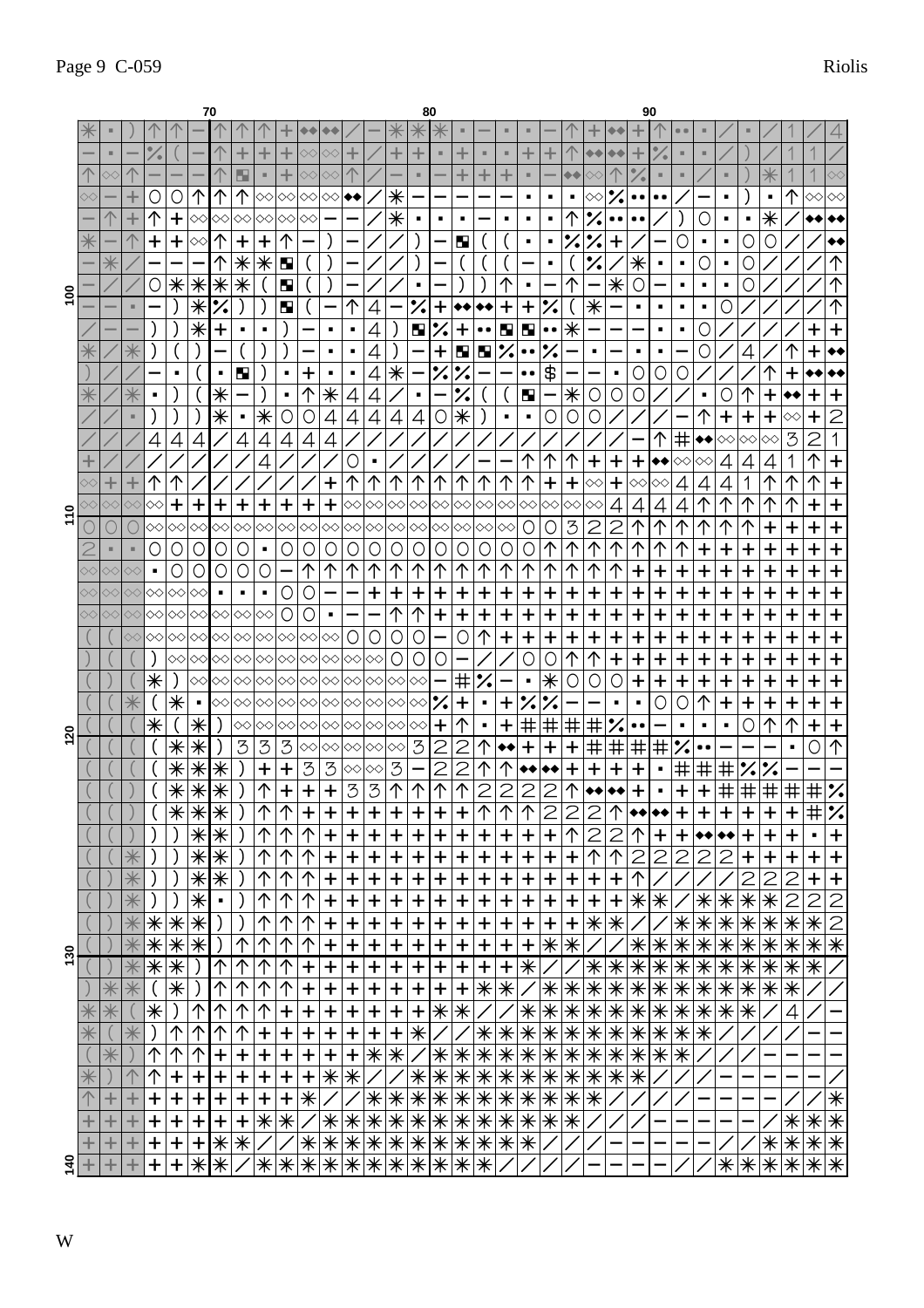| <b>Pattern Name:</b> | $C-0.59$                     |  |
|----------------------|------------------------------|--|
| <b>Designed By:</b>  | <b>ANGELA</b>                |  |
| <b>Company:</b>      | Riolis                       |  |
| <b>Fabric:</b>       | Aida 14, White               |  |
|                      | 99w X 140h Stitches          |  |
| Size(s):             | 14 Count, 17.96w X 25.40h cm |  |
|                      | 16 Count, 15.72w X 22.23h cm |  |
|                      | 18 Count, 13.97w X 19.76h cm |  |

## **Floss Used for Full Stitches:**

| Symbol       | <b>Strands Type</b> |            | <b>Number</b> | <b>Color</b>             |
|--------------|---------------------|------------|---------------|--------------------------|
| 4            | $\overline{2}$      | DMC 310    |               | <b>Black</b>             |
|              | $\overline{2}$      | <b>DMC</b> | 355           | Terra Cotta-DK           |
|              | $\overline{2}$      | <b>DMC</b> | 356           | Terra Cotta-MD           |
| Ω            | $\overline{2}$      | <b>DMC</b> | 400           | Mahogany-DK              |
| 1            | $\overline{2}$      | <b>DMC</b> | 471           | Avocado Green-VY LT      |
|              | $\overline{2}$      | <b>DMC</b> | 606           | <b>Bright Orange-Red</b> |
|              | $\overline{2}$      | <b>DMC</b> | 608           | <b>Bright Orange</b>     |
| \$           | $\overline{2}$      | <b>DMC</b> | 742           | Yellow-DK                |
| #            | $\overline{2}$      | <b>DMC</b> | -744          | Yellow-Pale              |
| ↑            | $\overline{2}$      | <b>DMC</b> | -758          | Terra Cotta-VY LT        |
| ⋇            | $\overline{2}$      | <b>DMC</b> | 817           | Coral Red-VY DK          |
| $\div$       | $\overline{2}$      | <b>DMC</b> | 945           | Tawny                    |
| ю            | $\overline{2}$      | <b>DMC</b> | 971           | Pumpkin                  |
| $\mathbf{Z}$ | $\overline{2}$      | <b>DMC</b> | 3346          | <b>Hunter Green</b>      |
| 3            | $\overline{2}$      | <b>DMC</b> | 3362          | Pine Green-DK            |
| ◆◆           | 2                   | <b>DMC</b> | 3770          | Tawny-VY LT              |
|              | $\overline{2}$      | <b>DMC</b> | 3853          | Autumn Gold-DK           |
| %            | $\overline{2}$      | <b>DMC</b> | 3854          | Autumn Gold-MD           |
|              | $\overline{2}$      | <b>DMC</b> | 3857          | Rosewood-DK              |
| $\infty$     | $\overline{2}$      | DMC        | <b>B5200</b>  | Snow White               |